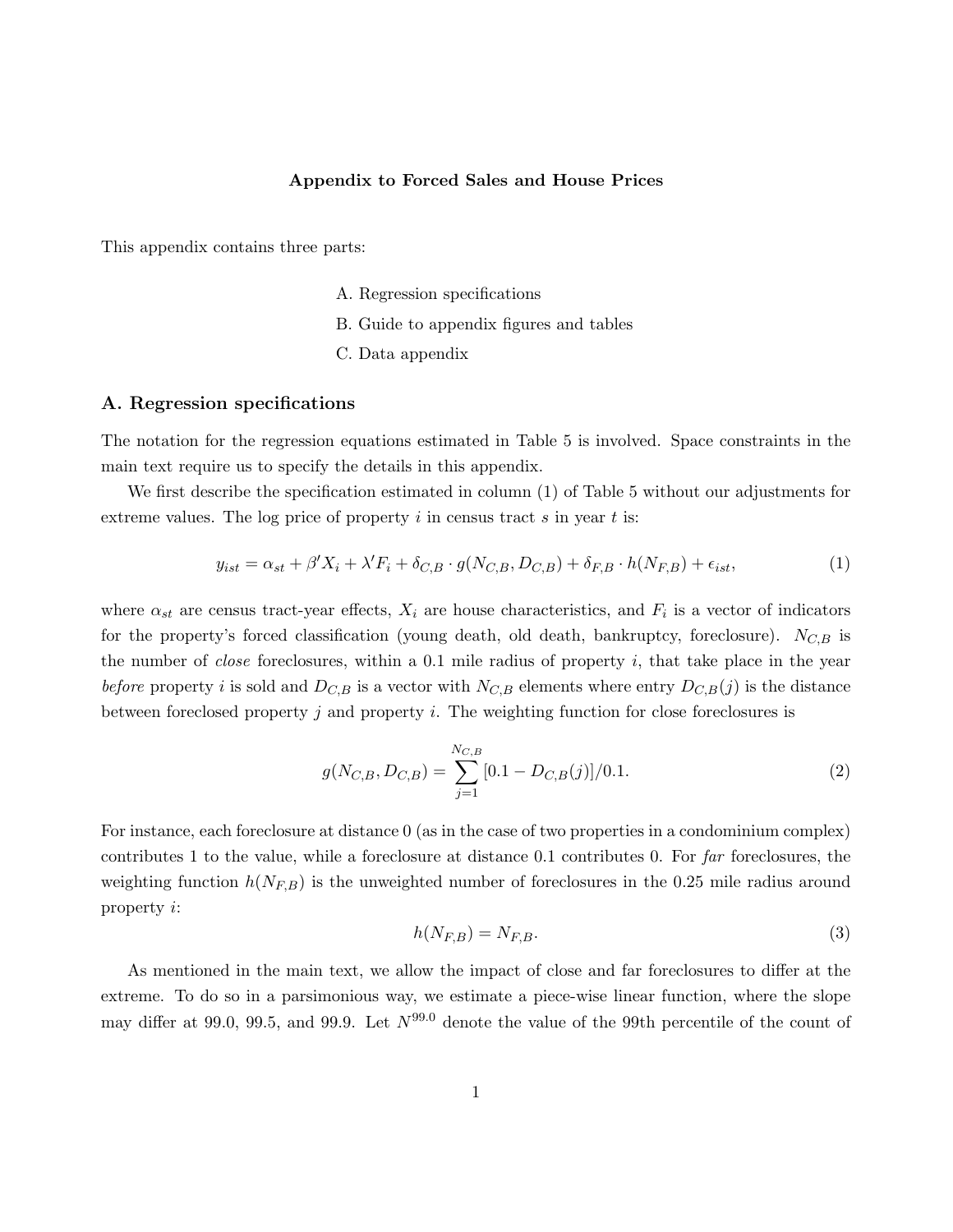foreclosures,  $N^{99.5}$  denote the value of the 99.5th percentile, and  $N^{99.9}$  denote the value of the 99.9th percentile. To write the equation, first define indicator variables

$$
\mathcal{I} = \begin{cases} 1 & \text{if } N < N^{99.0}, \\ 0 & \text{otherwise} \end{cases}
$$
\n
$$
\mathcal{I}_{99.0} = \begin{cases} 1 & \text{if } N^{99.0} \le N < N^{99.5}, \\ 0 & \text{otherwise} \end{cases}
$$
\n
$$
\mathcal{I}_{99.5} = \begin{cases} 1 & \text{if } N^{99.5} < N \le N^{99.9}, \\ 0 & \text{otherwise} \end{cases}
$$
\n
$$
\mathcal{I}_{99.9} = \begin{cases} 1 & \text{if } N^{99.9} < N, \\ 0 & \text{otherwise}. \end{cases}
$$

Next, define link function

$$
m(\delta, f, N) = \mathcal{I} \cdot \delta f(N)
$$
  
+  $\mathcal{I}_{99.0} \cdot [\delta f(N^{99.0}) + \delta^{99.0}(f(N) - f(N^{99.0}))]$   
+  $\mathcal{I}_{99.5} \cdot [\delta f(N^{99.0}) + \delta^{99.0}(f(N^{99.5}) - f(N^{99.0})) + \delta^{99.5}(f(N) - f(N^{99.5}))]$   
+  $\mathcal{I}_{99.9} \cdot [\delta f(N^{99.0}) + \delta^{99.0}(f(N^{99.5}) - f(N^{99.0})) + \delta^{99.5}(f(N^{99.9}) - f(N^{99.5})) + \delta^{99.9}(f(N) - f(N^{99.9}))]$ 

where  $\delta$  is the four-vector  $(\delta, \delta^{99.0}, \delta^{99.5}, \delta^{99.9}), f$  is the weighting function, and N is the number of foreclosures. We leave the arguments to  $f$  implicit. This link function is defined so that, e.g., the estimate  $\delta^{99.0}$  is the incremental impact, relative to the 99.0th percentile, of foreclosures above the 99th percentile of the distribution of the number of foreclosures.

The estimating equation in column (1) of Table 5 is:

$$
y_{ist} = \alpha_{st} + \beta' X_i + \lambda' F_i + m(\delta_{\mathbf{C}, \mathbf{B}}, g, N_{\mathbf{C}, \mathbf{B}}) + m(\delta_{\mathbf{F}, \mathbf{B}}, h, N_{\mathbf{F}, \mathbf{B}}) + \epsilon_{ist},
$$

where g is defined in equation (2) and h is defined in equation (3). For close foreclosures before the property transacts, column (1) reports estimates of  $\delta_{C,B}$ ,  $\delta_{C,B}^{99.0}$ ,  $\delta_{C,B}^{99.5}$ , and  $\delta_{C,B}^{99.9}$  and for far foreclosures,  $\delta_{F,B}, \delta_{F,B}^{99.0}, \delta_{F,B}^{99.5}, \text{ and } \delta_{F,B}^{99.9}.$ 

Column (2) of Table 5 adds two additional controls, intended to capture price levels within the 0.25 mile radius. Let  $p_j$  be the log price of transacted property j within 0.25 miles of property i.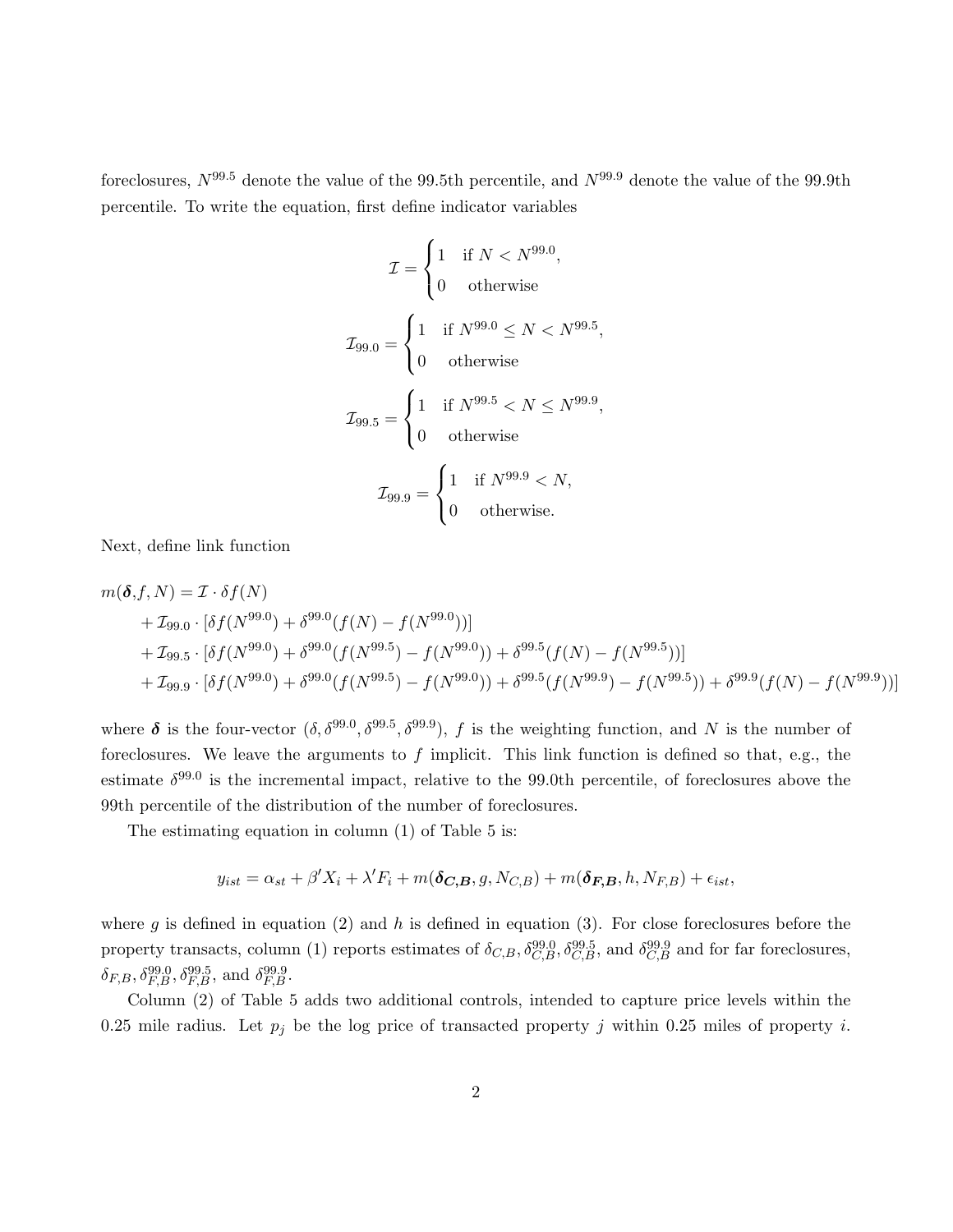Suppose there are  $M$  properties which transact during the year before when property  $i$  is sold that are within 0.25 miles. We construct the average price of properties that transact as the linear-distance weighted average price:

$$
\bar{p}_{iB} = \frac{\sum_{j=1}^{M} p_j [0.25 - d(j)]}{\sum_{j=1}^{M} 0.25 - d(j)},
$$
\n(4)

where  $d(j)$  is the distance between property i and j. If  $M = 0$ , then there are no transactions within a 0.25 mile radius before property i is sold. Let  $M_{iB}$  be an indicator equal to 1 in this case, and 0 otherwise.

The estimating equation in column (2) of Table 5 is:

$$
y_{ist} = \alpha_{st} + \beta' X_i + \lambda' F_i + m(\delta_{\mathbf{C}, \mathbf{B}}, g, N_{\mathbf{C}, \mathbf{B}}) + m(\delta_{\mathbf{F}, \mathbf{B}}, h, N_{\mathbf{F}, \mathbf{B}}) + \gamma_1 (1 - M_{i\mathbf{B}}) \bar{p}_{i\mathbf{B}} + \gamma_2 M_{i\mathbf{B}} + \epsilon_{ist},
$$
\n(5)

where g is defined in equation (2) and h is defined in equation (3). Column (2) also reports estimates of  $\gamma_1$  and  $\gamma_2$ .

In column (3) of Table 5, we add terms for weighted and unweighted counts of foreclosures that take place after the property i transacts. For close foreclosures, we use weighting function  $g$  as defined in equation  $(2)$ , and for foreclosures far, we use weighting function h as defined in equation  $(3)$ . The estimating equation is:

$$
y_{ist} = \alpha_{st} + \beta' X_i + \lambda' F_i + m(\delta_{\mathbf{C}, \mathbf{B}}, g, N_{\mathbf{C}, \mathbf{B}}) + m(\delta_{\mathbf{C}, \mathbf{A}}, g, N_{\mathbf{C}, \mathbf{A}}) + m(\delta_{\mathbf{F}, \mathbf{B}}, h, N_{\mathbf{F}, \mathbf{B}}) + m(\delta_{\mathbf{F}, \mathbf{A}}, h, N_{\mathbf{F}, \mathbf{A}}) + \epsilon_{ist}.
$$

Unlike in column  $(1)$  and  $(2)$ , in column  $(3)$  we report estimates of before minus after differences in δ. That is, the first cell in column (3) is  $\delta_{F,B} - \delta_{F,A}$ , the second cell is  $\delta_{C,B} - \delta_{C,A}$ , the third cell is  $\delta_{F,B}^{99.0} - \delta_{F,A}^{99.0}$ , the fourth cell is  $\delta_{C,B}^{99.0} - \delta_{C,A}^{99.0}$ , and so on.

In column (4) of Table 5, we add controls for average price in a 0.25 mile neighborhood. Following (4), we construct  $\bar{p}_{iB}$  and  $\bar{p}_{iA}$  as the linear-distance weighted average log price of all transacted properties within 0.25 miles of property i.  $\bar{p}_{iB}$  is the average price for properties which transact in the year before property i transacts, while  $\bar{p}_{iA}$  is the average price for properties which transact in the year after. Indicators  $M_{iB}$  and  $M_{iA}$  are defined following the definitions used in (5). The estimating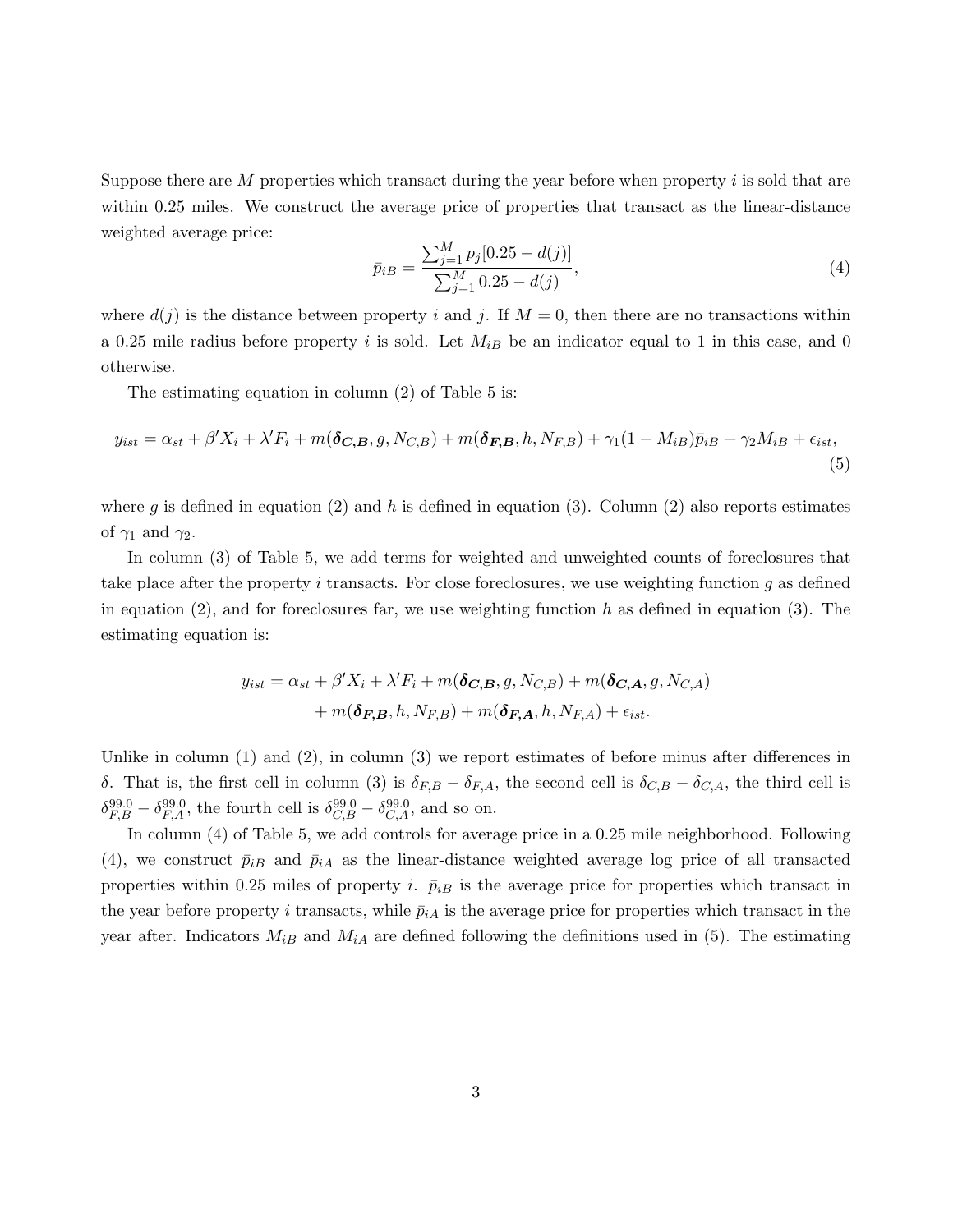equation is:

$$
y_{ist} = \alpha_{st} + \beta' X_i + \lambda' F_i + m(\delta_{\mathbf{C}, \mathbf{B}}, g, N_{\mathbf{C}, \mathbf{B}}) + m(\delta_{\mathbf{C}, \mathbf{A}}, g, N_{\mathbf{C}, \mathbf{A}})
$$
  
+ 
$$
m(\delta_{\mathbf{F}, \mathbf{B}}, h, N_{\mathbf{F}, \mathbf{B}}) + m(\delta_{\mathbf{F}, \mathbf{A}}, h, N_{\mathbf{F}, \mathbf{A}})
$$
  
+ 
$$
\gamma_1 (1 - M_{iB}) \bar{p}_{iB} + \gamma_2 M_{iB} + \gamma_3 (1 - M_{iA}) \bar{p}_{iA} + \gamma_4 M_{iA} + \epsilon_{ist}.
$$

The estimates reported in column (4) parallel those reported in column (3). That is, the first cell in column (4) is  $\delta_{F,B} - \delta_{F,A}$ , the second cell is  $\delta_{C,B} - \delta_{C,A}$ , the third cell is  $\delta_{F,B}^{99.0} - \delta_{F,A}^{99.0}$ , the fourth cell is  $\delta_{C,B}^{99.0} - \delta_{C,A}^{99.0}$ , and so on. The last four entries of column (4) are estimates of  $\gamma_1, \gamma_2, \gamma_3$  and  $\gamma_4$ .

# B. Guide to appendix figures and tables

- Figure A.1 Geographic Distribution of Housing Transactions by Zip Code This figure shows the number of housing transactions in each zip code.
- Table A.1 Descriptive Statistics

This table reports descriptive housing and neighborhood characteristics of all transactions in the dataset. The neighborhood characteristics are from the 2000 decennial census file for all sales.

• Table A.2 - Other Characteristics of Forced Sales

This table reports other descriptive statistics for forced sales, including the fraction for each property type, the fraction located in Boston, the fraction of foreclosure sales that are also death and bankruptcy-related, the fraction of bankruptcy-related sales that are also deathrelated, and the fraction of death-related sales that are also bankruptcy-related. The Data Appendix describes the tie-breaking criteria when a sale can be classified under more than one forcing category.

• Table A.3 - Descriptive Statistics for Forced Sales

This table reports housing and neighborhood characteristics for the transactions identified as forced. Panel A reports the distribution of characteristics, while Panel B presents the ratio of the summary statistic of the characteristic in Panel A to the corresponding characteristic in Table A.1. For instance, the mean nominal price of a house in our sample is \$123,500 and this is 0.69 times the mean of the corresponding characteristic in the overall dataset.

• Table A.4 - Covariate Balance Between Forced and Unforced Sales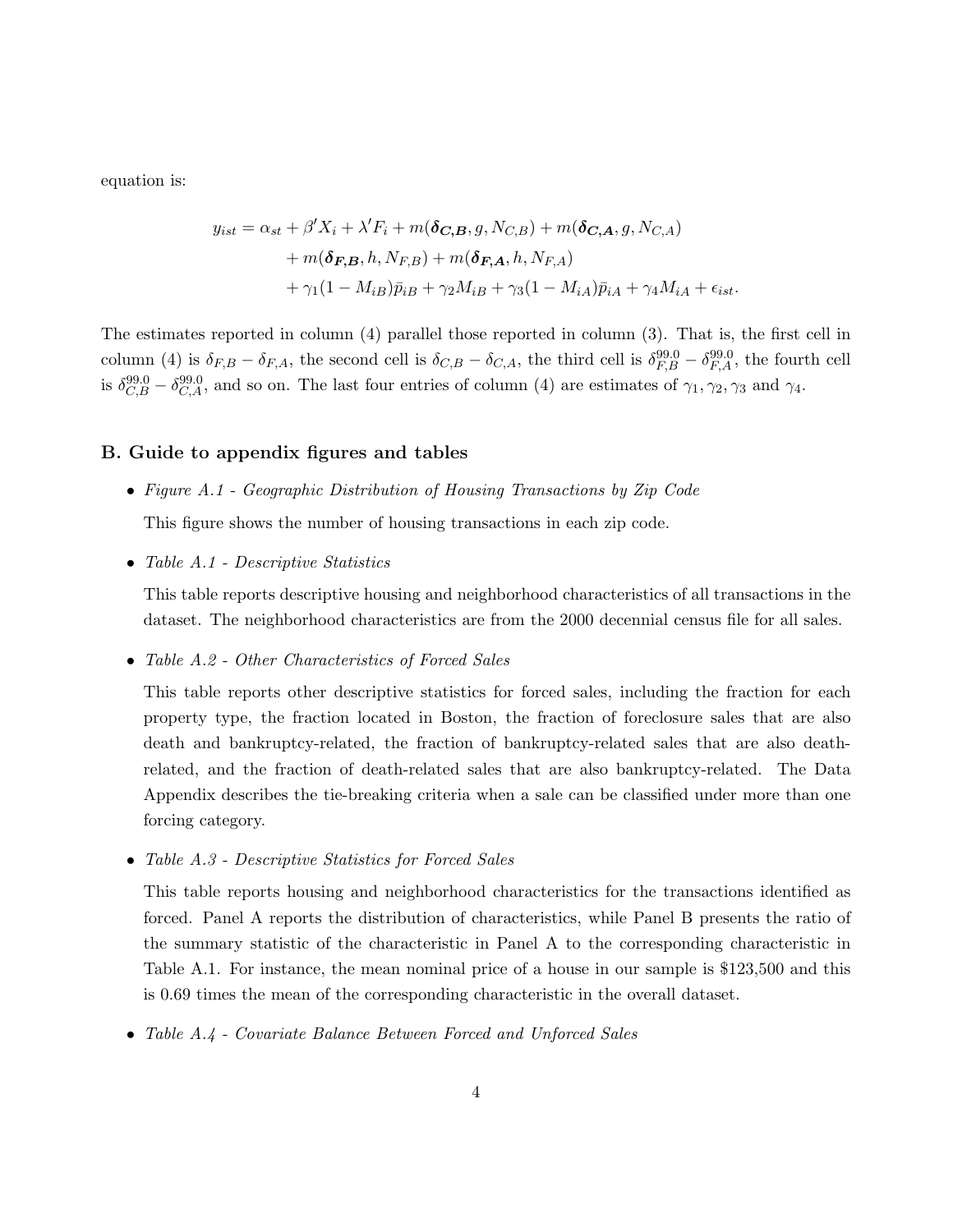This table reports regression estimates of house characteristics on the various forced indicators, including the census tract-year controls. The regression estimates indicate that forced sales tend to have between 0.10 and 0.19 more rooms than unforced sales, tend to be on smaller lots, and tend to be older. To make a comparison between all characteristics in a parsimonious manner, we also predict the log house price using our main hedonic regression model, equation (1) in the main text, and then we regress this predicted price on the four forced indicators. This is reported in column (8) of Table A.4. We find that sales that are forced by old deaths and foreclosures tend to affect houses whose characteristics would normally make them slightly cheaper than average by about 2% and 4%, respectively.

• Table A.5 - Hedonic Regression Coefficients

This table reports the regression coefficients for a subset of the control variables in the hedonic regression reported in Panel B of Table 2.

• Table A.6 - Forced Sales Discount by Year

This table reports estimates of the forced sale discount, for all forced sales and for four specific types of forced sales, where we allow the coefficient of the discount to vary by year.

• Table A.7 - Forced Sales Coefficients, Single family vs. Multi family vs. Condominium

This table reports estimates of the forced sale discount, for four specific types of forced sales, where we allow the coefficient of the discount to vary with the amount of time between the forcing event and the transaction.

• Table A.8 - Forced Sales Coefficients, by Time Subperiods

This table reports estimates of the forced sale discount, for four specific types of forced sales, where we allow the coefficient of the discount to vary the amount of time between the forcing event and the transaction, and the sample is split between the two foreclosure waves in Massachusetts: 1987-1996 and 1997-2009.

• Table A.9 - Forced Sales Coefficients, Eastern vs. Western Massachusetts

This table reports estimates of the forced sale discount, for four specific types of forced sales, where we allow the coefficient of the discount to vary with the amount of time between the forcing event and the transaction, and the sample is split between Eastern and Western Massachusetts. Western Massachusetts includes all transactions in Worcester, Hampden, Hampshire, Franklin, and Berkshire counties, while Eastern Massachusetts includes the remaining counties.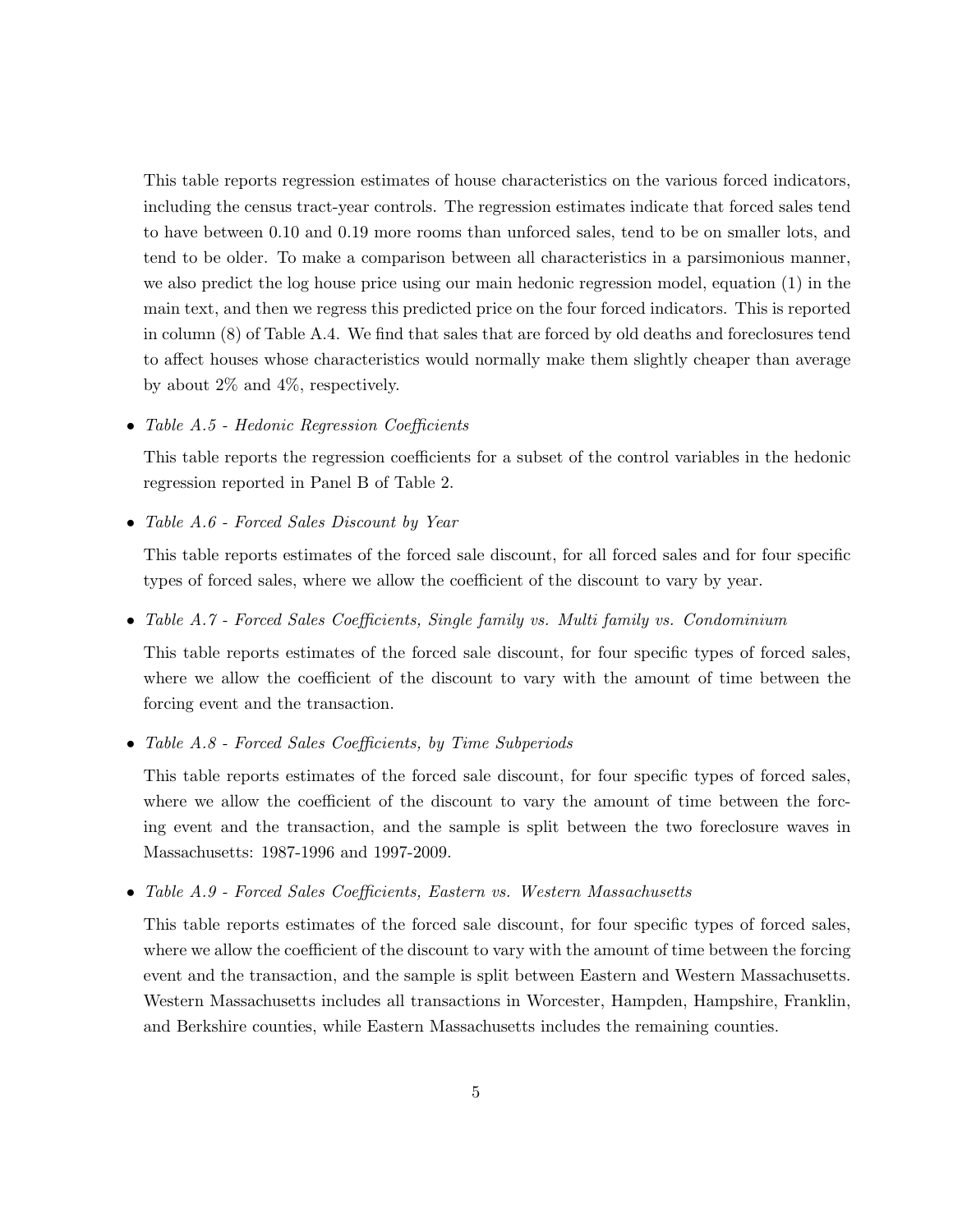• Table A.10 - Estimates from Models with Previous Sale Price and Interactions with Forced Indicators

This table reports estimates of the forced sale discount where we include controls for the previous sale price. We first identify the date of the most recent previous sale of each house in our transactions dataset, the price of that previous sale, and whether the previous sale was forced. We create dummy variables for previous sales that took place within the year before the current sale, one to three years before the current sale, three to five years before the current sale, and five years or more before the current sale. Then we interact the previous sales price, and dummies indicating whether the previous sale was forced, with these dummies for the timing of the previous sale. The table shows that previous sales prices do have a persistent effect, which is almost invariant to the length of time since the last sale. The coefficient on the previous sales price of about 0.15 implies that a 10% lower price at the time of the last sale, unexplained by the other variables in the hedonic regression, is associated with a 1.4% lower price at the time of the current sale.

• Table A.11 - Neighborhood Summary Statistics

This table reports descriptive statistics on the zipcode-year level dataset used for the analysis in Section 4.1 of the text.

• Table A.12 - Spillover Estimates of Foreclosures, Alternative Definition of Foreclosure

This table reports estimates of the spillover effect of foreclosures considering only the subset of foreclosures where the property continues to be owned by the lender at the time the neighboring house is sold. This table reveals that the main estimated spillover is larger for these cases than when we include foreclosures that have already been sold by the lender. We view this as supporting a causal interpretation of our spillover estimate as the channels that are typically discussed for spillovers to operate (vacant houses, vandalism, etc.) are likely stronger when a house is owned by a lender rather than a new occupant.

• Table A.13 - Spillover Estimates of Foreclosures, by Time Period

This table reports estimates of the spillover effect where we split the dataset by the first foreclosure wave (1987-1996) and the second wave (1997-2009). We find precisely estimated spillovers during both waves, but the estimate is larger in the earlier wave.

• Table A.14 - Spillover Estimates, Eastern vs. Western Massachusetts

This table reports estimates of the spillover effect where we split the dataset into two regions of the state. Western Massachusetts includes all transactions in Worcester, Hampden, Hampshire,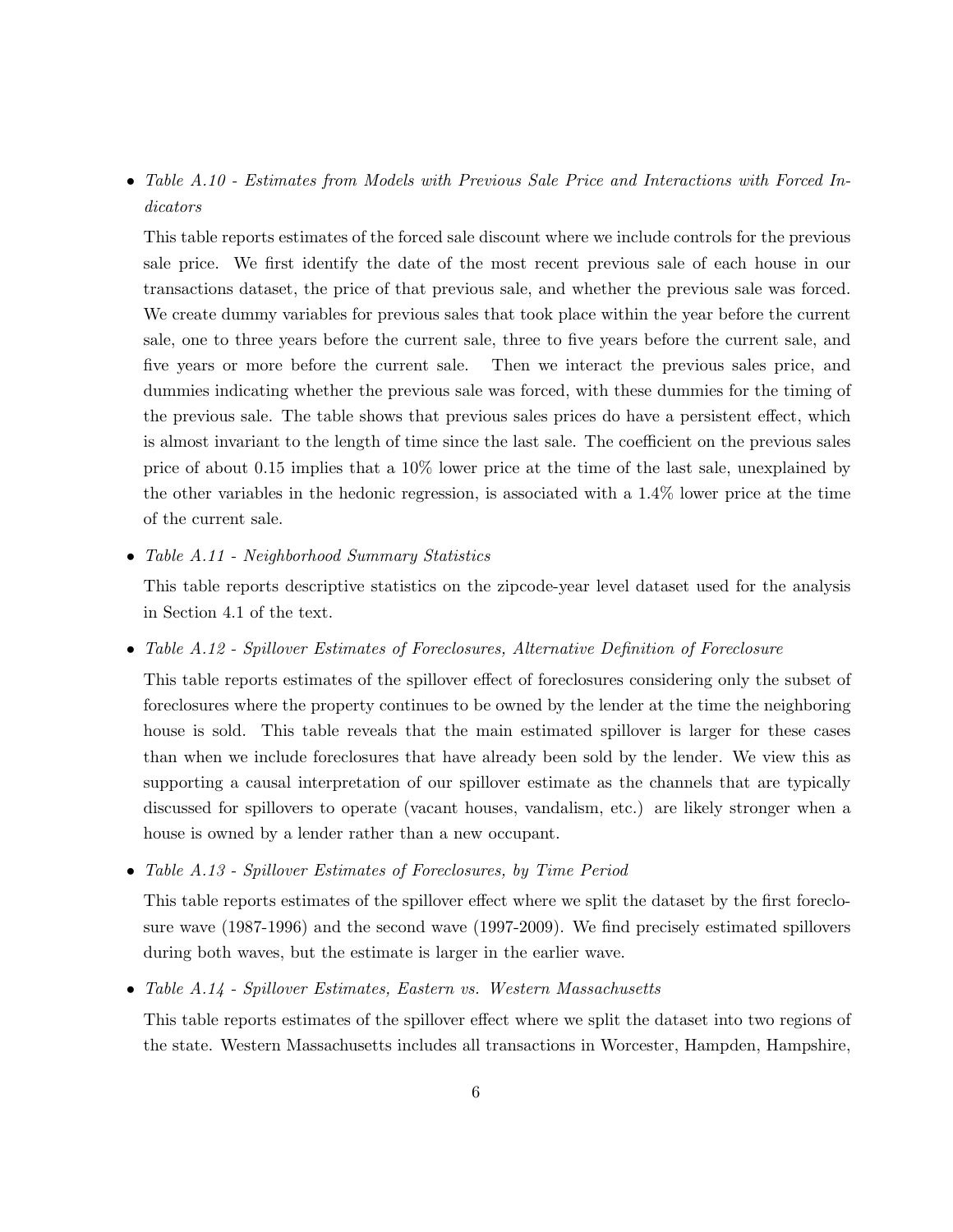Franklin, and Berkshire counties, while Eastern Massachusetts includes the remaining counties. We find precise estimates for both parts of the state, with a larger Eastern Massachusetts effect. The estimates at the 99.0th percentile are of comparable magnitudes, however.

• Table A.15 - Spillover Estimates, Various Definitions for Far and Close

This table reports estimates of the spillover effect under three definitions of close/far: 0.25/0.10,  $0.10/0.05$  and  $0.05/0.01$  miles. Each definition generates a precisely estimated spillover. This result reassures us that we are not simply estimating a common shock as it seems unlikely that such a shock is likely to operate at a geography smaller than a 0.05 mile radius around a foreclosure.

• Table A.16 - Spillover Estimates, Alternate Definitions for Before and After

This table reports estimates of the spillover effect where we alter the definition of the time window before and after. We consider three alternatives for before/after: 12 months, 9 months and 6 months. Each of these definitions generates the main effect of a foreclosure which is precisely estimated and within the ballpark of 1% effect from the 12 month estimate that we report in the main text.

• Table A.17 - Estimates of Spillover Effects, Alternative Weighting Functions for Far and Close This table reports estimates of spillover effects varying the parametric specification for multiple foreclosures. We investigate 5 alternatives weighting schemes which are various permutations of linearly distance-weighted, exponentially distance-weighted, and unweighted for close and linearly distance-weighted and unweighted for far. Each approach yields a precise estimate of a spillover within the ballpark of the 1% estimate we focus on in the main text.

# • Table A.18 - Estimates Using only Previous Foreclosures within the Last Two Years

This table reports specifications paralleling Column (1) of Table 5 where we only count foreclosures prior to the sale. The first column reports Column (1) of Table 5. The second column reports estimates from the specification in Column (1) of Table 5 where only foreclosures that occurred 12-24 months before the house transaction are counted. The third column reports estimates with separate controls for foreclosures 12-24 months before and 0-12 months before. The last column of the table reports the same estimates with additional controls for the average prices within the previous 24 months following Column (2) of Table 5. We find that there there is a significant effect of foreclosures that happened between one and two years before a house is sold, an effect that is present even when we include controls for average house prices within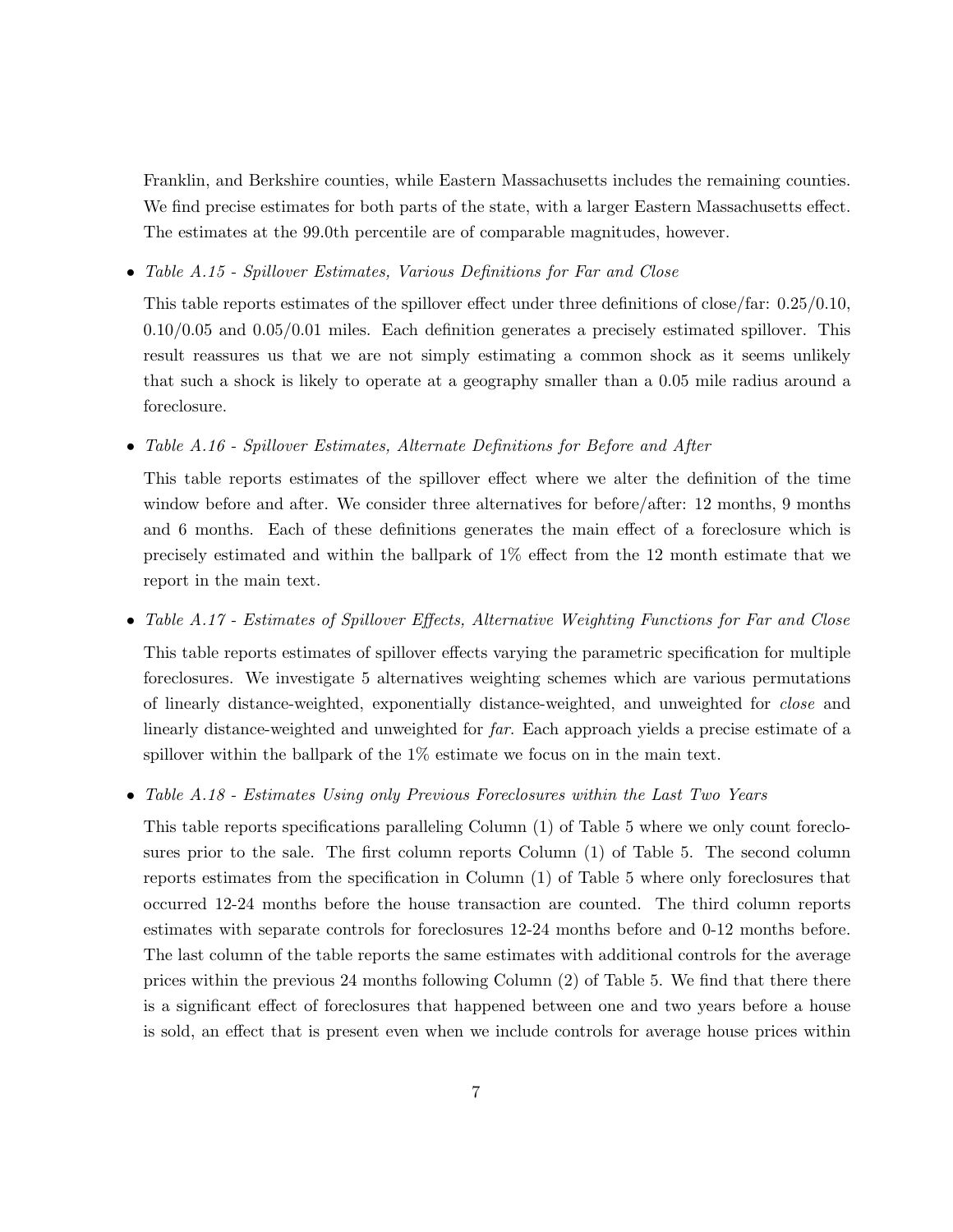the 0.25 mile neighborhood. While these estimates do not control for future foreclosures, their persistence suggests that foreclosures do not merely cause transitory liquidity discounts on the prices of neighboring houses, but may have negative physical effects on neighborhoods which last for some time. If this is the case, it adds credibility to the concern that foreclosures reduce the ability of neighbors to refinance their mortgages, and may even drive down neighbors' home equity to the point at which they also have incentives to default.

• Table A.19 - Spillover Estimates by Housing Type and Interactions with Value Components

This table estimates spillovers separately by housing type in the top panel and interactions with value components in the bottom panel. The largest estimated spillover is for condominiums. In the overall sample, there is also evidence that properties that are located in worse neighborhoods experience a larger spillover.

• Table A.20 - Spillover Estimates of Deaths and Bankruptcies

This table reports estimates of the spillover effects of deaths and bankruptcies, paralleling Table 5.

• Table A.21 - Spillover Estimates of Unforced Sales

This table reports estimates of the spillover effects of unforced sales, paralleling Table 5.

• Table A.22 - Estimates of Forced Sale Discount Interacted with Neighborhood Foreclosures

This table reports estimates of the forced sale discount where the forced indicator is interacted with the measures of local foreclosures prior to the sale in Table 5. The estimates of how more foreclosures affect the forced sale discount for bankruptcies and deaths are imprecise. For foreclosures, we find that foreclosures within 0.25 mile of a house tend to increase the discount at which a foreclosed house is sold relative to comparable unforced sales, consistent with our zipcode-level finding in Table 4, but foreclosures within 0.1 mile tend to reduce that discount.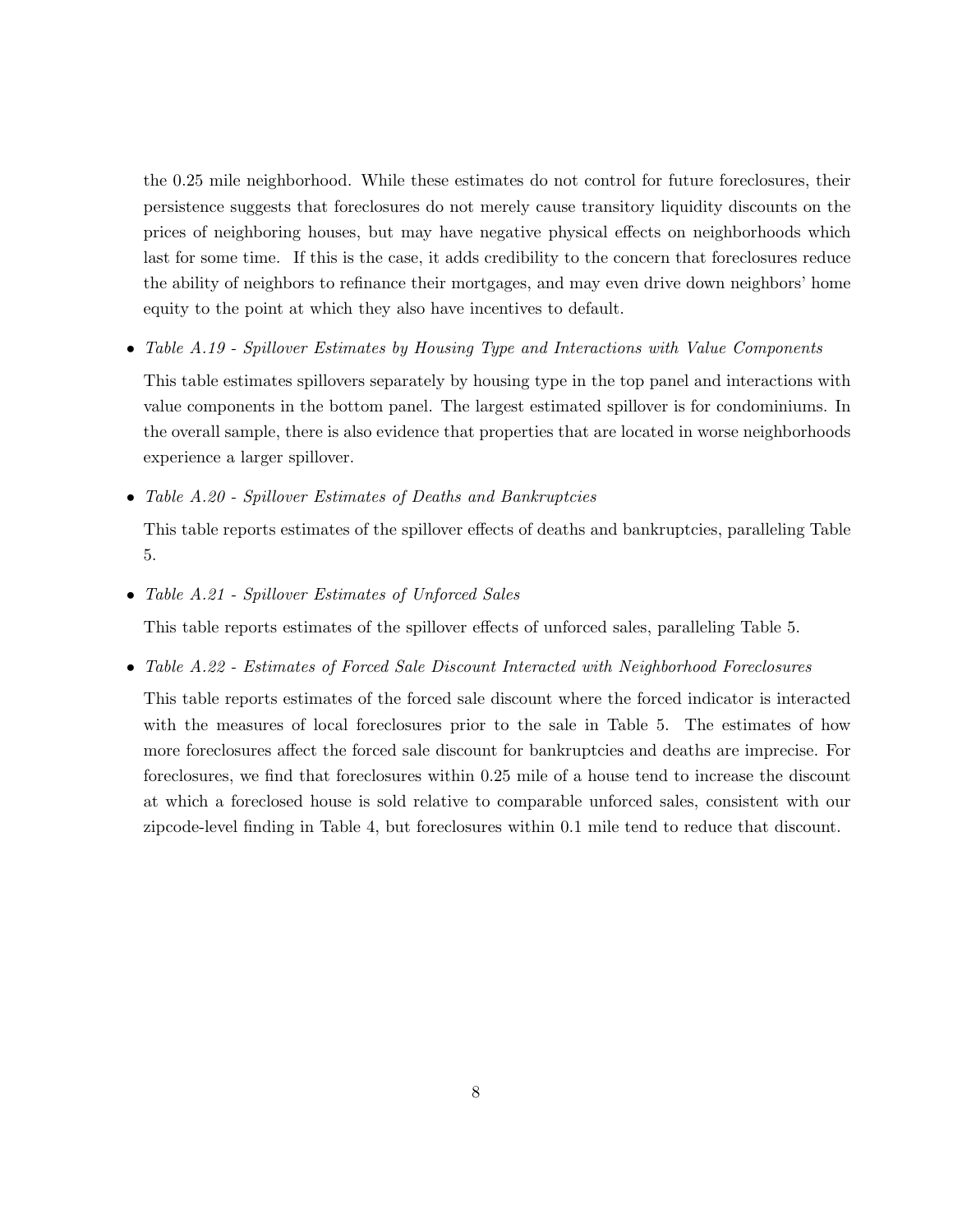# C. Data Appendix

The data appendix discusses the preparation of the housing transactions, death, and bankruptcy datasets. It then describes the procedures to match datasets and identify forced sales.

# Housing Transactions dataset

The housing transactions dataset is the residential changes-of-ownership file maintained and sold by the Warren Group. We obtained all records for the state of Massachusetts from 1987 through March 2009. Since this dataset is a changes-of-ownership file, some records are not market transactions. Moreover, since the data are collected from the deeds offices of Massachusetts towns, there are adjusted and changes we made to ensure we capture market transactions.

The modifications to the dataset are:

1. Intra-family or intra-firm transactions

In some cases, a change-of-ownership is recorded between individuals that have the same surname or within the same real estate trust or firm. Since these records are unlikely market transactions, they are excluded from the empirical analysis. Since it is possible that realty trust or firm names do not have a standardized spelling, we only use the first 5 characters to identify intra-firm transactions. For example, CITIGROUP and CITIGRP are considered the same firm.

### 2. Duplicate or repeated observations

The dataset contains cases where consecutive records of the same property (i.e., sales which are recorded with different IDs and are in consecutive order) have the same buyer or seller. We have identified two main cases:

– First, it is possible that property is bought by a person and is then sold to the same person plus a second seller, or vice versa. For example, we have the following two consecutive records:

# A sells to B

# B sells to B and C.

In this case, we keep the non intra-family transaction, which is found above in step 1. In the example, the second observation is excluded from the empirical analysis because B appears both as a buyer and as a seller.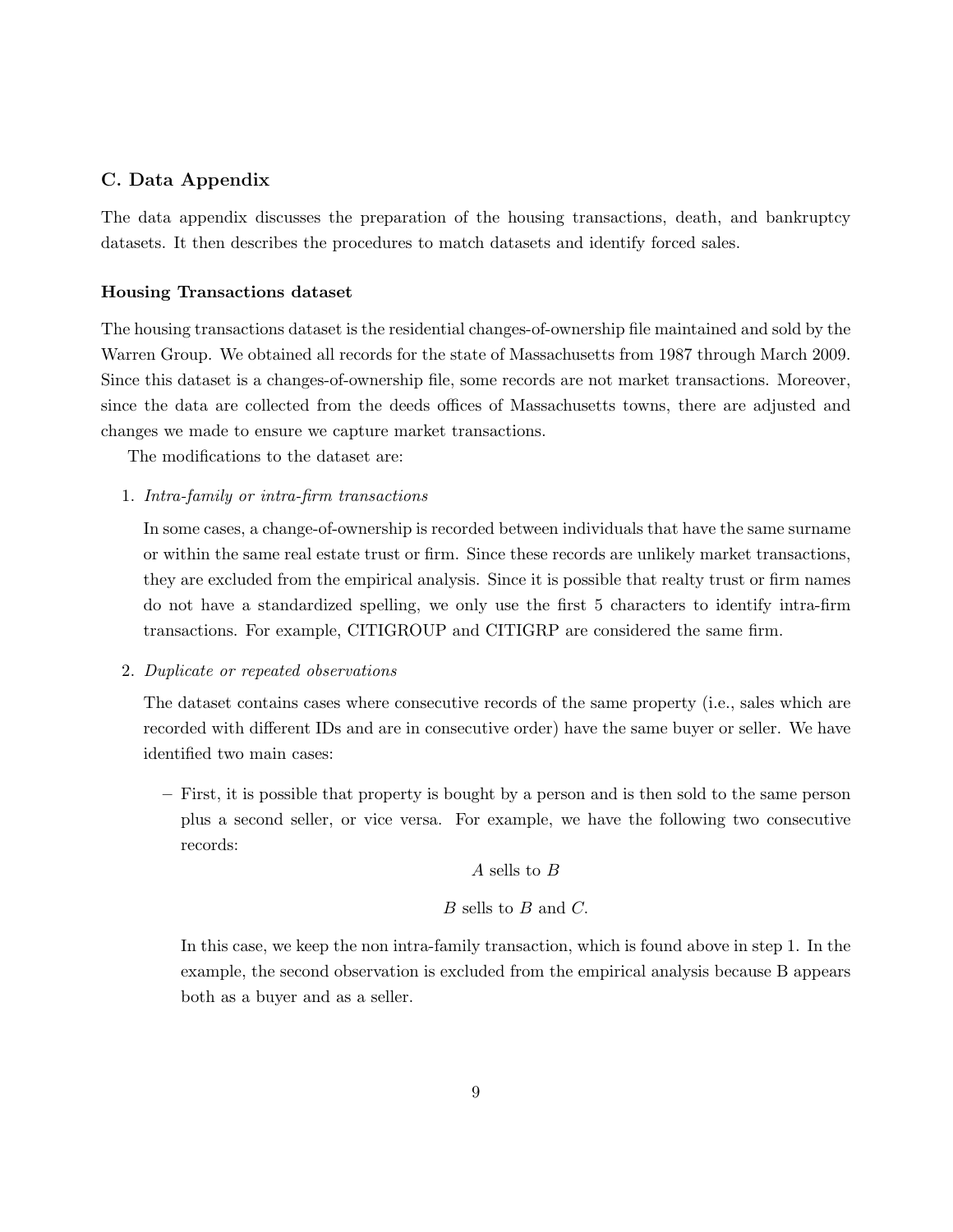– Otherwise, these cases are mainly corrections introduced after a transaction had been written in the original deeds record. For example, consider the price correction:

> A sells to  $B$ , for \$4,000 A sells to  $B$ , for \$40,000.

We keep the most recent record in these cases as it contains the most up-to-date information. There are also cases where there is more than one sale of the same house in a given day. In these cases, we keep the record with the highest ID number in the Warren Group dataset. Even though a higher ID is not always associated with a more recent transaction, our discussions with the data provider suggest this is the case most of the time and the two IDs are often consecutive numbers. These corrected records are immediately removed from the dataset, so that they are not treated as consecutive sales.

3. Multiple sales in the same day

In some cases, the same property is sold several times in the same day. This can create problems for determining the order of transactions in successive sales of the property. Since the Warren Group ID is not always associated with the most recent transaction, we cannot use that to order the records. Rather, we connect consecutive sales by matching buyers and sellers of different records at the same address. Multiple sales on the same day occur mainly in the following cases:

– The sale happens through an intermediary. In this case, we identify the record which contains the market price. This record is usually the more recent record at that location, but exceptions are possible. The following is an example where the two observations appear out-of-order:

Intermediary sells to B  $(*)$ 

A sells to Intermediary.

Here, we keep observation (\*).

– One of the two observations is in fact a correction that was not eliminated in previous steps. This possibility can occur if the correction involved changing the name of the buyer and the seller. For example:

Ax sells to Bx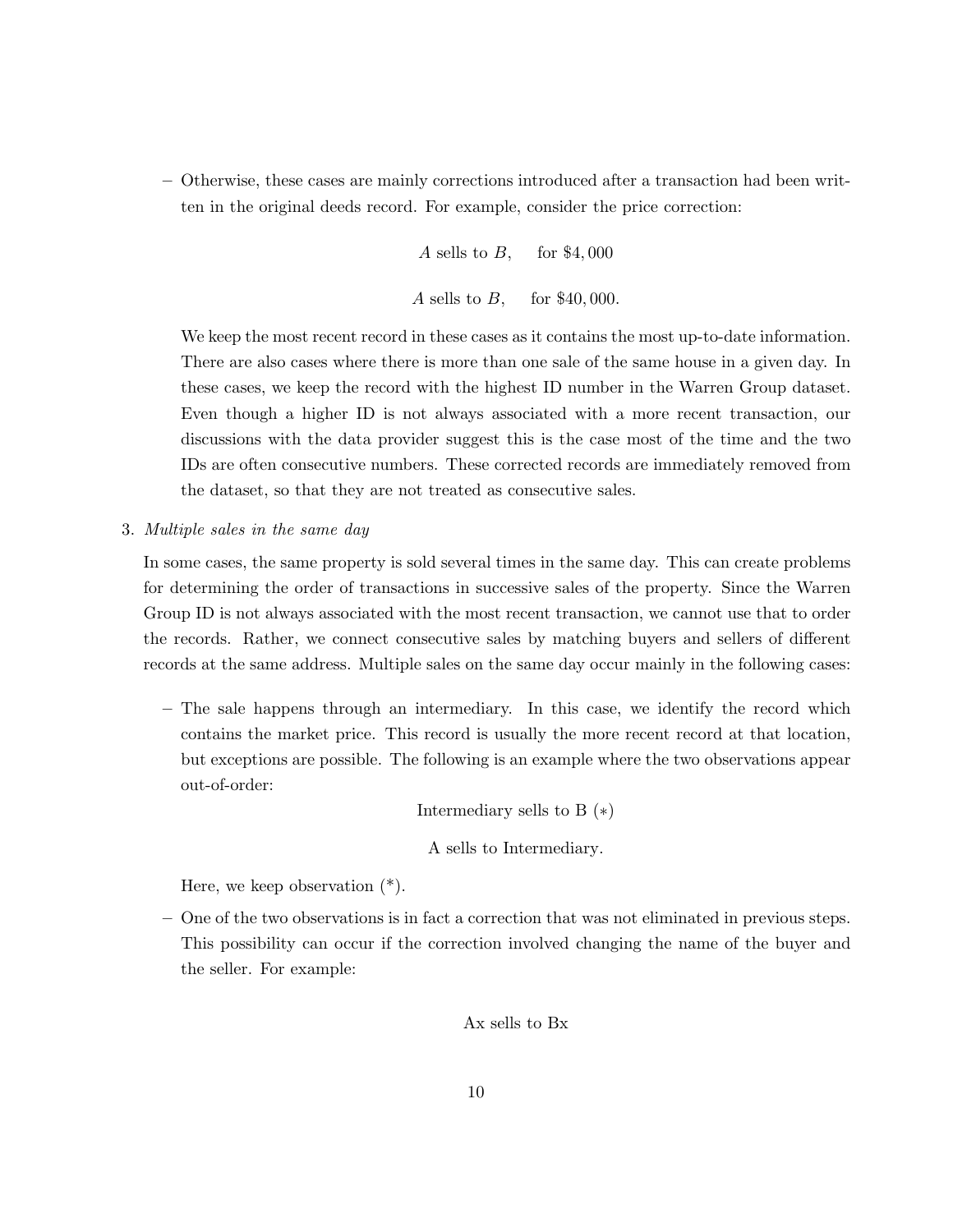# A sells to B,

where Ax and Bx indicates that the name of the buyer and seller are different than A and B, respectively. In this case, it is impossible to determine the order of the two transactions and difficult to isolate this case from other mistakes in the original deeds record, so we exclude both transactions.

– The two records cannot be connected, either because some intermediate transaction is missing in the deeds record, or because of misspellings or other mistakes in recording the transaction. All of these cases are excluded from the empirical analysis.

Our approach to keep track of these cases and avoid problems in linking the sales for these properties is:

- Whenever we have more than two records on same day and we cannot establish the correct order, we do not use these records in the empirical analysis. However, we do not drop these records at this stage. Instead, one of the records is kept in the dataset, while the others are eliminated from the dataset. The remaining record will act as a placeholder to keep track of the fact that there were some transaction on that day. This record will not be included later in the empirical analysis.
- For the rest of the groups of (two) transactions that happen on the same date, we match buyers and sellers, attempting to establish the right order of sales. Since misspellings are possible both for first names and for institutions and corporations, we match the records using the last name (if it is an individual) or the first 5 letters of the name (if it is an institution).
- If we cannot establish the link in any direction, we proceed as when we have more than two records: one record is kept in the dataset only as a placeholder and the other is dropped.

# 4. Group sales

In some cases, several properties in the same building are sold at the same time. In these situations, the price reported for each sale may not reflect the market price of each unit, but only an average of the group. We identify these records if they occur on the same day, for the same price, and on the same street and in the same city. These records are removed from the dataset.

# 5. Impossible and missing values, outliers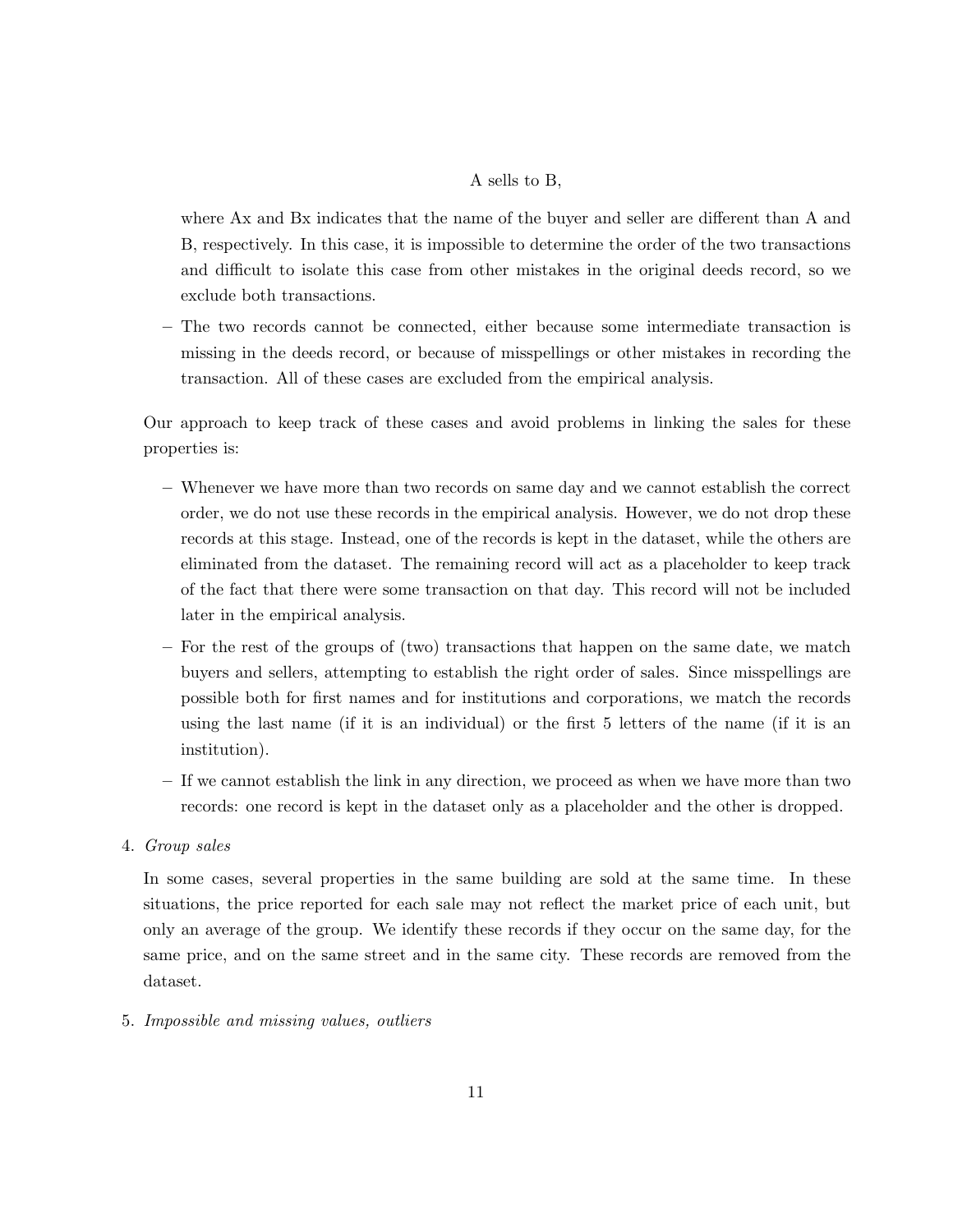Some records have missing or clearly implausible values. We eliminate the transactions whose house type we cannot classify, leaving only transactions of single-family, multi-family, and condominium properties. Next, we remove outliers by eliminating extreme observations. In all cases, whenever there are impossible values, the elimination of outliers is performed using percentiles calculated only on the plausible values (i.e., after removing the impossible observations).

The details are as follows:

- Price: removed records up to the 1st percentile and after the 99th.
- Total rooms: impossible if 0, 1, or less than the sum of bathrooms and bedrooms. Winsorize at the 99th percentile.
- Bedrooms: impossible if 0. Winsorize at the 99th percentile.
- Bathrooms (full and half): impossible if not at least 0.5 bathrooms. Winsorize at the 99th percentile.
- Lot size: impossible if 0 and the house is not a condominium. Winsorize at 99th percentile.
- Interior square feet: impossible if 0. Winsorize at 1st and 99th percentile.
- Gross building area: impossible if 0. Winsorize at 1st and 99th percentile.
- Percentage of common area owned: impossible if  $\mu$ 100%
- $-$  House age: impossible if less than 0 (0=new construction)

# 6. Foreclosure attribution

When a foreclosure occurs, the property is auctioned and the outcome of the auction is recorded in the changes-of-ownership file. When the auction is successful, it is either won by an individual or firms and is marked in the deed record. These cases are identified when at least one of the buyers is a person or a realty trust, plus cases where the buyer is financing the purchase with a mortgage. This transaction is considered a forced sale, which occurs 0 days from the date of the foreclosure.

When the auction is unsuccessful, the lender obtains the ownership of the property. This transfer of ownership is recorded in the dataset, but the recorded price is not necessarily a market price. We consider the subsequent sale of the property as the forced sale. The record for the unsuccessful auction is removed from the dataset.

We also measure the time between the foreclosure auction date and the date the property is sold. As before, there is a potential for same-day records. Our approach for these cases is: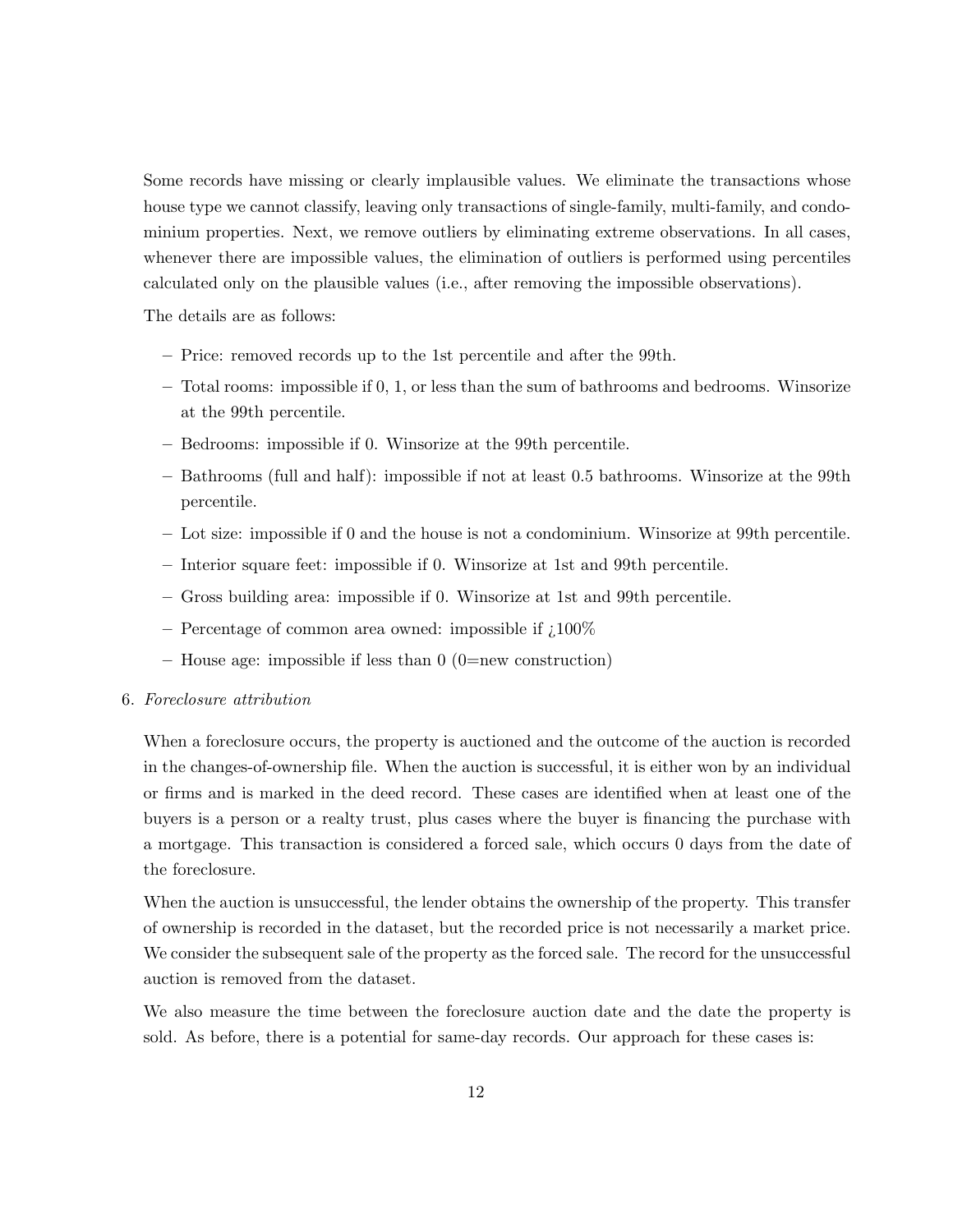– Whenever a sale that is identified in the original dataset as an unsuccessful auction is followed by a group of sales in the same day, we proceed as follows.

If we can identify the order of sales, the last same-day sale is identified as the forced sale. The first one will be eliminated later (we exclude the transactions where the lender acquires the property and, as described above, we exclude the first of two same-day observations). The following example of this case, where [X] indicates records excluded from the empirical analysis and [FD] indicates the forced sale, which is included:

> A sells to B, May 1, Foreclosure (unsuccessful auction) [X] B sells to C, May 23 (1st obs) [X] C sells to D, May 23 (2nd obs) [FD]

If we cannot identify the order of sales, we do not consider any record to be a forced sale. This situation is in the following example:

> A sells to B, May 1, Foreclosure (unsuccesful auction) [X] B sells to C, May 23 (? obs) [X] D sells to E, May 23 (? obs) [X]

– When a sale is identified in the original dataset as an unsuccessful foreclosure auction and is within a group of same-day sales which can be ordered, we proceed by identifying the next record as the forced sale. For instance, if the first sale is a foreclosure, then the second same-day sale is considered a forced sale for our analysis and the first of these records is dropped. If the second sale is identified as a foreclosure, then the next record (which happens on the following date) is the forced sale, and both records in the same day are dropped: the first one because it was the first in a two-sale day and the second one because it was the transmission of property to the lender.

The most common example of this case is of the form:

B sells to C, May 23 (1st obs), Foreclosure (unsucc.) [X] C sells to D, May 23 (2nd obs) [FD] D sells to E, June 4

Another example is the following:

B sells to C, May 23 (1st obs) [X] C sells to D, May 23 (2nd obs), Foreclosure (unsucc.) [X] D sells to E, June 4 [FD]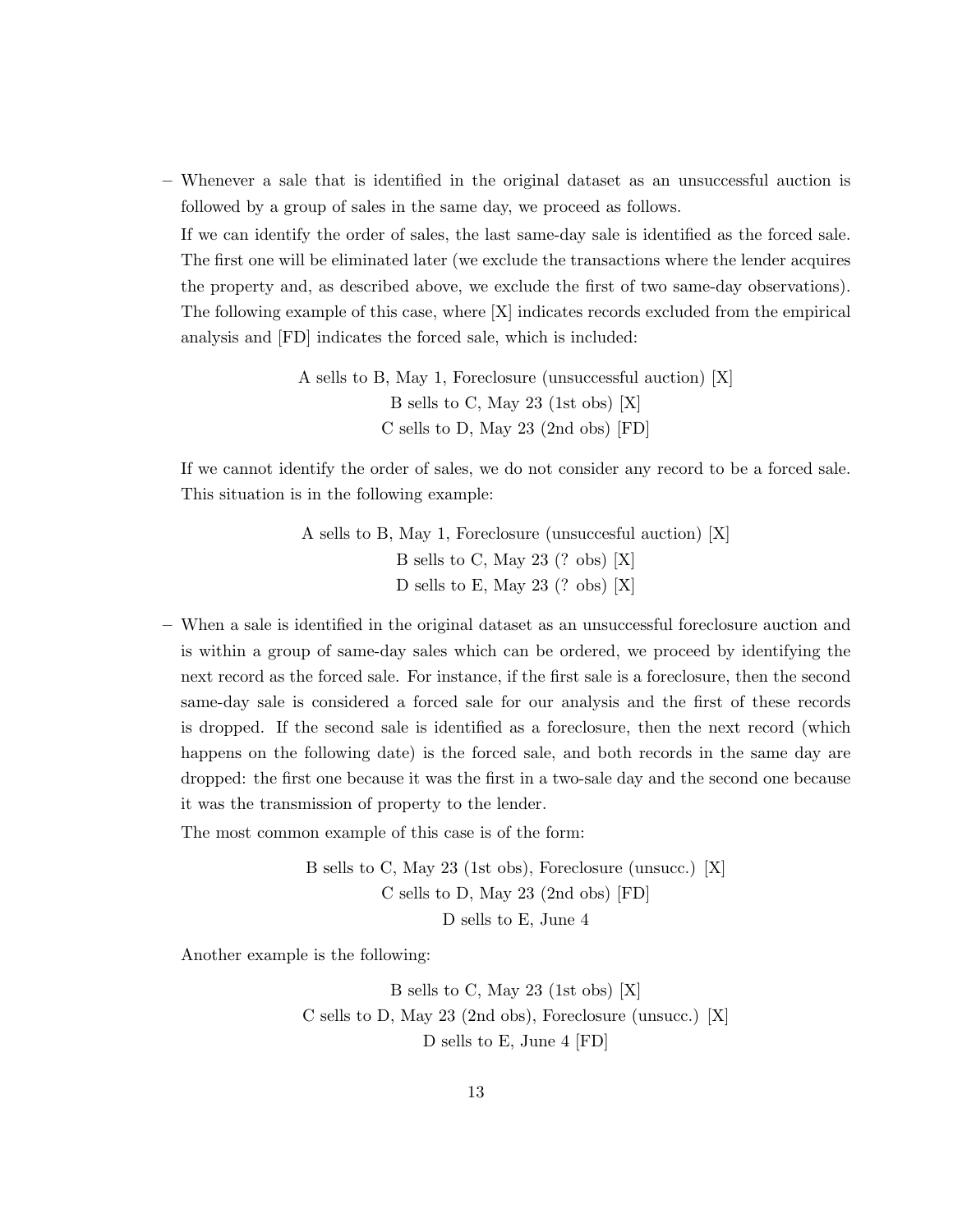– Whenever a sale is identified in the original dataset as a foreclosure and is within a group of same-day sales which *cannot* be ordered, none of the records are identified as forced sales. The reason for this conservative approach is that we do not know if the forced sale is the next record for that property or another record on the same date. An example of this case is:

> B sells to C, May 23 (? obs), Foreclosure (unsucc.) [X] F sells to M, May 23 (? obs) [X] D sells to E, June 4

If two consecutive records are identified as foreclosures but are both unsuccessful, the subsequent transaction is considered forced. An example of this case is:

> A sells to B, Foreclosure (unsucc.) [X] B sells to C, Foreclosure (unsucc.) [X] C sells to D [FD]

All records in which the property is transferred to the lender are excluded from the price regressions, since the price recorded does not correspond to a market price.

## Bankruptcy Dataset

We assembled the bankruptcy dataset using information from Lexis/Nexis's database of Incorporation, Bankruptcy and Liens (Menu Item *WSP606*), which begins in Massachusetts in 1993. We use only Chapter 7, 11, 13 bankruptcies and open/re-open filing records. Each bankruptcy record has the name and address of the petitioner and three dates: the filing date, the day of the first meeting, and the date of dismissal of the case.

There are sometimes corrections to the bankruptcy record. This can happy if there are different records corresponding to the same bankruptcy, but where some of the listed information is different, such as the spelling of the name of the street. These instances are difficult to distinguish from the case where a person or a corporation files for bankruptcy twice. For instance, in such a case, the person or corporation files a first time and then withdraws the petition. Since we are interested in knowing whether a certain sale is associated with bankruptcy, we keep all corrections. For our matching to the house transactions database (described below), we chose the bankruptcy record that is closest in time to the sale.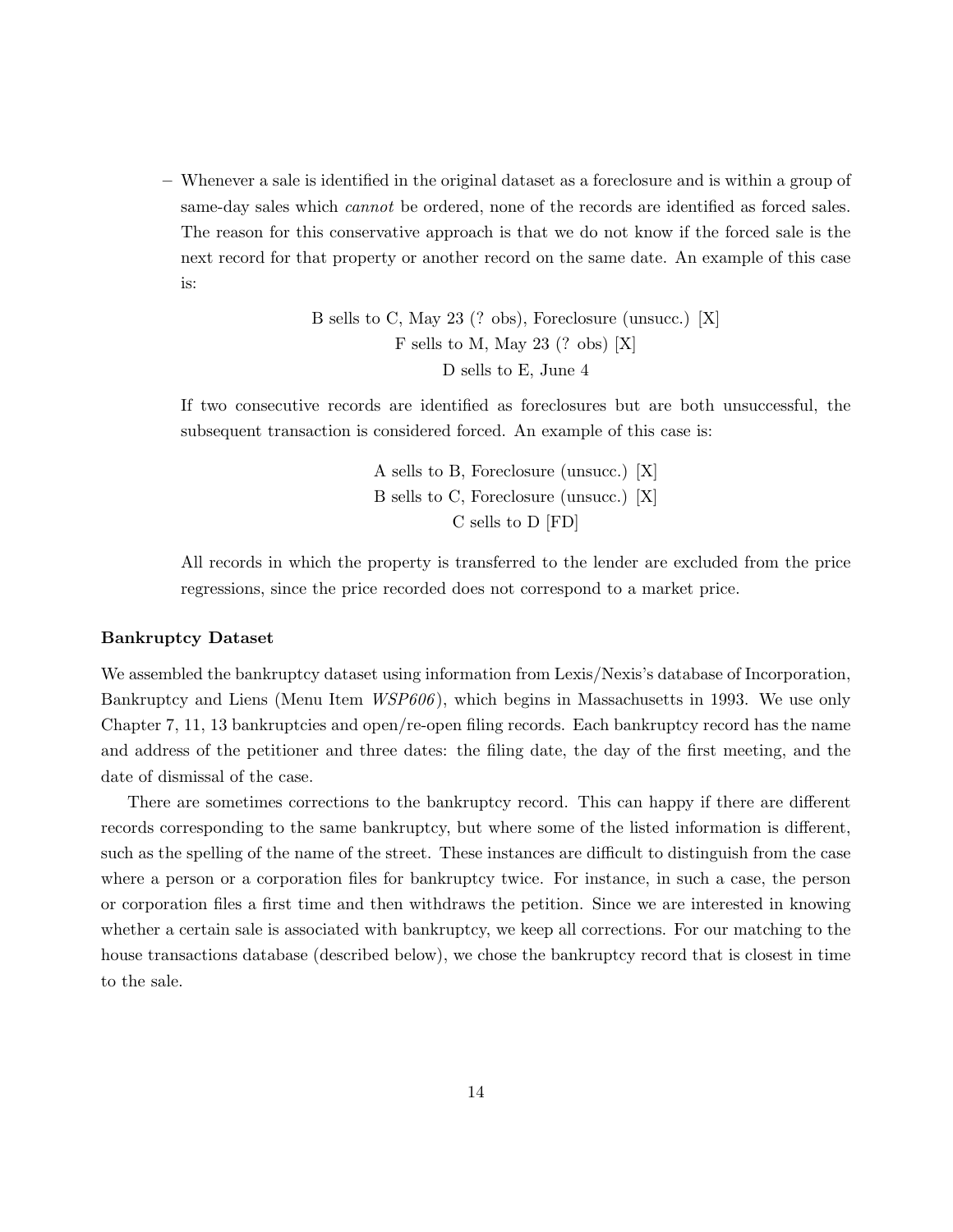# Death Dataset

The death dataset comes from the Social Security Administrations Death Master File, created from 65 million records on social security payments. The dataset has the following information on each decedent, if the data are available to the Social Security Administration: social security number, name, date of birth, date of death, state or country of residence (2/88 and prior), ZIP code of last residence, and ZIP code of lump sum payment.

The only modification we make to this file, prior to matching, is to handle erroneous dates and ages. We substitute "15th" instead of "00" in the day of the death date, when only month and year are reported, and we substitute the closest valid day/month pair for impossible combinations, e.g. the month-day combination of  $01/32$  becomes  $01/31$ . Records where the reported age at death is negative or more than 120 years are eliminated.

## Matching the Datasets

To construct the dataset of forced sales, we match the housing transactions dataset to the bankruptcy and death datasets using the names of sellers and the date of sale. We first describe the principles we employ for the matching, and then present a simplified example of the matching process. Since it is possible that there are multiple owners of the property, if one of the matched sellers is involved in a bankruptcy or death, the record is considered to be a forced sale.

The matching is performed in two steps. In the first step, we match the datasets (one at a time) based on zip code, last name, and first name. In the second step, we adapt the procedure to handle the possibility of multiple matches.

1) First step

We match to the transactions database based on zip code, last name, and first name. We only match a transaction with a death or a bankruptcy when the zip code of the house sold is the same as the zip code reported in the address of the bankruptcy file or the death file, and similarly for first and last name. Note that if one of the records only has a first name initial while the other record has the full first name, it is not considered a valid match. Also single letter first name matches are not valid.

To distinguish between true two-letter names from names that appear to have two letters because only the initials of the first and middle name were recorded in the first name field (e.g. John Adam Smith recorded as Smith, JA), we use the following rule:

– If the two-letter name is followed by a middle name, we consider the first name as such.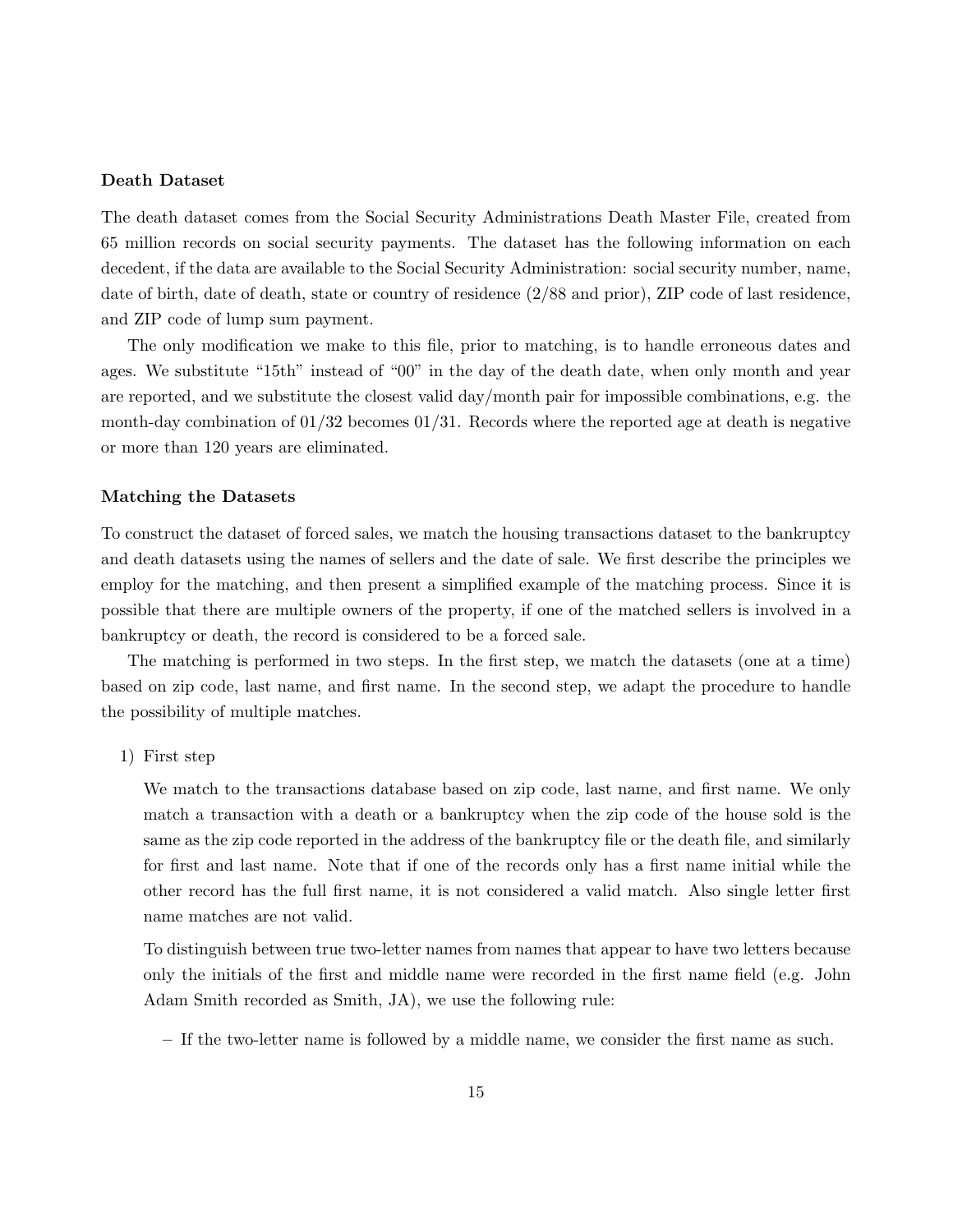– If instead there is no middle name, we consider it as initials.

2) Second step: multiple matches

The matching procedure allows many-to-many matches: the same zip code-last name-first name combination could appear twice in both datasets. For example, if both sellers of a house file for bankruptcy (so, the house is matched twice, once for the first seller, once for the second seller) or any of the sellers goes bankrupt more than once, this would generate multiple matches. Once we have all the matches from step 1, for each original record in the changes-of-ownership file that was matched at least once we select from the multiple matches according to the following criteria:

- We first check if any of those matches also matches the middle name initial. If so, these ones are used as matches and the others are discarded. If there is no match where middle initial coincides we keep the matches and proceed to the next step.
- If there are several matches with the same middle initial, or several matches with no middle initial matching, we select among these by keeping the event closest in time to the sale.

We first apply our procedure to match the housing and bankruptcy dataset. The matched dataset is denoted as the H+B dataset. At this point, each record ID for which we found at least one match in the bankruptcy file is associated with one of the bankruptcy filings selected among the matches as described above.

Next, we repeat the matching algorithm to merge the housing and death dataset. Each observation in the H+B dataset (which is uniquely identified by the sale ID and has already a label for bankruptcies) is compared against the matches between the housing and death dataset. At this stage, multiple matches are possible. For example, if two people with the same name happen to die in the same zip code in different times, they could be matched to the same property record. To choose among these, we employ the procedure for multiple matches described above.

At the end of this procedure, each sale in the original dataset is either matched with a bankruptcy, or a death, or not matched with any, or possibly matched with both at the same time. The latter case will be tackled in the section on classification of forced sales below.

## Classification of Forced Sales

For each transaction in the housing dataset, we create dummy variables for the type of forced sale (foreclosure, death, bankruptcy) and also code the time between the forcing event and the sale (sale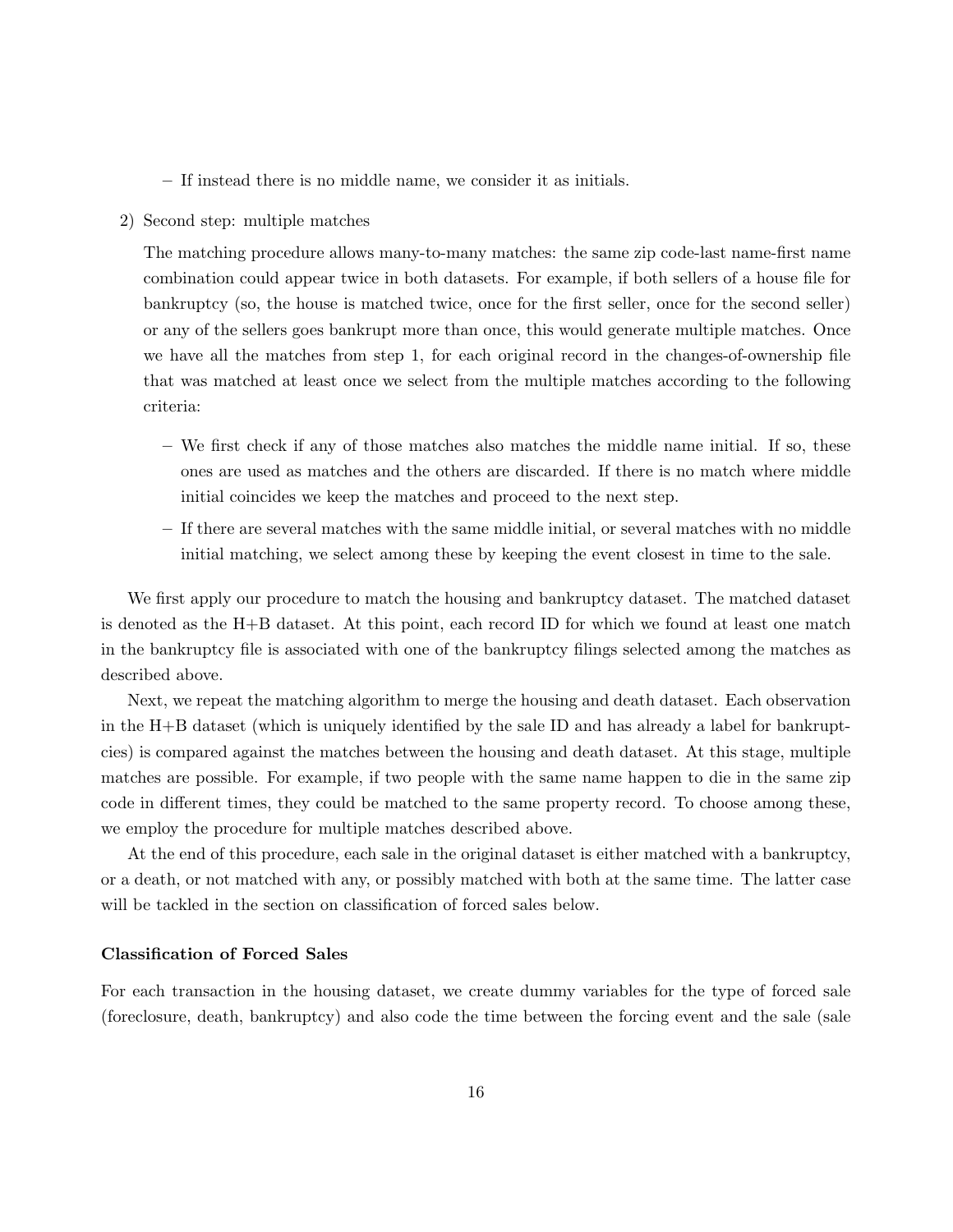date – forcing event date). If a record is matched with more than one forcing event, the rules we use are:

- If the forcing event is a foreclosure, it prevails over deaths and bankruptcies. We do this since foreclosures are not subject to additional matching issues due to the name and zip code match, as foreclosure deeds are recorded directly in the original changes-of-ownership file.
- Otherwise, if we have both death and bankruptcy, we assign the record to death or bankruptcy according to the priority:
	- middle name initial match, if available
	- closest date to the sale.

Also, in case a death comes before a bankruptcy, we do not classify the bankruptcy as a forced sale on the grounds that it may be a spurious match.

remove the forced sale label, as it is likely a spurious match.

## Matching of census data

The matched transactions and forced sale dataset is then merged with census information from the 2000 decennial census, where properties are geocoded in ArcGIS based on the street address using Census 2000 TIGER/Line data and Streetmaps USA. About 20,000 observations are not matched and these records are removed from the dataset.

## Information on previous sales

To link consecutive transactions we order the sales by date and check whether the preceding record is coded as a forced sale. If we identified the preceding sale as one by a lender following a foreclosure, or as a successful auction, the previous sale is forced. If, instead, the previous sale was matched with a death or a bankruptcy, we identify it as a forced sale only if the sale happened within a  $(-3 \text{ years } ; +3 \text{)}$ years) window. We also measure the time between sales, and the previous price. In some cases, the previous price is 0, and we do not consider this transaction valid, so we do not include its information in the next sale.

To ensure that we link only market transactions, we eliminate same-day transactions that happen through an intermediary (keeping only the last one) and the transactions where a lender becomes the owner of the foreclosed property. We also eliminate intra-family transactions. Finally, we do not link a transaction with a previous sale if the latter was part of a group of same-day sales that we could not order.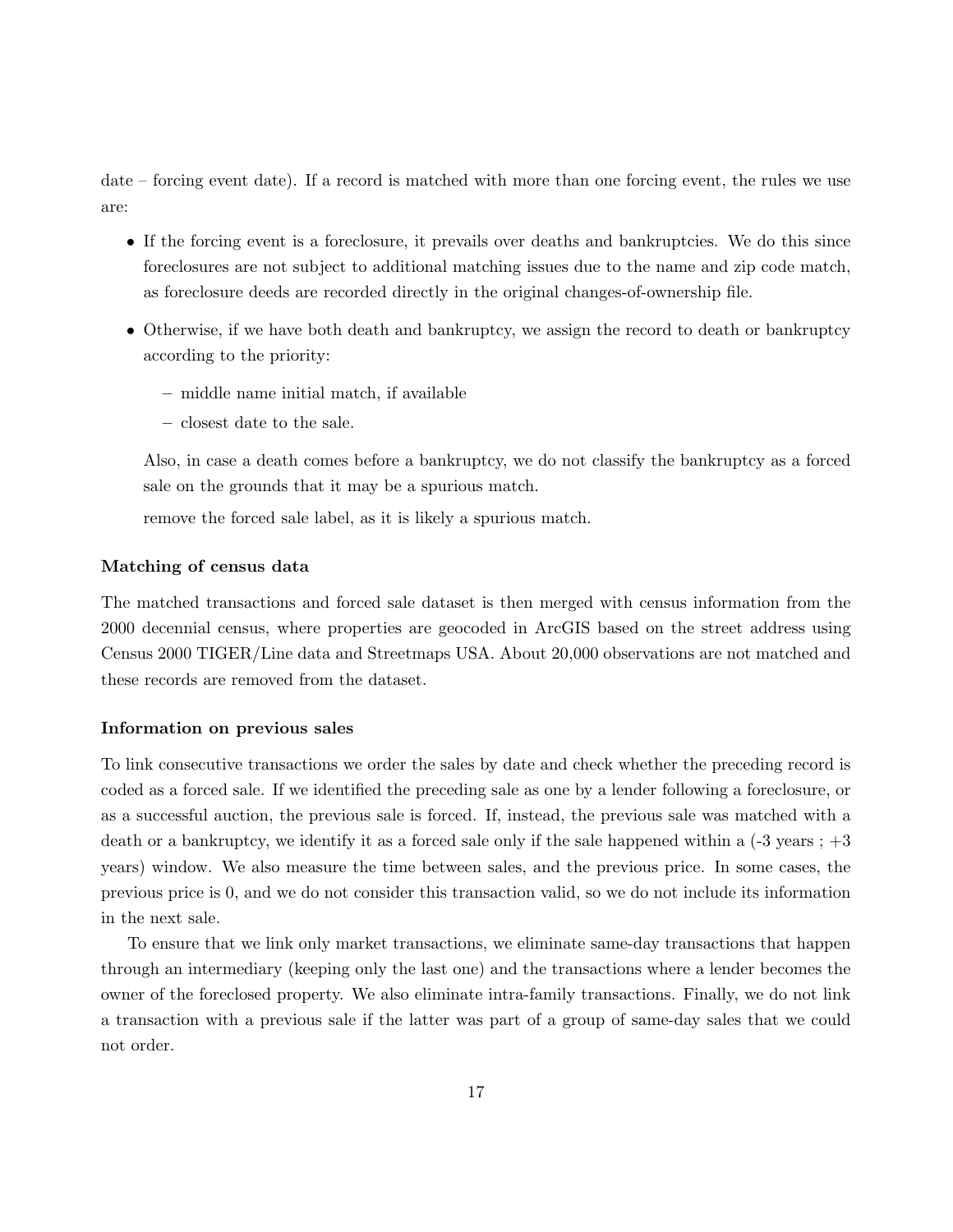# List of control variables

The following table shows the complete list of control variables. The table reports whether the variable is categorical and whether it was cleaned or winsorized in some way. Whenever the variable is categorical, we create a special category for "missing." If variables are missing in some records, the record is kept in the empirical analysis, the missing value is set to 0 and a missing dummy indicator for that variable is set to 1. If a variable is winsorized, a winsorization dummy for that variable is set to 1.

|                                 | Variable type | Winsorized            | Comments                      |
|---------------------------------|---------------|-----------------------|-------------------------------|
| Bedrooms                        |               | Winsorize, 99%        |                               |
| Full bathrooms                  |               | Winsorize, 99%        |                               |
| Half bathrooms                  |               | Winsorize, 99%        |                               |
| Total rooms                     |               | Winsorize, 99%        |                               |
| Lot size $(0 for condos)$       |               | Winsorize, 99%        |                               |
| Interior square feet            |               | Winsorize, 1% and 99% |                               |
| Gross area of the unit          |               | Winsorize, 1% and 99% |                               |
| House age (with square)         |               |                       |                               |
| Condominium                     | dummy         |                       |                               |
| Amenities                       | categorical   |                       | More than one amenity         |
|                                 |               |                       | possible simultaneously       |
| Percentage of common area owned |               |                       |                               |
| Renovation                      | categorical   |                       | 4 dummies created: renovation |
|                                 |               |                       | less than 10 yrs before;      |
|                                 |               |                       | 10 to 20; 20 to 30;           |
|                                 |               |                       | more than 30 years before     |
| Floor number                    | categorical   |                       |                               |
| Number of fireplaces            |               |                       |                               |
| Number of parking spots         |               |                       |                               |
| Style of the building           | categorical   |                       |                               |
| Condition of the unit           | categorical   |                       |                               |
| Type of construction            | categorical   |                       |                               |
| Type of external covering       | categorical   |                       |                               |
| Type of roof                    | categorical   |                       |                               |
| Material of roof                | categorical   |                       |                               |
| Type of parking                 | categorical   |                       |                               |
| Type of heating                 | categorical   |                       |                               |
| Fuel used for heating           | categorical   |                       |                               |
| Month                           | categorical   |                       |                               |
| Census tract-year interactions  |               |                       |                               |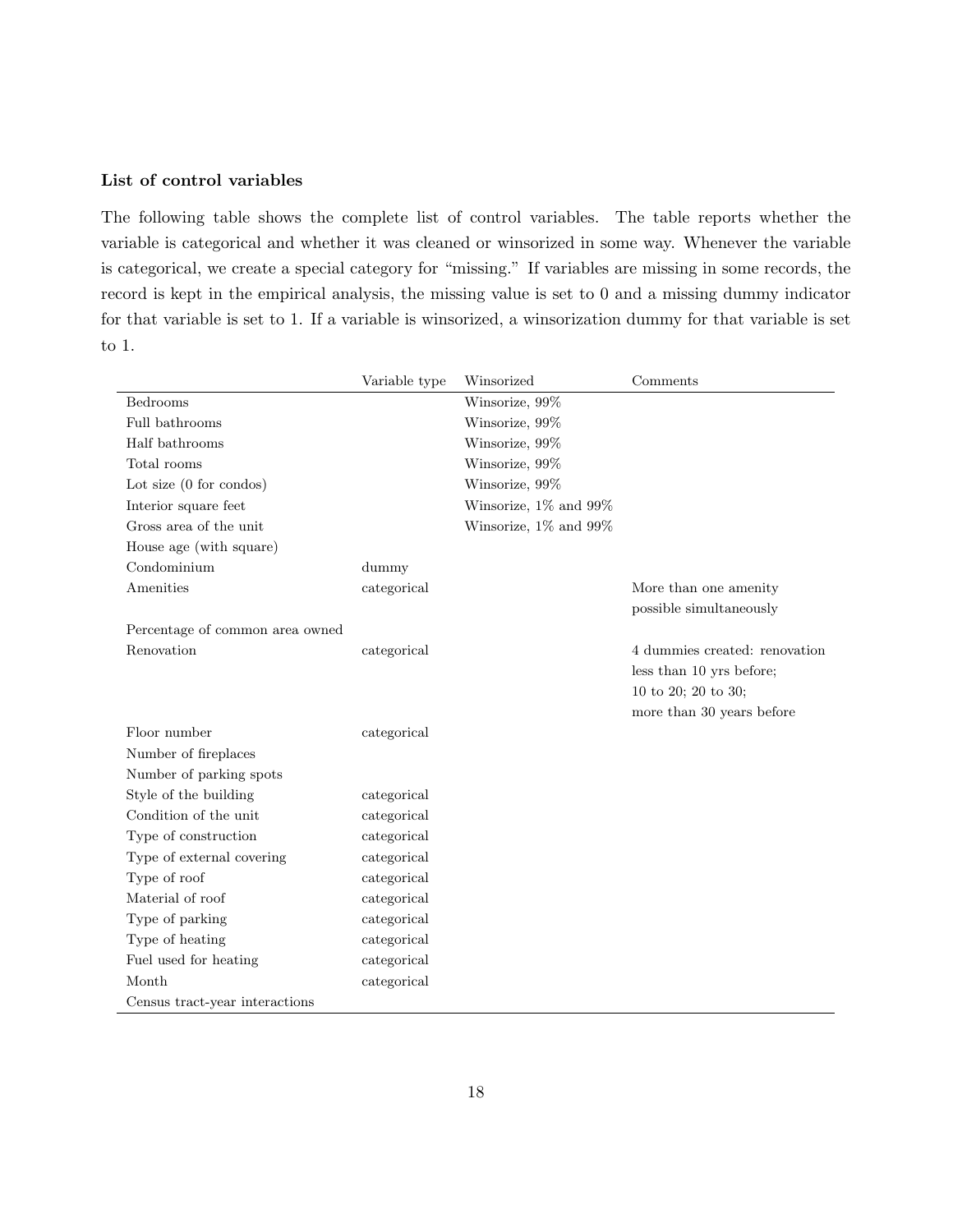

**Appendix Figure 1: Geographic Distribution of Housing Transactions by Zip Code**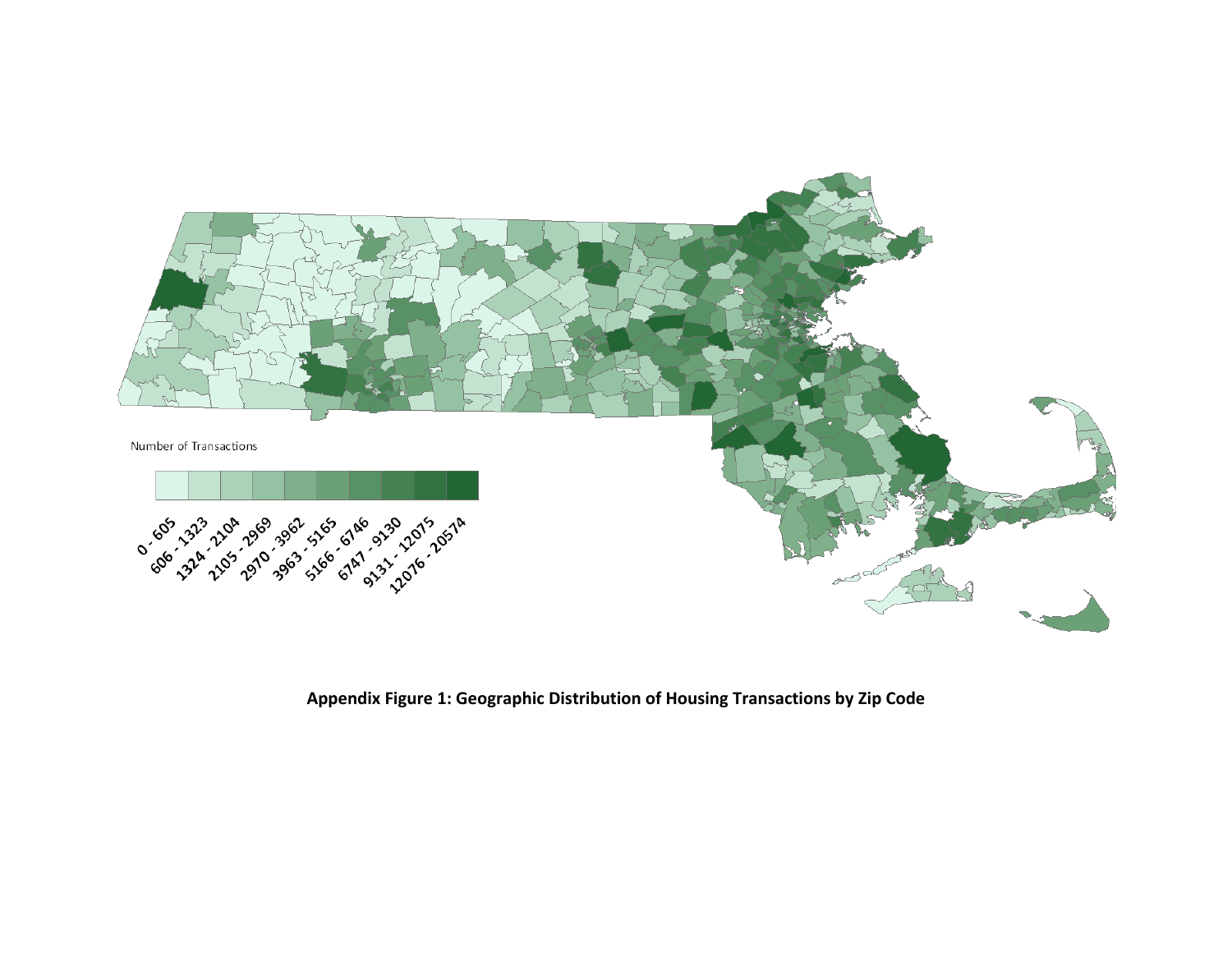|                                     | Min   | Max      | Mean   | Stdev                                 | 1%     | 25%    | 50%    | 75%    | 99%     |
|-------------------------------------|-------|----------|--------|---------------------------------------|--------|--------|--------|--------|---------|
|                                     |       |          |        | Panel A: Housing characteristics      |        |        |        |        |         |
| Price (\$1000)                      | 6.53  | 1,768.50 | 229.39 | 172.28                                | 24.90  | 119.00 | 180.00 | 294.95 | 877.40  |
| Total rooms                         | 2     | 16       | 6.80   | 2.56                                  | 3      | 5      | 6      | 8      | 16      |
| Full bathrooms                      | 0     | 4        | 1.64   | 0.71                                  |        |        |        |        | 4       |
| Half bathrooms                      | 0     | 2        | 0.44   | 0.52                                  | 0      | 0      | 0      |        | 2       |
| <b>Bedrooms</b>                     |       | 9        | 3.15   | 1.31                                  |        | 2      | 3      | 4      | 8       |
| Lotsize                             | 0     | 261,360  | 20,781 | 36,493                                | 0      | 2,875  | 9,452  | 22,005 | 229,997 |
| <b>Interior Square Feet</b>         | 509   | 4,627    | 1,725  | 823                                   | 509    | 1,122  | 1,535  | 2,145  | 4,404   |
| House age                           | 0     | 356      | 48.28  | 42.33                                 | 0      | 14     | 38     | 78     | 184     |
|                                     |       |          |        | Panel B: Neighborhood characteristics |        |        |        |        |         |
| Median Income                       | 2,499 | 200,001  | 58,945 | 23,376                                | 16,861 | 43,385 | 55,521 | 70,250 | 131,823 |
| % Hispanic                          | 0.00  | 1.00     | 0.05   | 0.09                                  | 0.00   | 0.01   | 0.02   | 0.04   | 0.50    |
| % Black                             | 0.00  | 0.95     | 0.04   | 0.10                                  | 0.00   | 0.00   | 0.01   | 0.03   | 0.58    |
| % 0-17 years old                    | 0.00  | 0.49     | 0.23   | 0.07                                  | 0.04   | 0.20   | 0.24   | 0.28   | 0.37    |
| % 65+ years old                     | 0.00  | 0.71     | 0.14   | 0.07                                  | 0.03   | 0.09   | 0.13   | 0.17   | 0.39    |
| % Female-headed HH                  | 0.00  | 0.48     | 0.06   | 0.05                                  | 0.01   | 0.03   | 0.04   | 0.07   | 0.26    |
| % with Bachelor's degree            | 0.00  | 0.73     | 0.21   | 0.10                                  | 0.02   | 0.13   | 0.20   | 0.28   | 0.45    |
| % with graduate degree              | 0.00  | 0.72     | 0.15   | 0.12                                  | 0.00   | 0.06   | 0.11   | 0.20   | 0.52    |
| % with less than high school degree | 0.00  | 1.00     | 0.13   | 0.11                                  | 0.00   | 0.06   | 0.10   | 0.17   | 0.50    |

### **Table A.1 ‐ Descriptive Statistics**

Notes: dataset is an extract of the residential real estate changes of ownership file from the Warren Group for Massachusetts. Details for creating the sample in the Data Appendix. Panel A reports values per sale, while Panel B reports tract‐level characteristics from the 2000 decennial census for each sale.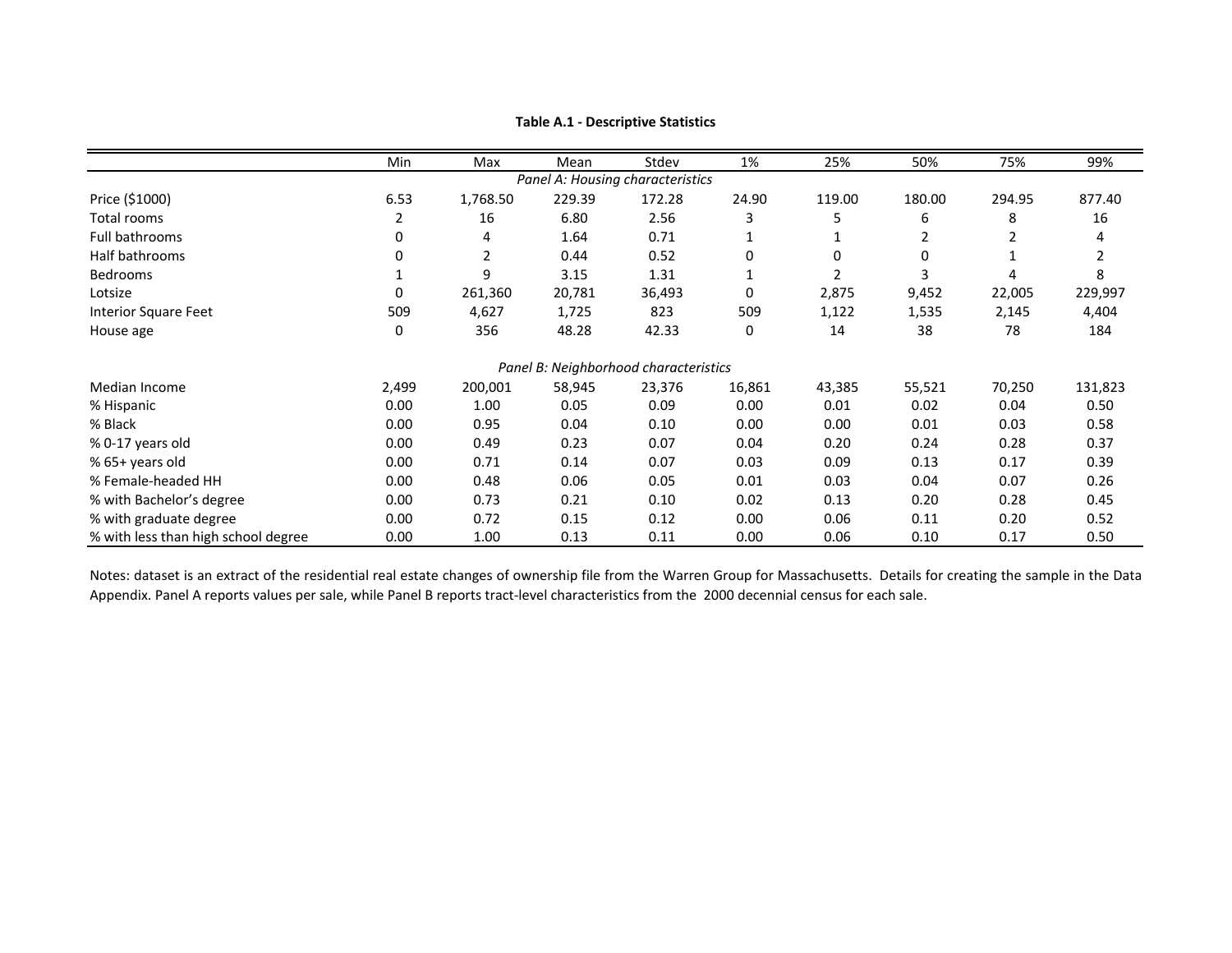|                  | % total      |               | Property type (% of forced sale type) |             |             |       | % of each type also: |
|------------------|--------------|---------------|---------------------------------------|-------------|-------------|-------|----------------------|
|                  | observations | Single family | Multi family                          | Condominium | % in Boston | Death | Bankruptcy           |
|                  | (1)          | (2)           | (3)                                   | (4)         | (5)         | (6)   |                      |
| All observations | 100.0%       | 64.8%         | 11.0%                                 | 24.1%       | 8.0%        |       |                      |
| Unforced         | 93.9%        | 65.0%         | 10.4%                                 | 24.6%       | 7.9%        |       |                      |
| Forced           | 6.1%         | 62.3%         | 20.4%                                 | 17.4%       | 9.5%        |       |                      |
| Death            | 1.8%         | 76.6%         | 14.2%                                 | 9.2%        | 5.3%        |       | 0.7%                 |
| Bankruptcy       | 0.8%         | 71.4%         | 15.2%                                 | 13.4%       | 5.4%        | 1.2%  |                      |
| Foreclosure      | 3.5%         | 52.9%         | 24.7%                                 | 22.4%       | 12.5%       | 0.4%  | 2.8%                 |

## **Table A.2 ‐ Other Characteristics of Forced Sales**

Notes: first column reports the fraction of observations identified as forced, following the matching process described in the Data Appendix. The next three columns report the property type composition, while the fifth column reports the fraction of observations in the City of Boston. The last two columns report, for each category, how many matches were also matched as another type of forced sale before applying the rules we use to classify the transaction in these cases.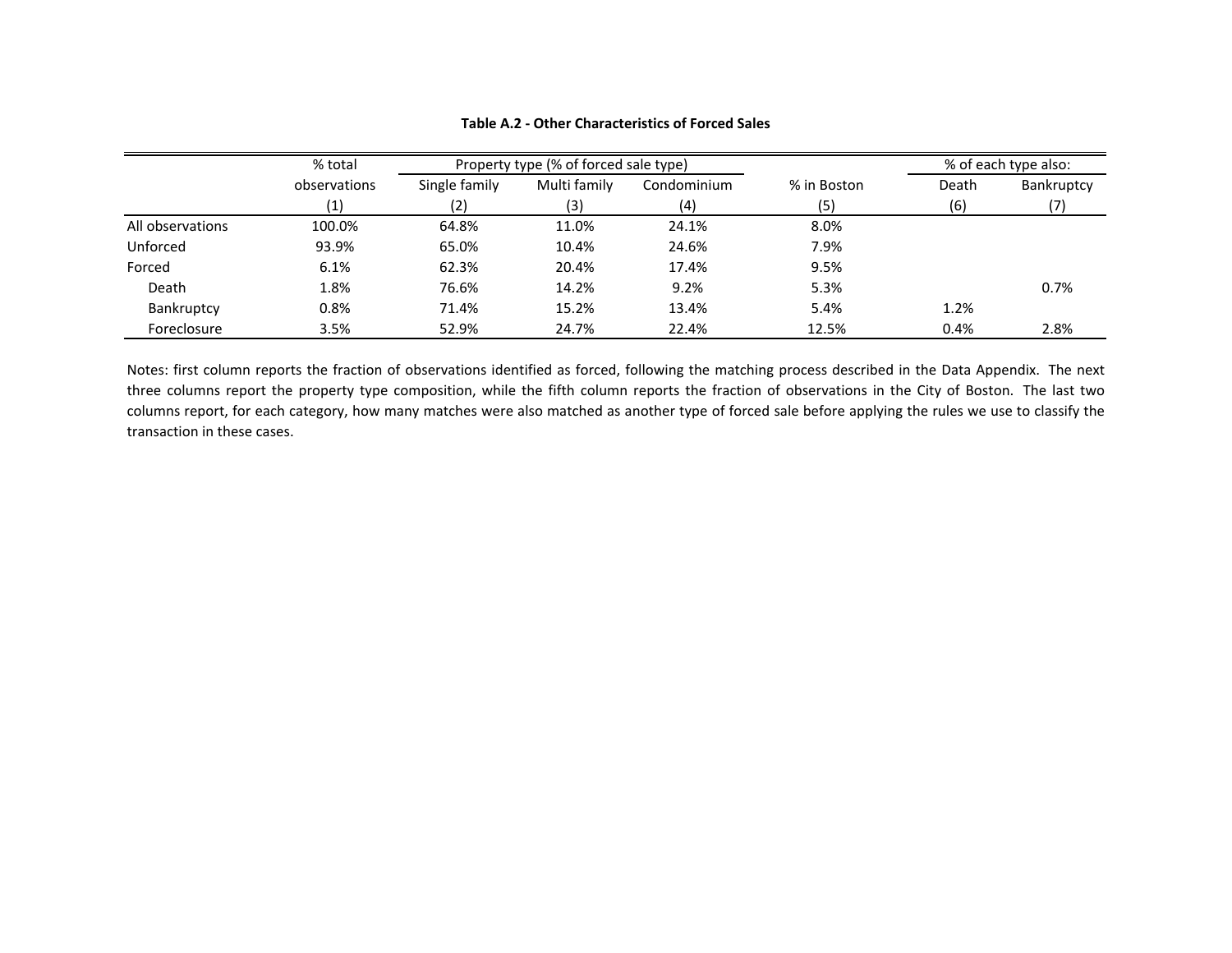#### **Table A.3 ‐ Descriptive Statistics for Forced Sales**

|                                     |       | Panel A: Characteristics of forced sales |                                  |        |        |                |        |        |         |
|-------------------------------------|-------|------------------------------------------|----------------------------------|--------|--------|----------------|--------|--------|---------|
|                                     | Min   | Max                                      | Mean                             | Stdev  | 1%     | 25%            | 50%    | 75%    | 99%     |
|                                     |       |                                          | I. Housing characteristics       |        |        |                |        |        |         |
| Price (\$1000)                      | 7.15  | 1,700.00                                 | 157.89                           | 128.77 | 15.00  | 72.00          | 123.50 | 209.00 | 610.00  |
| Total rooms                         | 2     | 16                                       | 7.23                             | 3.07   | 3      | 5              | 6      | 8      | 16      |
| Full bathrooms                      | 0     | 4                                        | 1.60                             | 0.73   | 1      | 1              | 1      | 2      | 4       |
| Half bathrooms                      | 0     | $\overline{2}$                           | 0.33                             | 0.50   | 0      | 0              | 0      | 1      | 2       |
| <b>Bedrooms</b>                     | 1     | 9                                        | 3.40                             | 1.58   | 1      | $\overline{2}$ | 3      | 4      | 9       |
| Lotsize                             | 0     | 261,360                                  | 16,452                           | 30,984 | 0      | 3,910          | 7,500  | 15,952 | 183,823 |
| <b>Interior Square Feet</b>         | 510   | 4,625                                    | 1,721                            | 848    | 525    | 1,096          | 1,489  | 2,141  | 4,364   |
| House age                           | 0     | 341                                      | 60.31                            | 40.66  | 1      | 55             | 92     | 108    | 341     |
|                                     |       |                                          | II. Neighborhood characteristics |        |        |                |        |        |         |
| Median Income                       | 7,271 | 200,001                                  | 50,397                           | 19,731 | 15,268 | 36,964         | 48,000 | 60,809 | 115,456 |
| % Hispanic                          | 0.00  | 0.96                                     | 0.07                             | 0.12   | 0.00   | 0.01           | 0.02   | 0.08   | 0.62    |
| % Black                             | 0.00  | 0.95                                     | 0.07                             | 0.15   | 0.00   | 0.01           | 0.02   | 0.06   | 0.83    |
| % 0-17 years old                    | 0.00  | 0.49                                     | 0.24                             | 0.07   | 0.05   | 0.21           | 0.24   | 0.28   | 0.40    |
| % 65+ years old                     | 0.00  | 0.71                                     | 0.14                             | 0.07   | 0.03   | 0.09           | 0.13   | 0.17   | 0.37    |
| % Female-headed HH                  | 0.00  | 0.48                                     | 0.08                             | 0.06   | 0.01   | 0.04           | 0.06   | 0.10   | 0.29    |
| % with Bachelor's degree            | 0.00  | 0.73                                     | 0.17                             | 0.09   | 0.01   | 0.10           | 0.15   | 0.23   | 0.42    |
| % with graduate degree              | 0.00  | 0.72                                     | 0.10                             | 0.09   | 0.00   | 0.04           | 0.08   | 0.13   | 0.44    |
| % with less than high school degree | 0.00  | 0.83                                     | 0.17                             | 0.13   | 0.01   | 0.08           | 0.14   | 0.24   | 0.56    |

#### *Panel B: Ratio of characteristics of forced sales to all sales*

|                                     | Min                                                                    | Max  | Mean | Stdev | 1%     | 25%                      | 50%                      | 75%  | 99%  |
|-------------------------------------|------------------------------------------------------------------------|------|------|-------|--------|--------------------------|--------------------------|------|------|
|                                     | I. Ratio of housing characteristics of forced sales to all sales       |      |      |       |        |                          |                          |      |      |
| Price (\$1000)                      | 1.10                                                                   | 0.96 | 0.69 | 0.75  | 0.60   | 0.61                     | 0.69                     | 0.71 | 0.70 |
| Total rooms                         | 1.00                                                                   | 1.00 | 1.06 | 1.20  | 1.00   | 1.00                     | 1.00                     | 1.00 | 1.00 |
| Full bathrooms                      |                                                                        | 1.00 | 0.98 | 1.04  | 1.00   | 1.00                     | 0.50                     | 1.00 | 1.00 |
| Half bathrooms                      |                                                                        | 1.00 | 0.75 | 0.95  |        | $\overline{\phantom{a}}$ | $\overline{\phantom{a}}$ | 1.00 | 1.00 |
| <b>Bedrooms</b>                     | 1.00                                                                   | 1.00 | 1.08 | 1.20  | 1.00   | 1.00                     | 1.00                     | 1.00 | 1.13 |
| Lotsize                             |                                                                        | 1.00 | 0.79 | 0.85  | $\sim$ | 1.36                     | 0.79                     | 0.72 | 0.80 |
| <b>Interior Square Feet</b>         | 1.00                                                                   | 1.00 | 1.00 | 1.03  | 1.03   | 0.98                     | 0.97                     | 1.00 | 0.99 |
| House age                           |                                                                        | 0.96 | 1.25 | 0.96  | ٠      | 3.93                     | 2.42                     | 1.38 | 1.85 |
|                                     | II. Ratio of neighborhood characteristics of forced sales to all sales |      |      |       |        |                          |                          |      |      |
| Median Income                       | 2.91                                                                   | 1.00 | 0.85 | 0.84  | 0.91   | 0.85                     | 0.86                     | 0.87 | 0.88 |
| % Hispanic                          |                                                                        | 0.96 | 1.56 | 1.31  | 1.08   | 1.16                     | 1.41                     | 2.04 | 1.26 |
| % Black                             | $\overline{\phantom{a}}$                                               | 1.00 | 1.75 | 1.54  | $\sim$ | 1.33                     | 1.46                     | 1.78 | 1.43 |
| % 0-17 years old                    | $\overline{\phantom{a}}$                                               | 1.00 | 1.04 | 0.94  | 1.22   | 1.06                     | 1.02                     | 1.02 | 1.06 |
| % 65+ years old                     | $\overline{\phantom{a}}$                                               | 1.00 | 0.99 | 0.98  | 1.06   | 0.98                     | 0.98                     | 0.99 | 0.96 |
| % Female-headed HH                  |                                                                        | 1.00 | 1.35 | 1.33  | 1.60   | 1.20                     | 1.28                     | 1.43 | 1.14 |
| % with Bachelor's degree            |                                                                        | 1.00 | 0.80 | 0.95  | 0.52   | 0.73                     | 0.75                     | 0.81 | 0.93 |
| % with graduate degree              |                                                                        | 1.00 | 0.70 | 0.77  |        | 0.67                     | 0.67                     | 0.68 | 0.84 |
| % with less than high school degree |                                                                        | 0.83 | 1.35 | 1.18  | ۰      | 1.43                     | 1.44                     | 1.39 | 1.12 |

Notes: sample is subset of transactions which are death and bankruptcy‐related within 3 years from the sale, plus foreclosures. Panel A is analogous to Table A.1. Panel B reports the ratio of values in Panel A with the corresponding values in Table A.1. Whenever the value in Table A.1 is 0, we do not report the number, as the ratio cannot be computed.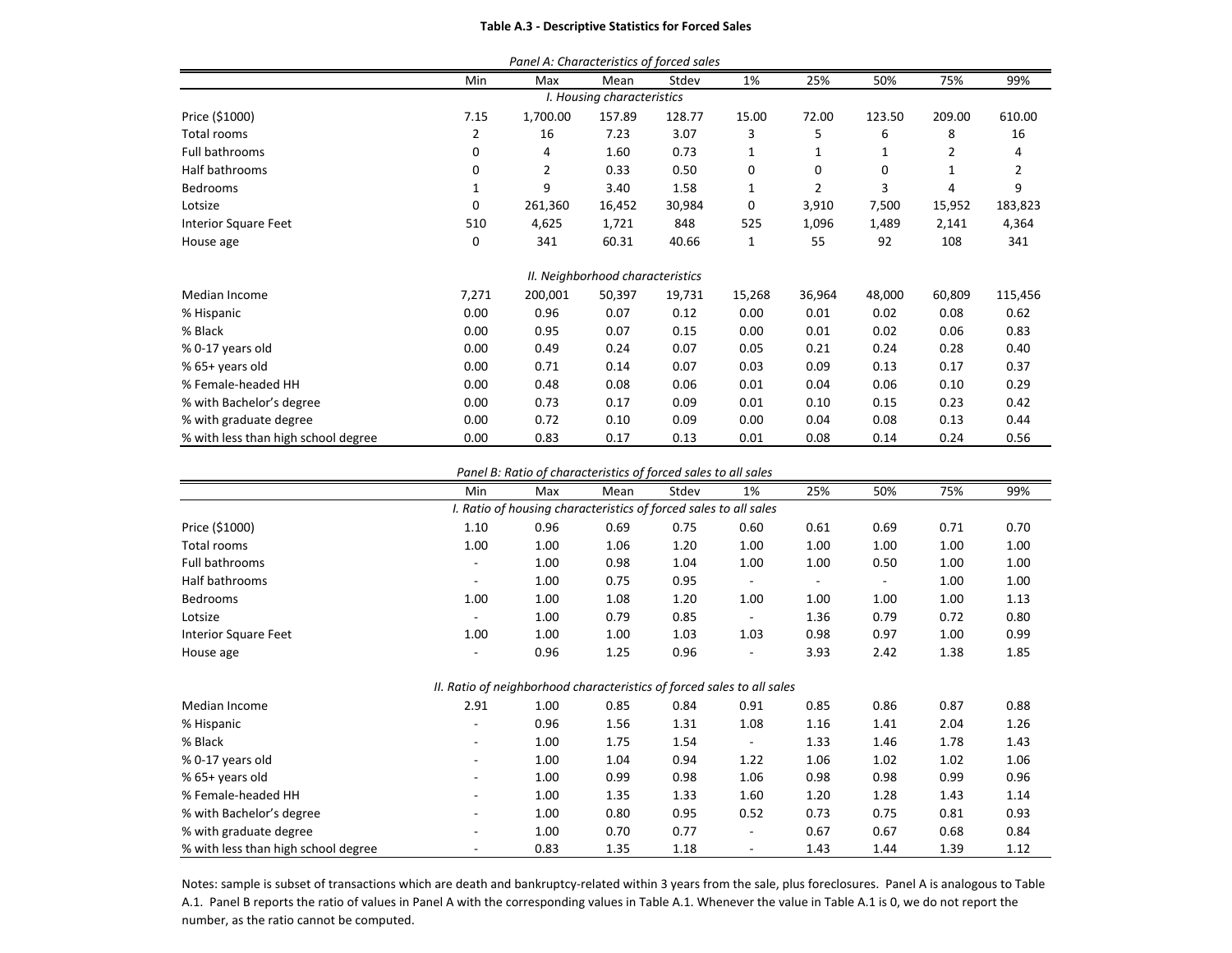|                   | Number of<br>rooms<br>(1) | Number of full<br>bathrooms<br>(2) | Number of<br>half<br>bathrooms<br>(3) | Number of<br>bedrooms<br>(4) | Lot size (x<br>10000)<br>(5) | Interior<br>square feet House age<br>(x10000)<br>(6) | (x10)<br>(7) | Predicted<br>log price<br>(8) |
|-------------------|---------------------------|------------------------------------|---------------------------------------|------------------------------|------------------------------|------------------------------------------------------|--------------|-------------------------------|
| Young death       | 0.189                     | $-0.012$                           | $-0.031$                              | 0.107                        | $-0.046$                     | $-0.001$                                             | 0.523        | $-0.009$                      |
| Old death         | (0.039)                   | (0.009)                            | (0.007)                               | (0.018)                      | (0.034)                      | (0.001)                                              | (0.044)      | (0.003)                       |
|                   | 0.104                     | $-0.069$                           | $-0.062$                              | 0.017                        | 0.028                        | $-0.004$                                             | 0.792        | $-0.022$                      |
|                   | (0.017)                   | (0.004)                            | (0.003)                               | (0.008)                      | (0.016)                      | (0.000)                                              | (0.022)      | (0.002)                       |
| <b>Bankruptcy</b> | 0.177                     | 0.009                              | $-0.014$                              | 0.136                        | $-0.031$                     | 0.001                                                | 0.204        | 0.005                         |
|                   | (0.025)                   | (0.006)                            | (0.004)                               | (0.012)                      | (0.023)                      | (0.001)                                              | (0.029)      | (0.002)                       |
| Foreclosure       | 0.165                     | 0.031                              | $-0.047$                              | 0.115                        | $-0.193$                     | 0.001                                                | 0.508        | $-0.044$                      |
|                   | (0.019)                   | (0.004)                            | (0.002)                               | (0.009)                      | (0.013)                      | (0.000)                                              | (0.018)      | (0.002)                       |
| Median            | 6                         | $\overline{2}$                     | 0                                     | 3                            | 0.945                        | 0.153                                                | 3.8          | 12.1                          |
| Std               | 2.55715                   | 0.70642                            | 0.52498                               | 1.31017                      | 3.649                        | 0.082                                                | 4.2          | 0.6                           |
| R-squared         | 0.334                     | 0.163                              | 0.160                                 | 0.285                        | 0.383                        | 0.560                                                | 0.440        | 0.818                         |

### **Table A.4 ‐ Covariate Balance Between Forced and Unforced Sales**

Notes: table reports the estimates and standard errors, in parenthesis, from regressions of the variable indicated in each column on an indicator for each type of forced sale. The regression includes census tract‐year controls and standard errors are clustered by tract‐year. The predicted price in Column (8) is the estimated price using the model with all covariates together with tract‐year fixed effects, but without the forced indicators. The number of observations is 1,831,393.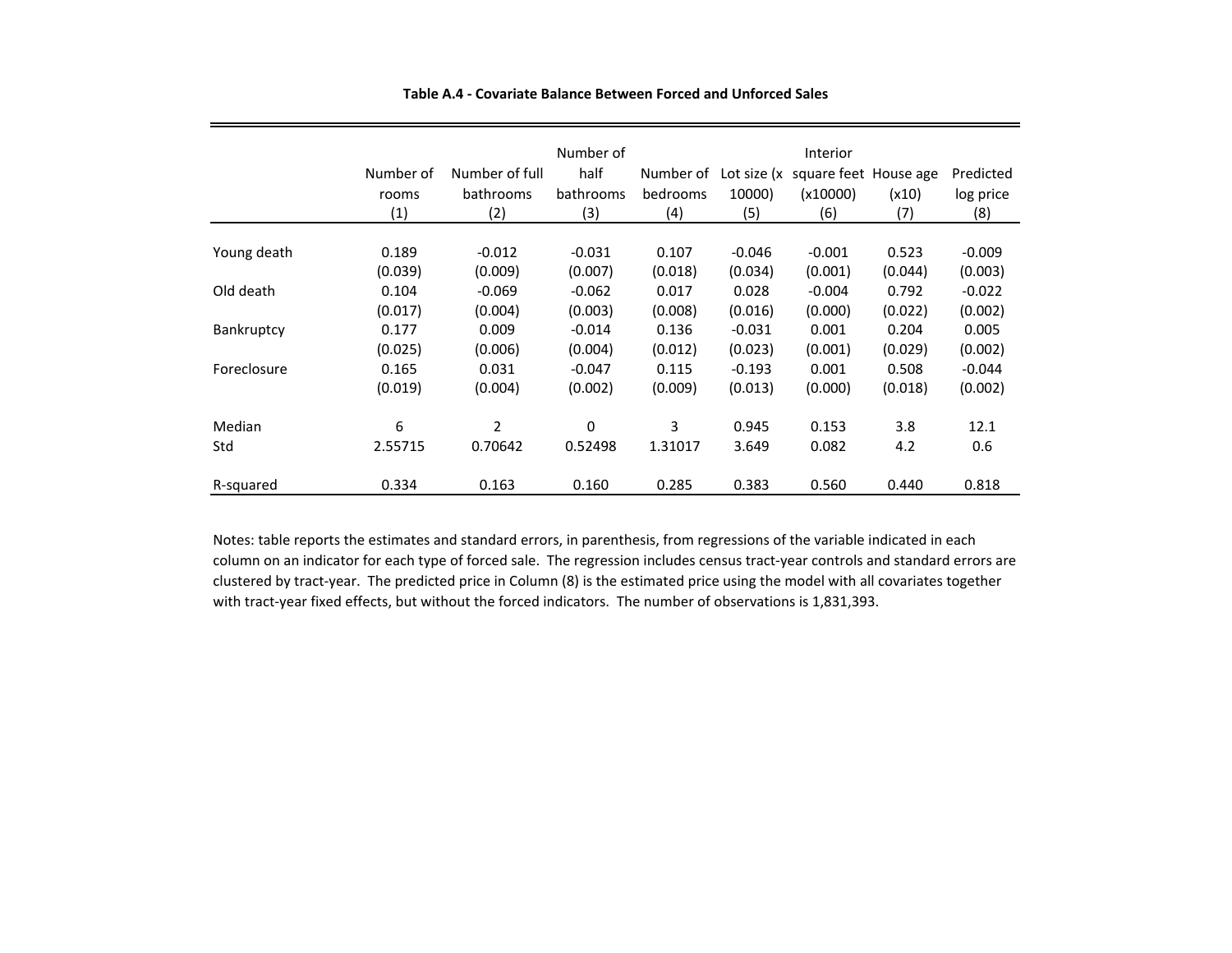|                                         | Estimate  | Std Err |
|-----------------------------------------|-----------|---------|
|                                         | (1)       | (2)     |
| Lot size (x10,000)                      | 0.001     | (0.000) |
| Bedrooms                                | 0.021     | (0.001) |
| Total number of rooms                   | 0.015     | (0.001) |
| <b>Full Bathrooms</b>                   | 0.099     | (0.001) |
| <b>Half Bathrooms</b>                   | 0.095     | (0.001) |
| Interior Square Feet (x10,000)          | 0.819     | (0.018) |
| House Age (x10)                         | $-0.014$  | (0.001) |
| House Age Squared                       | 0.000     | (0.000) |
| Condominium                             | $-0.181$  | (0.007) |
| High number of Rooms Indicator          | $-0.081$  | (0.005) |
| High number of Bedrooms Indicator       | $-0.070$  | (0.005) |
| High number of Full Bathrooms Indicator | $-0.087$  | (0.004) |
| High number of Half Bathrooms Indicator | $-0.084$  | (0.003) |
| High square feet Indicator              | $-0.030$  | (0.007) |
| Low square feet Indicator               | $-0.210$  | (0.012) |
| Renovated in the last 10 years          | 0.064     | (0.005) |
| Renovated 10 to 20 years before         | 0.019     | (0.005) |
| Renovated 20 to 30 years before         | 0.017     | (0.006) |
| Renovated more than 30 years before     | 0.028     | (0.007) |
| Observations                            | 1,831,393 |         |
| R-squared                               | 0.724     |         |

# **Table A.5 ‐ Hedonic Regression Coefficients**

Notes: table reports the estimates and standard errors, in parenthesis, of a regression of log house price on house characteristics and forced sale indicators as in Table 2.B. The regression includes census tract ‐year fixed effects. Standard errors are clustered by tract‐year.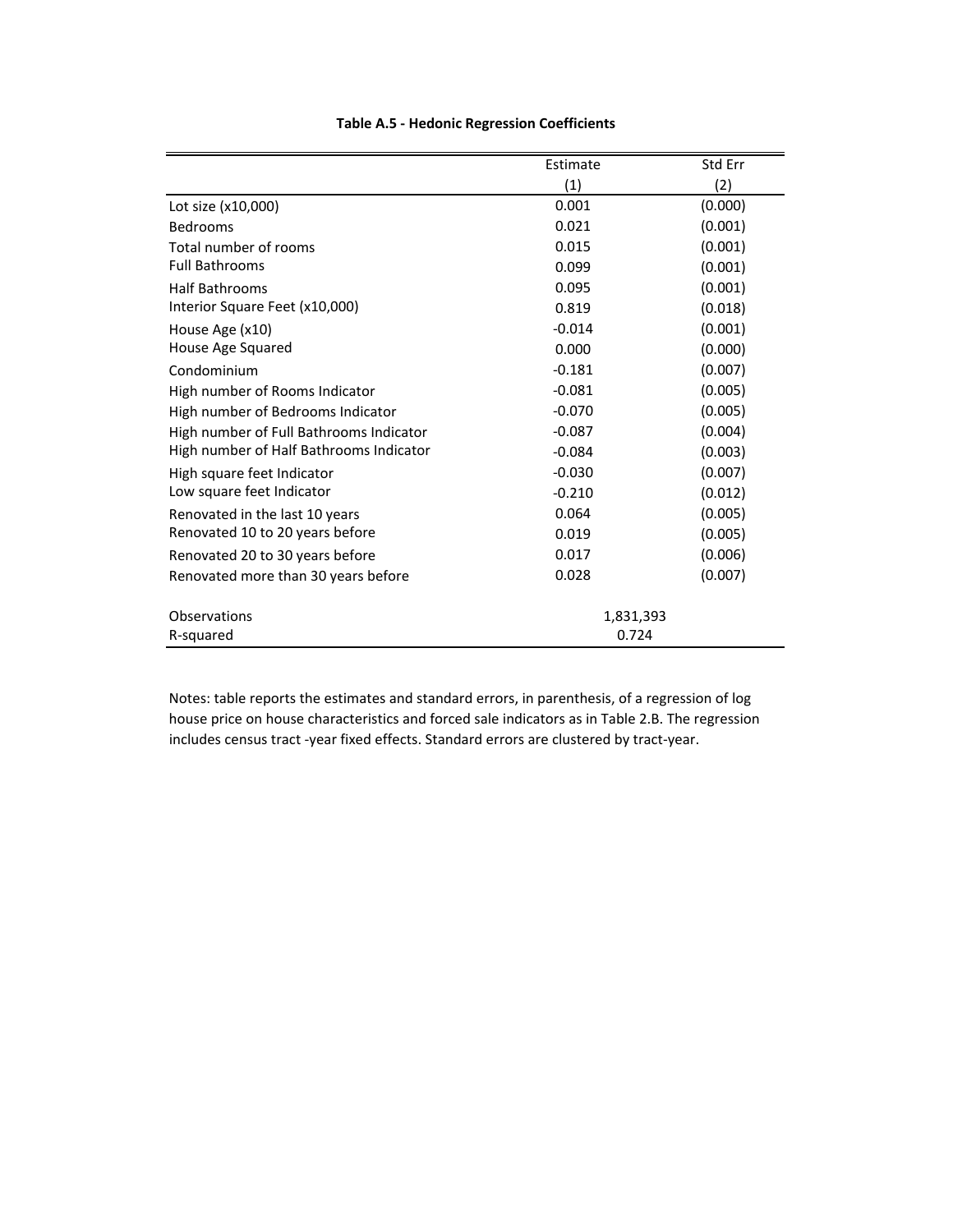|      | All forced sales |         |          | Young death | Old death |         | Bankruptcy |                | Foreclosure |         |
|------|------------------|---------|----------|-------------|-----------|---------|------------|----------------|-------------|---------|
|      | Estimate         | Std Err | Estimate | Std Err     | Estimate  | Std Err | Estimate   | Std Err        | Estimate    | Std Err |
|      | (1)              | (2)     | (3)      | (4)         | (5)       | (6)     | (7)        | (8)            | (9)         | (10)    |
| 1987 | $-0.094$         | (0.017) | $-0.071$ | (0.037)     | $-0.101$  | (0.018) |            | $\overline{a}$ |             |         |
| 1988 | $-0.090$         | (0.017) | $-0.037$ | (0.031)     | $-0.099$  | (0.020) |            |                | $-0.187$    | (0.082) |
| 1989 | $-0.065$         | (0.015) | $-0.016$ | (0.036)     | $-0.067$  | (0.018) |            |                | $-0.093$    | (0.031) |
| 1990 | $-0.077$         | (0.013) | $-0.045$ | (0.054)     | $-0.052$  | (0.022) | 0.002      | (0.062)        | $-0.102$    | (0.017) |
| 1991 | $-0.193$         | (0.010) | $-0.010$ | (0.040)     | $-0.062$  | (0.019) | $-0.095$   | (0.081)        | $-0.226$    | (0.011) |
| 1992 | $-0.240$         | (0.009) | $-0.028$ | (0.035)     | $-0.044$  | (0.017) | $-0.053$   | (0.057)        | $-0.278$    | (0.010) |
| 1993 | $-0.278$         | (0.009) | $-0.017$ | (0.029)     | $-0.048$  | (0.016) | $-0.059$   | (0.043)        | $-0.332$    | (0.010) |
| 1994 | $-0.302$         | (0.009) | $-0.042$ | (0.027)     | $-0.076$  | (0.013) | $-0.058$   | (0.022)        | $-0.372$    | (0.010) |
| 1995 | $-0.270$         | (0.007) | $-0.063$ | (0.027)     | $-0.061$  | (0.013) | $-0.022$   | (0.020)        | $-0.353$    | (0.009) |
| 1996 | $-0.251$         | (0.007) | $-0.058$ | (0.027)     | $-0.069$  | (0.012) | $-0.024$   | (0.015)        | $-0.353$    | (0.009) |
| 1997 | $-0.209$         | (0.007) | $-0.048$ | (0.029)     | $-0.071$  | (0.012) | $-0.020$   | (0.015)        | $-0.308$    | (0.009) |
| 1998 | $-0.196$         | (0.007) | $-0.036$ | (0.023)     | $-0.072$  | (0.011) | $-0.021$   | (0.011)        | $-0.336$    | (0.010) |
| 1999 | $-0.163$         | (0.007) | $-0.036$ | (0.021)     | $-0.072$  | (0.010) | $-0.019$   | (0.012)        | $-0.316$    | (0.011) |
| 2000 | $-0.151$         | (0.009) | $-0.059$ | (0.021)     | $-0.081$  | (0.010) | $-0.026$   | (0.013)        | $-0.311$    | (0.014) |
| 2001 | $-0.120$         | (0.007) | $-0.078$ | (0.027)     | $-0.053$  | (0.009) | $-0.021$   | (0.009)        | $-0.292$    | (0.012) |
| 2002 | $-0.113$         | (0.007) | $-0.047$ | (0.018)     | $-0.062$  | (0.009) | $-0.033$   | (0.009)        | $-0.298$    | (0.015) |
| 2003 | $-0.093$         | (0.006) | $-0.065$ | (0.018)     | $-0.067$  | (0.008) | $-0.050$   | (0.008)        | $-0.262$    | (0.015) |
| 2004 | $-0.094$         | (0.006) | $-0.056$ | (0.016)     | $-0.064$  | (0.008) | $-0.055$   | (0.008)        | $-0.288$    | (0.016) |
| 2005 | $-0.089$         | (0.005) | $-0.044$ | (0.014)     | $-0.064$  | (0.007) | $-0.059$   | (0.008)        | $-0.226$    | (0.011) |
| 2006 | $-0.110$         | (0.005) | $-0.073$ | (0.017)     | $-0.066$  | (0.007) | $-0.026$   | (0.008)        | $-0.240$    | (0.010) |
| 2007 | $-0.180$         | (0.005) | $-0.096$ | (0.018)     | $-0.075$  | (0.008) | $-0.014$   | (0.010)        | $-0.255$    | (0.006) |
| 2008 | $-0.301$         | (0.007) | $-0.088$ | (0.021)     | $-0.099$  | (0.010) | $-0.050$   | (0.016)        | $-0.349$    | (0.007) |
| 2009 | $-0.317$         | (0.012) | $-0.137$ | (0.065)     | $-0.057$  | (0.038) | 0.017      | (0.054)        | $-0.354$    | (0.012) |

**Table A.6 ‐ Forced Sales Discount by Year**

Notes: table reports estimates and standard errors, in parenthesis, of hedonic regressions on forced sale indicators interacted with the year of transaction. The first column is interacts the forced indicator with the sale year, following the specification in Table 2 Panel A, while the remaining columns report estimates with the four forced indicators interacted with sale year. Standard errors are clustered by tract‐year.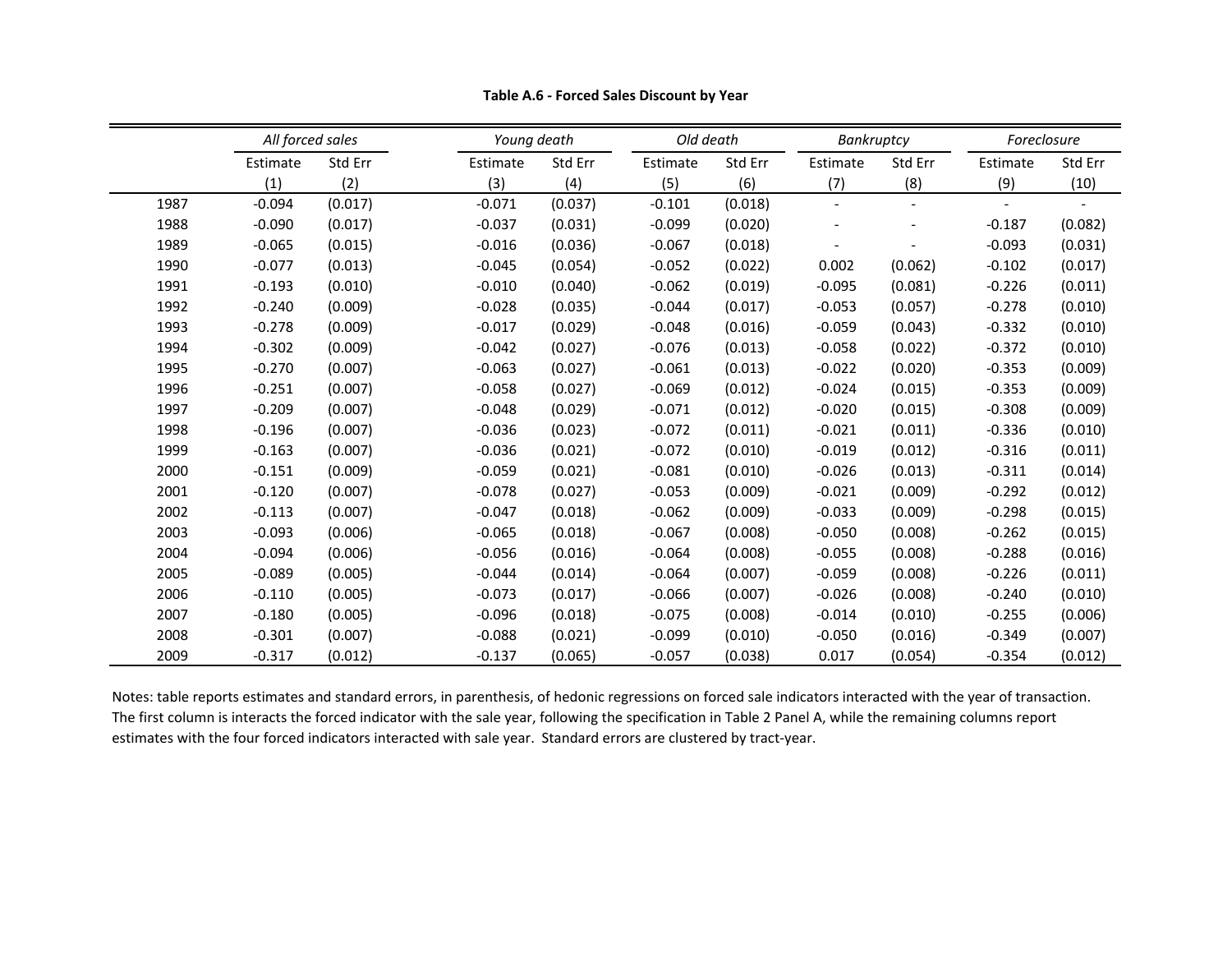| (1)<br>(2)<br>(3)<br>(4)<br>Death, young seller (<70 years old)<br>Sale more than 3 yrs before death<br>$-0.056$<br>$-0.006$<br>$-0.003$<br>$-0.048$<br>(0.013)<br>(0.006)<br>(0.007)<br>(0.018)<br>$-0.069$<br>Sale 3 yrs before death<br>$-0.090$<br>$-0.050$<br>$-0.011$<br>(0.021)<br>(0.039)<br>(0.038)<br>(0.017)<br>$-0.063$<br>Sale 2 yrs before death<br>$-0.068$<br>$-0.035$<br>$-0.008$<br>(0.015)<br>(0.033)<br>(0.031)<br>(0.013)<br>Sale 1 yr before death<br>$-0.101$<br>$-0.004$<br>$-0.001$<br>$-0.074$<br>(0.014)<br>(0.012)<br>(0.032)<br>(0.030)<br>Sale 1 yr after death<br>$-0.043$<br>$-0.097$<br>$-0.012$<br>$-0.042$<br>(0.009)<br>(0.032)<br>(0.017)<br>(0.008)<br>$-0.048$<br>Sale 2 yrs after death<br>$-0.080$<br>0.050<br>$-0.026$<br>(0.014)<br>(0.028)<br>(0.029)<br>(0.012)<br>$-0.033$<br>Sale 3 yrs after death<br>$-0.035$<br>$-0.032$<br>$-0.027$<br>(0.022)<br>(0.051)<br>(0.036)<br>(0.018)<br>Sale more than 3 yrs after death<br>$-0.026$<br>$-0.027$<br>$-0.002$<br>$-0.023$<br>(0.010)<br>(0.004)<br>(0.005)<br>(0.010)<br>Death, old seller (>70 years old)<br>Sale more than 3 yrs before death<br>$-0.109$<br>$-0.076$<br>$-0.008$<br>$-0.099$<br>(0.009)<br>(0.009)<br>(0.003)<br>(0.004)<br>$-0.092$<br>Sale 3 yrs before death<br>$-0.117$<br>$-0.041$<br>0.008<br>(0.008)<br>(0.009)<br>(0.018)<br>(0.017)<br>$-0.101$<br>Sale 2 yrs before death<br>$-0.117$<br>$-0.097$<br>$-0.024$<br>(0.007)<br>(0.008)<br>(0.019)<br>(0.016)<br>$-0.086$<br>Sale 1 yr before death<br>$-0.104$<br>$-0.076$<br>$-0.020$<br>(0.006)<br>(0.014)<br>(0.016)<br>(0.005)<br>Sale 1 yr after death<br>$-0.063$<br>$-0.035$<br>$-0.027$<br>$-0.049$<br>(0.004)<br>(0.012)<br>(0.010)<br>(0.004)<br>$-0.058$<br>Sale 2 yrs after death<br>$-0.067$<br>$-0.067$<br>$-0.025$<br>(0.006)<br>(0.016)<br>(0.019)<br>(0.005)<br>$-0.057$<br>Sale 3 yrs after death<br>$-0.060$<br>$-0.099$<br>0.017<br>(0.010)<br>(0.025)<br>(0.019)<br>(0.009)<br>Sale more than 3 yrs after death<br>$-0.035$<br>$-0.011$<br>$-0.001$<br>$-0.026$<br>(0.003)<br>(0.007)<br>(0.007)<br>(0.003)<br>Bankruptcy<br>$-0.009$<br>Sale more than 3 yrs before bankruptcy<br>$-0.009$<br>0.011<br>$-0.001$<br>(0.006)<br>(0.014)<br>(0.010)<br>(0.005)<br>Sale 3 yrs before bankruptcy<br>$-0.036$<br>0.028<br>$-0.006$<br>$-0.022$<br>(0.014)<br>(0.025)<br>(0.021)<br>(0.011)<br>$-0.004$<br>Sale 2 yrs before bankruptcy<br>$-0.016$<br>0.012<br>$-0.004$<br>(0.013)<br>(0.026)<br>(0.024)<br>(0.010)<br>$-0.017$<br>Sale 1 yr before bankruptcy<br>$-0.015$<br>$-0.009$<br>$-0.032$<br>(0.011)<br>(0.024)<br>(0.023)<br>(0.010)<br>Sale 1 yr after bankruptcy<br>$-0.064$<br>$-0.039$<br>$-0.058$<br>$-0.056$<br>(0.005)<br>(0.005)<br>(0.014)<br>(0.016)<br>$-0.048$<br>$-0.052$<br>$-0.055$<br>$-0.046$<br>Sale 2 yrs after bankruptcy<br>(0.006)<br>(0.018)<br>(0.014)<br>(0.006)<br>$-0.029$<br>Sale 3 yrs after bankruptcy<br>$-0.038$<br>$-0.010$<br>$-0.013$<br>(0.007)<br>(0.019)<br>(0.014)<br>(0.007)<br>$-0.025$<br>Sale more than 3 yrs after bankruptcy<br>$-0.036$<br>0.010<br>$-0.016$<br>(0.003)<br>(0.004)<br>(0.008)<br>(0.008)<br>Foreclosure<br>$-0.308$<br>Sale 1 yr after foreclosure<br>$-0.256$<br>$-0.335$<br>$-0.313$<br>(0.003)<br>(0.003)<br>(0.005)<br>(0.006)<br>Sale 2 yrs after foreclosure<br>$-0.359$<br>$-0.440$<br>$-0.402$<br>$-0.428$<br>(0.007)<br>(0.009)<br>(0.013)<br>(0.015)<br>Sale 3 yrs after foreclosure<br>$-0.296$<br>$-0.430$<br>$-0.354$<br>$-0.525$<br>(0.027)<br>(0.038)<br>(0.037)<br>(0.019)<br>$-0.207$<br>Sale more than 3 yrs after foreclosure<br>$-0.169$<br>$-0.195$<br>$-0.146$ | Single Family | Multi Family | Condominium | Full sample |
|-----------------------------------------------------------------------------------------------------------------------------------------------------------------------------------------------------------------------------------------------------------------------------------------------------------------------------------------------------------------------------------------------------------------------------------------------------------------------------------------------------------------------------------------------------------------------------------------------------------------------------------------------------------------------------------------------------------------------------------------------------------------------------------------------------------------------------------------------------------------------------------------------------------------------------------------------------------------------------------------------------------------------------------------------------------------------------------------------------------------------------------------------------------------------------------------------------------------------------------------------------------------------------------------------------------------------------------------------------------------------------------------------------------------------------------------------------------------------------------------------------------------------------------------------------------------------------------------------------------------------------------------------------------------------------------------------------------------------------------------------------------------------------------------------------------------------------------------------------------------------------------------------------------------------------------------------------------------------------------------------------------------------------------------------------------------------------------------------------------------------------------------------------------------------------------------------------------------------------------------------------------------------------------------------------------------------------------------------------------------------------------------------------------------------------------------------------------------------------------------------------------------------------------------------------------------------------------------------------------------------------------------------------------------------------------------------------------------------------------------------------------------------------------------------------------------------------------------------------------------------------------------------------------------------------------------------------------------------------------------------------------------------------------------------------------------------------------------------------------------------------------------------------------------------------------------------------------------------------------------------------------------------------------------------------------------------------------------------------------------------------------------------------------------------------------------------------------------------------------------------------------------------------------------------------------------------------------------------------------------------------------------------------|---------------|--------------|-------------|-------------|
|                                                                                                                                                                                                                                                                                                                                                                                                                                                                                                                                                                                                                                                                                                                                                                                                                                                                                                                                                                                                                                                                                                                                                                                                                                                                                                                                                                                                                                                                                                                                                                                                                                                                                                                                                                                                                                                                                                                                                                                                                                                                                                                                                                                                                                                                                                                                                                                                                                                                                                                                                                                                                                                                                                                                                                                                                                                                                                                                                                                                                                                                                                                                                                                                                                                                                                                                                                                                                                                                                                                                                                                                                                                     |               |              |             |             |
|                                                                                                                                                                                                                                                                                                                                                                                                                                                                                                                                                                                                                                                                                                                                                                                                                                                                                                                                                                                                                                                                                                                                                                                                                                                                                                                                                                                                                                                                                                                                                                                                                                                                                                                                                                                                                                                                                                                                                                                                                                                                                                                                                                                                                                                                                                                                                                                                                                                                                                                                                                                                                                                                                                                                                                                                                                                                                                                                                                                                                                                                                                                                                                                                                                                                                                                                                                                                                                                                                                                                                                                                                                                     |               |              |             |             |
|                                                                                                                                                                                                                                                                                                                                                                                                                                                                                                                                                                                                                                                                                                                                                                                                                                                                                                                                                                                                                                                                                                                                                                                                                                                                                                                                                                                                                                                                                                                                                                                                                                                                                                                                                                                                                                                                                                                                                                                                                                                                                                                                                                                                                                                                                                                                                                                                                                                                                                                                                                                                                                                                                                                                                                                                                                                                                                                                                                                                                                                                                                                                                                                                                                                                                                                                                                                                                                                                                                                                                                                                                                                     |               |              |             |             |
|                                                                                                                                                                                                                                                                                                                                                                                                                                                                                                                                                                                                                                                                                                                                                                                                                                                                                                                                                                                                                                                                                                                                                                                                                                                                                                                                                                                                                                                                                                                                                                                                                                                                                                                                                                                                                                                                                                                                                                                                                                                                                                                                                                                                                                                                                                                                                                                                                                                                                                                                                                                                                                                                                                                                                                                                                                                                                                                                                                                                                                                                                                                                                                                                                                                                                                                                                                                                                                                                                                                                                                                                                                                     |               |              |             |             |
|                                                                                                                                                                                                                                                                                                                                                                                                                                                                                                                                                                                                                                                                                                                                                                                                                                                                                                                                                                                                                                                                                                                                                                                                                                                                                                                                                                                                                                                                                                                                                                                                                                                                                                                                                                                                                                                                                                                                                                                                                                                                                                                                                                                                                                                                                                                                                                                                                                                                                                                                                                                                                                                                                                                                                                                                                                                                                                                                                                                                                                                                                                                                                                                                                                                                                                                                                                                                                                                                                                                                                                                                                                                     |               |              |             |             |
|                                                                                                                                                                                                                                                                                                                                                                                                                                                                                                                                                                                                                                                                                                                                                                                                                                                                                                                                                                                                                                                                                                                                                                                                                                                                                                                                                                                                                                                                                                                                                                                                                                                                                                                                                                                                                                                                                                                                                                                                                                                                                                                                                                                                                                                                                                                                                                                                                                                                                                                                                                                                                                                                                                                                                                                                                                                                                                                                                                                                                                                                                                                                                                                                                                                                                                                                                                                                                                                                                                                                                                                                                                                     |               |              |             |             |
|                                                                                                                                                                                                                                                                                                                                                                                                                                                                                                                                                                                                                                                                                                                                                                                                                                                                                                                                                                                                                                                                                                                                                                                                                                                                                                                                                                                                                                                                                                                                                                                                                                                                                                                                                                                                                                                                                                                                                                                                                                                                                                                                                                                                                                                                                                                                                                                                                                                                                                                                                                                                                                                                                                                                                                                                                                                                                                                                                                                                                                                                                                                                                                                                                                                                                                                                                                                                                                                                                                                                                                                                                                                     |               |              |             |             |
|                                                                                                                                                                                                                                                                                                                                                                                                                                                                                                                                                                                                                                                                                                                                                                                                                                                                                                                                                                                                                                                                                                                                                                                                                                                                                                                                                                                                                                                                                                                                                                                                                                                                                                                                                                                                                                                                                                                                                                                                                                                                                                                                                                                                                                                                                                                                                                                                                                                                                                                                                                                                                                                                                                                                                                                                                                                                                                                                                                                                                                                                                                                                                                                                                                                                                                                                                                                                                                                                                                                                                                                                                                                     |               |              |             |             |
|                                                                                                                                                                                                                                                                                                                                                                                                                                                                                                                                                                                                                                                                                                                                                                                                                                                                                                                                                                                                                                                                                                                                                                                                                                                                                                                                                                                                                                                                                                                                                                                                                                                                                                                                                                                                                                                                                                                                                                                                                                                                                                                                                                                                                                                                                                                                                                                                                                                                                                                                                                                                                                                                                                                                                                                                                                                                                                                                                                                                                                                                                                                                                                                                                                                                                                                                                                                                                                                                                                                                                                                                                                                     |               |              |             |             |
|                                                                                                                                                                                                                                                                                                                                                                                                                                                                                                                                                                                                                                                                                                                                                                                                                                                                                                                                                                                                                                                                                                                                                                                                                                                                                                                                                                                                                                                                                                                                                                                                                                                                                                                                                                                                                                                                                                                                                                                                                                                                                                                                                                                                                                                                                                                                                                                                                                                                                                                                                                                                                                                                                                                                                                                                                                                                                                                                                                                                                                                                                                                                                                                                                                                                                                                                                                                                                                                                                                                                                                                                                                                     |               |              |             |             |
|                                                                                                                                                                                                                                                                                                                                                                                                                                                                                                                                                                                                                                                                                                                                                                                                                                                                                                                                                                                                                                                                                                                                                                                                                                                                                                                                                                                                                                                                                                                                                                                                                                                                                                                                                                                                                                                                                                                                                                                                                                                                                                                                                                                                                                                                                                                                                                                                                                                                                                                                                                                                                                                                                                                                                                                                                                                                                                                                                                                                                                                                                                                                                                                                                                                                                                                                                                                                                                                                                                                                                                                                                                                     |               |              |             |             |
|                                                                                                                                                                                                                                                                                                                                                                                                                                                                                                                                                                                                                                                                                                                                                                                                                                                                                                                                                                                                                                                                                                                                                                                                                                                                                                                                                                                                                                                                                                                                                                                                                                                                                                                                                                                                                                                                                                                                                                                                                                                                                                                                                                                                                                                                                                                                                                                                                                                                                                                                                                                                                                                                                                                                                                                                                                                                                                                                                                                                                                                                                                                                                                                                                                                                                                                                                                                                                                                                                                                                                                                                                                                     |               |              |             |             |
|                                                                                                                                                                                                                                                                                                                                                                                                                                                                                                                                                                                                                                                                                                                                                                                                                                                                                                                                                                                                                                                                                                                                                                                                                                                                                                                                                                                                                                                                                                                                                                                                                                                                                                                                                                                                                                                                                                                                                                                                                                                                                                                                                                                                                                                                                                                                                                                                                                                                                                                                                                                                                                                                                                                                                                                                                                                                                                                                                                                                                                                                                                                                                                                                                                                                                                                                                                                                                                                                                                                                                                                                                                                     |               |              |             |             |
|                                                                                                                                                                                                                                                                                                                                                                                                                                                                                                                                                                                                                                                                                                                                                                                                                                                                                                                                                                                                                                                                                                                                                                                                                                                                                                                                                                                                                                                                                                                                                                                                                                                                                                                                                                                                                                                                                                                                                                                                                                                                                                                                                                                                                                                                                                                                                                                                                                                                                                                                                                                                                                                                                                                                                                                                                                                                                                                                                                                                                                                                                                                                                                                                                                                                                                                                                                                                                                                                                                                                                                                                                                                     |               |              |             |             |
|                                                                                                                                                                                                                                                                                                                                                                                                                                                                                                                                                                                                                                                                                                                                                                                                                                                                                                                                                                                                                                                                                                                                                                                                                                                                                                                                                                                                                                                                                                                                                                                                                                                                                                                                                                                                                                                                                                                                                                                                                                                                                                                                                                                                                                                                                                                                                                                                                                                                                                                                                                                                                                                                                                                                                                                                                                                                                                                                                                                                                                                                                                                                                                                                                                                                                                                                                                                                                                                                                                                                                                                                                                                     |               |              |             |             |
|                                                                                                                                                                                                                                                                                                                                                                                                                                                                                                                                                                                                                                                                                                                                                                                                                                                                                                                                                                                                                                                                                                                                                                                                                                                                                                                                                                                                                                                                                                                                                                                                                                                                                                                                                                                                                                                                                                                                                                                                                                                                                                                                                                                                                                                                                                                                                                                                                                                                                                                                                                                                                                                                                                                                                                                                                                                                                                                                                                                                                                                                                                                                                                                                                                                                                                                                                                                                                                                                                                                                                                                                                                                     |               |              |             |             |
|                                                                                                                                                                                                                                                                                                                                                                                                                                                                                                                                                                                                                                                                                                                                                                                                                                                                                                                                                                                                                                                                                                                                                                                                                                                                                                                                                                                                                                                                                                                                                                                                                                                                                                                                                                                                                                                                                                                                                                                                                                                                                                                                                                                                                                                                                                                                                                                                                                                                                                                                                                                                                                                                                                                                                                                                                                                                                                                                                                                                                                                                                                                                                                                                                                                                                                                                                                                                                                                                                                                                                                                                                                                     |               |              |             |             |
|                                                                                                                                                                                                                                                                                                                                                                                                                                                                                                                                                                                                                                                                                                                                                                                                                                                                                                                                                                                                                                                                                                                                                                                                                                                                                                                                                                                                                                                                                                                                                                                                                                                                                                                                                                                                                                                                                                                                                                                                                                                                                                                                                                                                                                                                                                                                                                                                                                                                                                                                                                                                                                                                                                                                                                                                                                                                                                                                                                                                                                                                                                                                                                                                                                                                                                                                                                                                                                                                                                                                                                                                                                                     |               |              |             |             |
|                                                                                                                                                                                                                                                                                                                                                                                                                                                                                                                                                                                                                                                                                                                                                                                                                                                                                                                                                                                                                                                                                                                                                                                                                                                                                                                                                                                                                                                                                                                                                                                                                                                                                                                                                                                                                                                                                                                                                                                                                                                                                                                                                                                                                                                                                                                                                                                                                                                                                                                                                                                                                                                                                                                                                                                                                                                                                                                                                                                                                                                                                                                                                                                                                                                                                                                                                                                                                                                                                                                                                                                                                                                     |               |              |             |             |
|                                                                                                                                                                                                                                                                                                                                                                                                                                                                                                                                                                                                                                                                                                                                                                                                                                                                                                                                                                                                                                                                                                                                                                                                                                                                                                                                                                                                                                                                                                                                                                                                                                                                                                                                                                                                                                                                                                                                                                                                                                                                                                                                                                                                                                                                                                                                                                                                                                                                                                                                                                                                                                                                                                                                                                                                                                                                                                                                                                                                                                                                                                                                                                                                                                                                                                                                                                                                                                                                                                                                                                                                                                                     |               |              |             |             |
|                                                                                                                                                                                                                                                                                                                                                                                                                                                                                                                                                                                                                                                                                                                                                                                                                                                                                                                                                                                                                                                                                                                                                                                                                                                                                                                                                                                                                                                                                                                                                                                                                                                                                                                                                                                                                                                                                                                                                                                                                                                                                                                                                                                                                                                                                                                                                                                                                                                                                                                                                                                                                                                                                                                                                                                                                                                                                                                                                                                                                                                                                                                                                                                                                                                                                                                                                                                                                                                                                                                                                                                                                                                     |               |              |             |             |
|                                                                                                                                                                                                                                                                                                                                                                                                                                                                                                                                                                                                                                                                                                                                                                                                                                                                                                                                                                                                                                                                                                                                                                                                                                                                                                                                                                                                                                                                                                                                                                                                                                                                                                                                                                                                                                                                                                                                                                                                                                                                                                                                                                                                                                                                                                                                                                                                                                                                                                                                                                                                                                                                                                                                                                                                                                                                                                                                                                                                                                                                                                                                                                                                                                                                                                                                                                                                                                                                                                                                                                                                                                                     |               |              |             |             |
|                                                                                                                                                                                                                                                                                                                                                                                                                                                                                                                                                                                                                                                                                                                                                                                                                                                                                                                                                                                                                                                                                                                                                                                                                                                                                                                                                                                                                                                                                                                                                                                                                                                                                                                                                                                                                                                                                                                                                                                                                                                                                                                                                                                                                                                                                                                                                                                                                                                                                                                                                                                                                                                                                                                                                                                                                                                                                                                                                                                                                                                                                                                                                                                                                                                                                                                                                                                                                                                                                                                                                                                                                                                     |               |              |             |             |
|                                                                                                                                                                                                                                                                                                                                                                                                                                                                                                                                                                                                                                                                                                                                                                                                                                                                                                                                                                                                                                                                                                                                                                                                                                                                                                                                                                                                                                                                                                                                                                                                                                                                                                                                                                                                                                                                                                                                                                                                                                                                                                                                                                                                                                                                                                                                                                                                                                                                                                                                                                                                                                                                                                                                                                                                                                                                                                                                                                                                                                                                                                                                                                                                                                                                                                                                                                                                                                                                                                                                                                                                                                                     |               |              |             |             |
|                                                                                                                                                                                                                                                                                                                                                                                                                                                                                                                                                                                                                                                                                                                                                                                                                                                                                                                                                                                                                                                                                                                                                                                                                                                                                                                                                                                                                                                                                                                                                                                                                                                                                                                                                                                                                                                                                                                                                                                                                                                                                                                                                                                                                                                                                                                                                                                                                                                                                                                                                                                                                                                                                                                                                                                                                                                                                                                                                                                                                                                                                                                                                                                                                                                                                                                                                                                                                                                                                                                                                                                                                                                     |               |              |             |             |
|                                                                                                                                                                                                                                                                                                                                                                                                                                                                                                                                                                                                                                                                                                                                                                                                                                                                                                                                                                                                                                                                                                                                                                                                                                                                                                                                                                                                                                                                                                                                                                                                                                                                                                                                                                                                                                                                                                                                                                                                                                                                                                                                                                                                                                                                                                                                                                                                                                                                                                                                                                                                                                                                                                                                                                                                                                                                                                                                                                                                                                                                                                                                                                                                                                                                                                                                                                                                                                                                                                                                                                                                                                                     |               |              |             |             |
|                                                                                                                                                                                                                                                                                                                                                                                                                                                                                                                                                                                                                                                                                                                                                                                                                                                                                                                                                                                                                                                                                                                                                                                                                                                                                                                                                                                                                                                                                                                                                                                                                                                                                                                                                                                                                                                                                                                                                                                                                                                                                                                                                                                                                                                                                                                                                                                                                                                                                                                                                                                                                                                                                                                                                                                                                                                                                                                                                                                                                                                                                                                                                                                                                                                                                                                                                                                                                                                                                                                                                                                                                                                     |               |              |             |             |
|                                                                                                                                                                                                                                                                                                                                                                                                                                                                                                                                                                                                                                                                                                                                                                                                                                                                                                                                                                                                                                                                                                                                                                                                                                                                                                                                                                                                                                                                                                                                                                                                                                                                                                                                                                                                                                                                                                                                                                                                                                                                                                                                                                                                                                                                                                                                                                                                                                                                                                                                                                                                                                                                                                                                                                                                                                                                                                                                                                                                                                                                                                                                                                                                                                                                                                                                                                                                                                                                                                                                                                                                                                                     |               |              |             |             |
|                                                                                                                                                                                                                                                                                                                                                                                                                                                                                                                                                                                                                                                                                                                                                                                                                                                                                                                                                                                                                                                                                                                                                                                                                                                                                                                                                                                                                                                                                                                                                                                                                                                                                                                                                                                                                                                                                                                                                                                                                                                                                                                                                                                                                                                                                                                                                                                                                                                                                                                                                                                                                                                                                                                                                                                                                                                                                                                                                                                                                                                                                                                                                                                                                                                                                                                                                                                                                                                                                                                                                                                                                                                     |               |              |             |             |
|                                                                                                                                                                                                                                                                                                                                                                                                                                                                                                                                                                                                                                                                                                                                                                                                                                                                                                                                                                                                                                                                                                                                                                                                                                                                                                                                                                                                                                                                                                                                                                                                                                                                                                                                                                                                                                                                                                                                                                                                                                                                                                                                                                                                                                                                                                                                                                                                                                                                                                                                                                                                                                                                                                                                                                                                                                                                                                                                                                                                                                                                                                                                                                                                                                                                                                                                                                                                                                                                                                                                                                                                                                                     |               |              |             |             |
|                                                                                                                                                                                                                                                                                                                                                                                                                                                                                                                                                                                                                                                                                                                                                                                                                                                                                                                                                                                                                                                                                                                                                                                                                                                                                                                                                                                                                                                                                                                                                                                                                                                                                                                                                                                                                                                                                                                                                                                                                                                                                                                                                                                                                                                                                                                                                                                                                                                                                                                                                                                                                                                                                                                                                                                                                                                                                                                                                                                                                                                                                                                                                                                                                                                                                                                                                                                                                                                                                                                                                                                                                                                     |               |              |             |             |
|                                                                                                                                                                                                                                                                                                                                                                                                                                                                                                                                                                                                                                                                                                                                                                                                                                                                                                                                                                                                                                                                                                                                                                                                                                                                                                                                                                                                                                                                                                                                                                                                                                                                                                                                                                                                                                                                                                                                                                                                                                                                                                                                                                                                                                                                                                                                                                                                                                                                                                                                                                                                                                                                                                                                                                                                                                                                                                                                                                                                                                                                                                                                                                                                                                                                                                                                                                                                                                                                                                                                                                                                                                                     |               |              |             |             |
|                                                                                                                                                                                                                                                                                                                                                                                                                                                                                                                                                                                                                                                                                                                                                                                                                                                                                                                                                                                                                                                                                                                                                                                                                                                                                                                                                                                                                                                                                                                                                                                                                                                                                                                                                                                                                                                                                                                                                                                                                                                                                                                                                                                                                                                                                                                                                                                                                                                                                                                                                                                                                                                                                                                                                                                                                                                                                                                                                                                                                                                                                                                                                                                                                                                                                                                                                                                                                                                                                                                                                                                                                                                     |               |              |             |             |
|                                                                                                                                                                                                                                                                                                                                                                                                                                                                                                                                                                                                                                                                                                                                                                                                                                                                                                                                                                                                                                                                                                                                                                                                                                                                                                                                                                                                                                                                                                                                                                                                                                                                                                                                                                                                                                                                                                                                                                                                                                                                                                                                                                                                                                                                                                                                                                                                                                                                                                                                                                                                                                                                                                                                                                                                                                                                                                                                                                                                                                                                                                                                                                                                                                                                                                                                                                                                                                                                                                                                                                                                                                                     |               |              |             |             |
|                                                                                                                                                                                                                                                                                                                                                                                                                                                                                                                                                                                                                                                                                                                                                                                                                                                                                                                                                                                                                                                                                                                                                                                                                                                                                                                                                                                                                                                                                                                                                                                                                                                                                                                                                                                                                                                                                                                                                                                                                                                                                                                                                                                                                                                                                                                                                                                                                                                                                                                                                                                                                                                                                                                                                                                                                                                                                                                                                                                                                                                                                                                                                                                                                                                                                                                                                                                                                                                                                                                                                                                                                                                     |               |              |             |             |
|                                                                                                                                                                                                                                                                                                                                                                                                                                                                                                                                                                                                                                                                                                                                                                                                                                                                                                                                                                                                                                                                                                                                                                                                                                                                                                                                                                                                                                                                                                                                                                                                                                                                                                                                                                                                                                                                                                                                                                                                                                                                                                                                                                                                                                                                                                                                                                                                                                                                                                                                                                                                                                                                                                                                                                                                                                                                                                                                                                                                                                                                                                                                                                                                                                                                                                                                                                                                                                                                                                                                                                                                                                                     |               |              |             |             |
|                                                                                                                                                                                                                                                                                                                                                                                                                                                                                                                                                                                                                                                                                                                                                                                                                                                                                                                                                                                                                                                                                                                                                                                                                                                                                                                                                                                                                                                                                                                                                                                                                                                                                                                                                                                                                                                                                                                                                                                                                                                                                                                                                                                                                                                                                                                                                                                                                                                                                                                                                                                                                                                                                                                                                                                                                                                                                                                                                                                                                                                                                                                                                                                                                                                                                                                                                                                                                                                                                                                                                                                                                                                     |               |              |             |             |
|                                                                                                                                                                                                                                                                                                                                                                                                                                                                                                                                                                                                                                                                                                                                                                                                                                                                                                                                                                                                                                                                                                                                                                                                                                                                                                                                                                                                                                                                                                                                                                                                                                                                                                                                                                                                                                                                                                                                                                                                                                                                                                                                                                                                                                                                                                                                                                                                                                                                                                                                                                                                                                                                                                                                                                                                                                                                                                                                                                                                                                                                                                                                                                                                                                                                                                                                                                                                                                                                                                                                                                                                                                                     |               |              |             |             |
|                                                                                                                                                                                                                                                                                                                                                                                                                                                                                                                                                                                                                                                                                                                                                                                                                                                                                                                                                                                                                                                                                                                                                                                                                                                                                                                                                                                                                                                                                                                                                                                                                                                                                                                                                                                                                                                                                                                                                                                                                                                                                                                                                                                                                                                                                                                                                                                                                                                                                                                                                                                                                                                                                                                                                                                                                                                                                                                                                                                                                                                                                                                                                                                                                                                                                                                                                                                                                                                                                                                                                                                                                                                     |               |              |             |             |
|                                                                                                                                                                                                                                                                                                                                                                                                                                                                                                                                                                                                                                                                                                                                                                                                                                                                                                                                                                                                                                                                                                                                                                                                                                                                                                                                                                                                                                                                                                                                                                                                                                                                                                                                                                                                                                                                                                                                                                                                                                                                                                                                                                                                                                                                                                                                                                                                                                                                                                                                                                                                                                                                                                                                                                                                                                                                                                                                                                                                                                                                                                                                                                                                                                                                                                                                                                                                                                                                                                                                                                                                                                                     |               |              |             |             |
|                                                                                                                                                                                                                                                                                                                                                                                                                                                                                                                                                                                                                                                                                                                                                                                                                                                                                                                                                                                                                                                                                                                                                                                                                                                                                                                                                                                                                                                                                                                                                                                                                                                                                                                                                                                                                                                                                                                                                                                                                                                                                                                                                                                                                                                                                                                                                                                                                                                                                                                                                                                                                                                                                                                                                                                                                                                                                                                                                                                                                                                                                                                                                                                                                                                                                                                                                                                                                                                                                                                                                                                                                                                     |               |              |             |             |
|                                                                                                                                                                                                                                                                                                                                                                                                                                                                                                                                                                                                                                                                                                                                                                                                                                                                                                                                                                                                                                                                                                                                                                                                                                                                                                                                                                                                                                                                                                                                                                                                                                                                                                                                                                                                                                                                                                                                                                                                                                                                                                                                                                                                                                                                                                                                                                                                                                                                                                                                                                                                                                                                                                                                                                                                                                                                                                                                                                                                                                                                                                                                                                                                                                                                                                                                                                                                                                                                                                                                                                                                                                                     |               |              |             |             |
|                                                                                                                                                                                                                                                                                                                                                                                                                                                                                                                                                                                                                                                                                                                                                                                                                                                                                                                                                                                                                                                                                                                                                                                                                                                                                                                                                                                                                                                                                                                                                                                                                                                                                                                                                                                                                                                                                                                                                                                                                                                                                                                                                                                                                                                                                                                                                                                                                                                                                                                                                                                                                                                                                                                                                                                                                                                                                                                                                                                                                                                                                                                                                                                                                                                                                                                                                                                                                                                                                                                                                                                                                                                     |               |              |             |             |
|                                                                                                                                                                                                                                                                                                                                                                                                                                                                                                                                                                                                                                                                                                                                                                                                                                                                                                                                                                                                                                                                                                                                                                                                                                                                                                                                                                                                                                                                                                                                                                                                                                                                                                                                                                                                                                                                                                                                                                                                                                                                                                                                                                                                                                                                                                                                                                                                                                                                                                                                                                                                                                                                                                                                                                                                                                                                                                                                                                                                                                                                                                                                                                                                                                                                                                                                                                                                                                                                                                                                                                                                                                                     |               |              |             |             |
|                                                                                                                                                                                                                                                                                                                                                                                                                                                                                                                                                                                                                                                                                                                                                                                                                                                                                                                                                                                                                                                                                                                                                                                                                                                                                                                                                                                                                                                                                                                                                                                                                                                                                                                                                                                                                                                                                                                                                                                                                                                                                                                                                                                                                                                                                                                                                                                                                                                                                                                                                                                                                                                                                                                                                                                                                                                                                                                                                                                                                                                                                                                                                                                                                                                                                                                                                                                                                                                                                                                                                                                                                                                     |               |              |             |             |
|                                                                                                                                                                                                                                                                                                                                                                                                                                                                                                                                                                                                                                                                                                                                                                                                                                                                                                                                                                                                                                                                                                                                                                                                                                                                                                                                                                                                                                                                                                                                                                                                                                                                                                                                                                                                                                                                                                                                                                                                                                                                                                                                                                                                                                                                                                                                                                                                                                                                                                                                                                                                                                                                                                                                                                                                                                                                                                                                                                                                                                                                                                                                                                                                                                                                                                                                                                                                                                                                                                                                                                                                                                                     |               |              |             |             |
|                                                                                                                                                                                                                                                                                                                                                                                                                                                                                                                                                                                                                                                                                                                                                                                                                                                                                                                                                                                                                                                                                                                                                                                                                                                                                                                                                                                                                                                                                                                                                                                                                                                                                                                                                                                                                                                                                                                                                                                                                                                                                                                                                                                                                                                                                                                                                                                                                                                                                                                                                                                                                                                                                                                                                                                                                                                                                                                                                                                                                                                                                                                                                                                                                                                                                                                                                                                                                                                                                                                                                                                                                                                     |               |              |             |             |
|                                                                                                                                                                                                                                                                                                                                                                                                                                                                                                                                                                                                                                                                                                                                                                                                                                                                                                                                                                                                                                                                                                                                                                                                                                                                                                                                                                                                                                                                                                                                                                                                                                                                                                                                                                                                                                                                                                                                                                                                                                                                                                                                                                                                                                                                                                                                                                                                                                                                                                                                                                                                                                                                                                                                                                                                                                                                                                                                                                                                                                                                                                                                                                                                                                                                                                                                                                                                                                                                                                                                                                                                                                                     |               |              |             |             |
|                                                                                                                                                                                                                                                                                                                                                                                                                                                                                                                                                                                                                                                                                                                                                                                                                                                                                                                                                                                                                                                                                                                                                                                                                                                                                                                                                                                                                                                                                                                                                                                                                                                                                                                                                                                                                                                                                                                                                                                                                                                                                                                                                                                                                                                                                                                                                                                                                                                                                                                                                                                                                                                                                                                                                                                                                                                                                                                                                                                                                                                                                                                                                                                                                                                                                                                                                                                                                                                                                                                                                                                                                                                     |               |              |             |             |
|                                                                                                                                                                                                                                                                                                                                                                                                                                                                                                                                                                                                                                                                                                                                                                                                                                                                                                                                                                                                                                                                                                                                                                                                                                                                                                                                                                                                                                                                                                                                                                                                                                                                                                                                                                                                                                                                                                                                                                                                                                                                                                                                                                                                                                                                                                                                                                                                                                                                                                                                                                                                                                                                                                                                                                                                                                                                                                                                                                                                                                                                                                                                                                                                                                                                                                                                                                                                                                                                                                                                                                                                                                                     |               |              |             |             |
|                                                                                                                                                                                                                                                                                                                                                                                                                                                                                                                                                                                                                                                                                                                                                                                                                                                                                                                                                                                                                                                                                                                                                                                                                                                                                                                                                                                                                                                                                                                                                                                                                                                                                                                                                                                                                                                                                                                                                                                                                                                                                                                                                                                                                                                                                                                                                                                                                                                                                                                                                                                                                                                                                                                                                                                                                                                                                                                                                                                                                                                                                                                                                                                                                                                                                                                                                                                                                                                                                                                                                                                                                                                     |               |              |             |             |
|                                                                                                                                                                                                                                                                                                                                                                                                                                                                                                                                                                                                                                                                                                                                                                                                                                                                                                                                                                                                                                                                                                                                                                                                                                                                                                                                                                                                                                                                                                                                                                                                                                                                                                                                                                                                                                                                                                                                                                                                                                                                                                                                                                                                                                                                                                                                                                                                                                                                                                                                                                                                                                                                                                                                                                                                                                                                                                                                                                                                                                                                                                                                                                                                                                                                                                                                                                                                                                                                                                                                                                                                                                                     |               |              |             |             |
|                                                                                                                                                                                                                                                                                                                                                                                                                                                                                                                                                                                                                                                                                                                                                                                                                                                                                                                                                                                                                                                                                                                                                                                                                                                                                                                                                                                                                                                                                                                                                                                                                                                                                                                                                                                                                                                                                                                                                                                                                                                                                                                                                                                                                                                                                                                                                                                                                                                                                                                                                                                                                                                                                                                                                                                                                                                                                                                                                                                                                                                                                                                                                                                                                                                                                                                                                                                                                                                                                                                                                                                                                                                     |               |              |             |             |
|                                                                                                                                                                                                                                                                                                                                                                                                                                                                                                                                                                                                                                                                                                                                                                                                                                                                                                                                                                                                                                                                                                                                                                                                                                                                                                                                                                                                                                                                                                                                                                                                                                                                                                                                                                                                                                                                                                                                                                                                                                                                                                                                                                                                                                                                                                                                                                                                                                                                                                                                                                                                                                                                                                                                                                                                                                                                                                                                                                                                                                                                                                                                                                                                                                                                                                                                                                                                                                                                                                                                                                                                                                                     |               |              |             |             |
|                                                                                                                                                                                                                                                                                                                                                                                                                                                                                                                                                                                                                                                                                                                                                                                                                                                                                                                                                                                                                                                                                                                                                                                                                                                                                                                                                                                                                                                                                                                                                                                                                                                                                                                                                                                                                                                                                                                                                                                                                                                                                                                                                                                                                                                                                                                                                                                                                                                                                                                                                                                                                                                                                                                                                                                                                                                                                                                                                                                                                                                                                                                                                                                                                                                                                                                                                                                                                                                                                                                                                                                                                                                     |               |              |             |             |
|                                                                                                                                                                                                                                                                                                                                                                                                                                                                                                                                                                                                                                                                                                                                                                                                                                                                                                                                                                                                                                                                                                                                                                                                                                                                                                                                                                                                                                                                                                                                                                                                                                                                                                                                                                                                                                                                                                                                                                                                                                                                                                                                                                                                                                                                                                                                                                                                                                                                                                                                                                                                                                                                                                                                                                                                                                                                                                                                                                                                                                                                                                                                                                                                                                                                                                                                                                                                                                                                                                                                                                                                                                                     |               |              |             |             |
|                                                                                                                                                                                                                                                                                                                                                                                                                                                                                                                                                                                                                                                                                                                                                                                                                                                                                                                                                                                                                                                                                                                                                                                                                                                                                                                                                                                                                                                                                                                                                                                                                                                                                                                                                                                                                                                                                                                                                                                                                                                                                                                                                                                                                                                                                                                                                                                                                                                                                                                                                                                                                                                                                                                                                                                                                                                                                                                                                                                                                                                                                                                                                                                                                                                                                                                                                                                                                                                                                                                                                                                                                                                     |               |              |             |             |
|                                                                                                                                                                                                                                                                                                                                                                                                                                                                                                                                                                                                                                                                                                                                                                                                                                                                                                                                                                                                                                                                                                                                                                                                                                                                                                                                                                                                                                                                                                                                                                                                                                                                                                                                                                                                                                                                                                                                                                                                                                                                                                                                                                                                                                                                                                                                                                                                                                                                                                                                                                                                                                                                                                                                                                                                                                                                                                                                                                                                                                                                                                                                                                                                                                                                                                                                                                                                                                                                                                                                                                                                                                                     |               |              |             |             |
|                                                                                                                                                                                                                                                                                                                                                                                                                                                                                                                                                                                                                                                                                                                                                                                                                                                                                                                                                                                                                                                                                                                                                                                                                                                                                                                                                                                                                                                                                                                                                                                                                                                                                                                                                                                                                                                                                                                                                                                                                                                                                                                                                                                                                                                                                                                                                                                                                                                                                                                                                                                                                                                                                                                                                                                                                                                                                                                                                                                                                                                                                                                                                                                                                                                                                                                                                                                                                                                                                                                                                                                                                                                     |               |              |             |             |
| (0.018)<br>(0.027)<br>(0.013)<br>(0.010)                                                                                                                                                                                                                                                                                                                                                                                                                                                                                                                                                                                                                                                                                                                                                                                                                                                                                                                                                                                                                                                                                                                                                                                                                                                                                                                                                                                                                                                                                                                                                                                                                                                                                                                                                                                                                                                                                                                                                                                                                                                                                                                                                                                                                                                                                                                                                                                                                                                                                                                                                                                                                                                                                                                                                                                                                                                                                                                                                                                                                                                                                                                                                                                                                                                                                                                                                                                                                                                                                                                                                                                                            |               |              |             |             |

## **Table A.7 ‐ Forced Sale Coefficients, Single family vs. Multi family vs. Condominium**

Notes: table reports estimates and standard errors, in parenthesis, of hedonic regression of log price on the controls of Table 2 and the disaggregated forced sales indicators. Column (1) reports estimates for single family transactions, Column (2) reports estimates for multi family transactions, and Column (3) reports estimates for condominiums. Standard errors are clustered by census tract‐ year.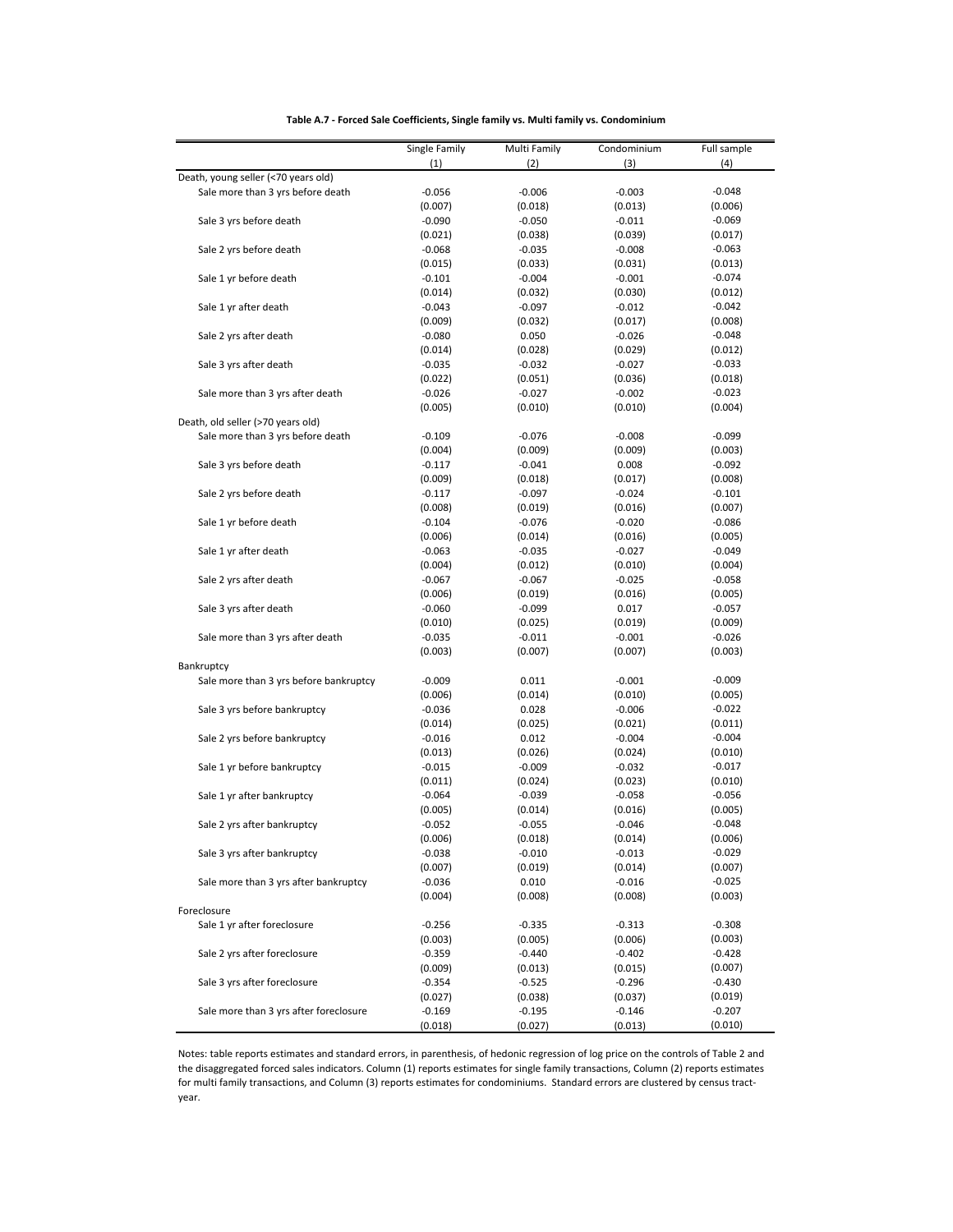| Table A.8 - Forced Sale Coefficients, by Time Subperiods |  |  |
|----------------------------------------------------------|--|--|
|----------------------------------------------------------|--|--|

|                                        | 1987-1996 | 1997-2009 | Full sample |
|----------------------------------------|-----------|-----------|-------------|
|                                        | (1)       | (2)       | (3)         |
| Death, young seller (<70 years old)    |           |           |             |
| Sale more than 3 yrs before death      | $-0.047$  | $-0.047$  | $-0.048$    |
|                                        | (0.008)   | (0.009)   | (0.006)     |
| Sale 3 yrs before death                | $-0.053$  | $-0.078$  | $-0.069$    |
|                                        | (0.030)   | (0.021)   | (0.017)     |
| Sale 2 yrs before death                | $-0.087$  | $-0.049$  | $-0.063$    |
|                                        | (0.025)   | (0.014)   | (0.013)     |
| Sale 1 yr before death                 | $-0.064$  | $-0.079$  | $-0.074$    |
|                                        | (0.022)   | (0.014)   | (0.012)     |
| Sale 1 yr after death                  | $-0.003$  | $-0.054$  | $-0.042$    |
|                                        | (0.020)   | (0.009)   | (0.008)     |
| Sale 2 yrs after death                 | $-0.030$  | $-0.059$  | $-0.048$    |
|                                        | (0.023)   | (0.013)   | (0.012)     |
| Sale 3 yrs after death                 | $-0.018$  | $-0.038$  | $-0.033$    |
|                                        | (0.041)   | (0.019)   | (0.018)     |
| Sale more than 3 yrs after death       | $-0.019$  | $-0.026$  | $-0.023$    |
|                                        | (0.008)   | (0.004)   | (0.004)     |
| Death, old seller (>70 years old)      |           |           |             |
| Sale more than 3 yrs before death      | $-0.097$  | $-0.098$  | $-0.099$    |
|                                        | (0.004)   | (0.005)   | (0.003)     |
| Sale 3 yrs before death                | $-0.098$  | $-0.088$  | $-0.092$    |
|                                        | (0.015)   | (0.008)   | (0.008)     |
| Sale 2 yrs before death                | $-0.092$  | $-0.104$  | $-0.101$    |
|                                        | (0.013)   | (0.008)   | (0.007)     |
| Sale 1 yr before death                 | $-0.088$  | $-0.084$  | $-0.086$    |
|                                        | (0.011)   | (0.006)   | (0.005)     |
| Sale 1 yr after death                  | $-0.042$  | $-0.050$  | $-0.049$    |
|                                        |           |           |             |
|                                        | (0.009)   | (0.004)   | (0.004)     |
| Sale 2 yrs after death                 | $-0.053$  | $-0.060$  | $-0.058$    |
|                                        | (0.012)   | (0.006)   | (0.005)     |
| Sale 3 yrs after death                 | $-0.064$  | $-0.056$  | $-0.057$    |
|                                        | (0.017)   | (0.010)   | (0.009)     |
| Sale more than 3 yrs after death       | $-0.017$  | $-0.030$  | $-0.026$    |
|                                        | (0.005)   | (0.003)   | (0.003)     |
| Bankruptcy                             |           |           |             |
| Sale more than 3 yrs before bankruptcy | $-0.007$  | $-0.010$  | $-0.009$    |
|                                        | (0.007)   | (0.006)   | (0.005)     |
| Sale 3 yrs before bankruptcy           | $-0.062$  | $-0.006$  | $-0.022$    |
|                                        | (0.028)   | (0.009)   | (0.011)     |
| Sale 2 yrs before bankruptcy           | $-0.014$  | 0.001     | $-0.004$    |
|                                        | (0.028)   | (0.010)   | (0.010)     |
| Sale 1 yr before bankruptcy            | $-0.002$  | $-0.021$  | $-0.017$    |
|                                        | (0.026)   | (0.010)   | (0.010)     |
| Sale 1 yr after bankruptcy             | $-0.047$  | $-0.057$  | $-0.056$    |
|                                        | (0.016)   | (0.005)   | (0.005)     |
| Sale 2 yrs after bankruptcy            | $-0.038$  | $-0.048$  | $-0.048$    |
|                                        | (0.028)   | (0.006)   | (0.006)     |
| Sale 3 yrs after bankruptcy            | $-0.045$  | $-0.026$  | $-0.029$    |
|                                        | (0.031)   | (0.007)   | (0.007)     |
| Sale more than 3 yrs after bankruptcy  | 0.029     | $-0.026$  | $-0.025$    |
|                                        | (0.034)   | (0.003)   | (0.003)     |
| Foreclosure                            |           |           |             |
| Sale 1 yr after foreclosure            | $-0.309$  | $-0.310$  | $-0.308$    |
|                                        | (0.004)   | (0.003)   | (0.003)     |
| Sale 2 yrs after foreclosure           | $-0.445$  | $-0.410$  | $-0.428$    |
|                                        | (0.010)   | (0.010)   | (0.007)     |
| Sale 3 yrs after foreclosure           | $-0.466$  | $-0.348$  | $-0.430$    |
|                                        | (0.024)   | (0.033)   | (0.019)     |
| Sale more than 3 yrs after foreclosure | $-0.386$  | $-0.160$  | $-0.207$    |
|                                        | (0.030)   | (0.011)   | (0.010)     |

Notes: table reports estimates and standard errors, in parenthesis, of hedonic regression of log price on the controls in Table 2 and the disaggregated forced sales indicators, for two time periods. Standard errors are clustered by census tract‐year.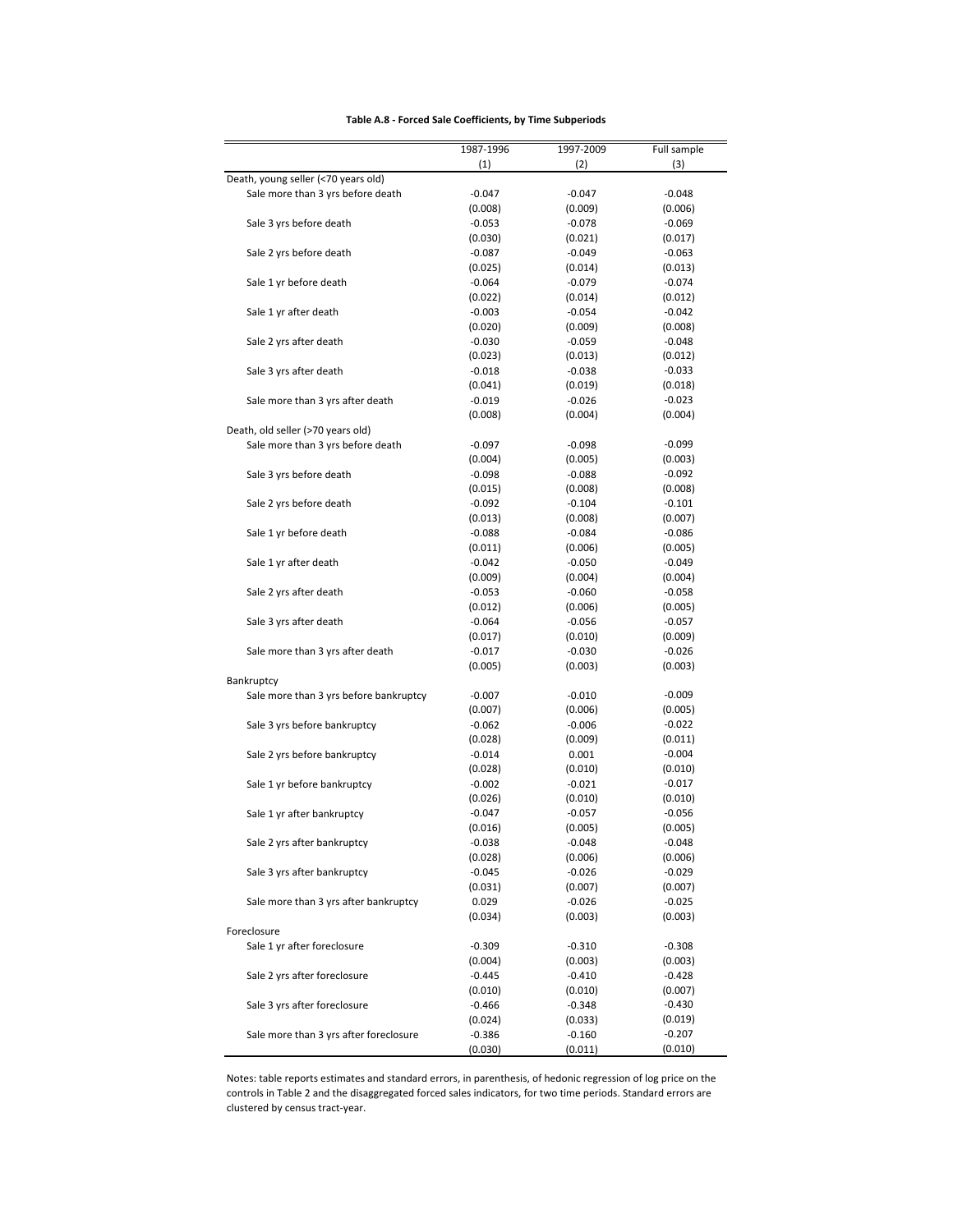| Table A.9 - Forced Sale Coefficients, Eastern vs. Western Massachusetts |  |
|-------------------------------------------------------------------------|--|
|-------------------------------------------------------------------------|--|

|                                        | Eastern MA | Western MA | Full sample |
|----------------------------------------|------------|------------|-------------|
|                                        | (1)        | (2)        | (3)         |
| Death, young seller (<70 years old)    |            |            |             |
| Sale more than 3 yrs before death      | $-0.048$   | $-0.047$   | $-0.048$    |
|                                        | (0.007)    | (0.013)    | (0.006)     |
| Sale 3 yrs before death                | $-0.072$   | $-0.055$   | $-0.069$    |
|                                        | (0.019)    | (0.034)    | (0.017)     |
| Sale 2 yrs before death                | $-0.060$   | $-0.079$   | $-0.063$    |
|                                        | (0.015)    | (0.026)    | (0.013)     |
| Sale 1 yr before death                 | $-0.066$   | $-0.095$   | $-0.074$    |
|                                        | (0.013)    | (0.026)    | (0.012)     |
| Sale 1 yr after death                  | $-0.042$   | $-0.052$   | $-0.042$    |
|                                        | (0.010)    | (0.017)    | (0.008)     |
| Sale 2 yrs after death                 | $-0.052$   | $-0.041$   | $-0.048$    |
|                                        | (0.014)    | (0.022)    | (0.012)     |
| Sale 3 yrs after death                 | $-0.035$   | $-0.022$   | $-0.033$    |
|                                        | (0.021)    | (0.035)    | (0.018)     |
| Sale more than 3 yrs after death       | $-0.024$   | $-0.022$   | $-0.023$    |
|                                        | (0.004)    | (0.009)    | (0.004)     |
| Death, old seller (>70 years old)      |            |            |             |
| Sale more than 3 yrs before death      | $-0.086$   | $-0.128$   | $-0.099$    |
|                                        | (0.004)    | (0.007)    | (0.003)     |
| Sale 3 yrs before death                | $-0.092$   | $-0.087$   | $-0.092$    |
|                                        | (0.009)    | (0.015)    | (0.008)     |
| Sale 2 yrs before death                | $-0.089$   | $-0.126$   | $-0.101$    |
|                                        | (0.008)    | (0.014)    | (0.007)     |
| Sale 1 yr before death                 | $-0.081$   | $-0.097$   | $-0.086$    |
|                                        | (0.006)    | (0.011)    | (0.005)     |
| Sale 1 yr after death                  | $-0.054$   | $-0.044$   | $-0.049$    |
|                                        | (0.004)    | (0.006)    | (0.004)     |
|                                        |            |            | $-0.058$    |
| Sale 2 yrs after death                 | $-0.055$   | $-0.075$   |             |
|                                        | (0.006)    | (0.011)    | (0.005)     |
| Sale 3 yrs after death                 | $-0.043$   | $-0.101$   | $-0.057$    |
|                                        | (0.010)    | (0.020)    | (0.009)     |
| Sale more than 3 yrs after death       | $-0.023$   | $-0.035$   | $-0.026$    |
|                                        | (0.003)    | (0.006)    | (0.003)     |
| Bankruptcy                             |            |            |             |
| Sale more than 3 yrs before bankruptcy | $-0.013$   | 0.001      | $-0.009$    |
|                                        | (0.005)    | (0.009)    | (0.005)     |
| Sale 3 yrs before bankruptcy           | $-0.008$   | $-0.050$   | $-0.022$    |
|                                        | (0.012)    | (0.024)    | (0.011)     |
| Sale 2 yrs before bankruptcy           | $-0.005$   | 0.001      | $-0.004$    |
|                                        | (0.013)    | (0.017)    | (0.010)     |
| Sale 1 yr before bankruptcy            | $-0.014$   | $-0.025$   | $-0.017$    |
|                                        | (0.011)    | (0.020)    | (0.010)     |
| Sale 1 yr after bankruptcy             | $-0.065$   | $-0.039$   | $-0.056$    |
|                                        | (0.006)    | (0.008)    | (0.005)     |
| Sale 2 yrs after bankruptcy            | $-0.056$   | $-0.033$   | $-0.048$    |
|                                        | (0.007)    | (0.010)    | (0.006)     |
| Sale 3 yrs after bankruptcy            | $-0.028$   | $-0.030$   | $-0.029$    |
|                                        | (0.007)    | (0.012)    | (0.007)     |
| Sale more than 3 yrs after bankruptcy  | $-0.030$   | $-0.011$   | $-0.025$    |
|                                        | (0.004)    | (0.006)    | (0.003)     |
| Foreclosure                            |            |            |             |
| Sale 1 yr after foreclosure            | $-0.302$   | $-0.317$   | $-0.308$    |
|                                        | (0.003)    | (0.004)    | (0.003)     |
| Sale 2 yrs after foreclosure           | $-0.414$   | $-0.450$   | $-0.428$    |
|                                        | (0.008)    | (0.012)    | (0.007)     |
| Sale 3 yrs after foreclosure           | $-0.425$   | $-0.430$   | $-0.430$    |
|                                        | (0.023)    | (0.036)    | (0.019)     |
| Sale more than 3 yrs after foreclosure | $-0.205$   | $-0.199$   | $-0.207$    |
|                                        | (0.012)    | (0.022)    | (0.010)     |

Notes: table reports estimates and standard errors, in parenthesis, from regressions of log price on the controls in Table 2 and the disaggregated forced sales indicators, for two geographic regions in Massachuestts. Western Massachusetts includes all transactions in Worcester, Hampden, Hampshire, Franklin, and Berkshire counties, while Eastern Massachusetts are the remaining counties. Standard errors are clustered by census tract‐year.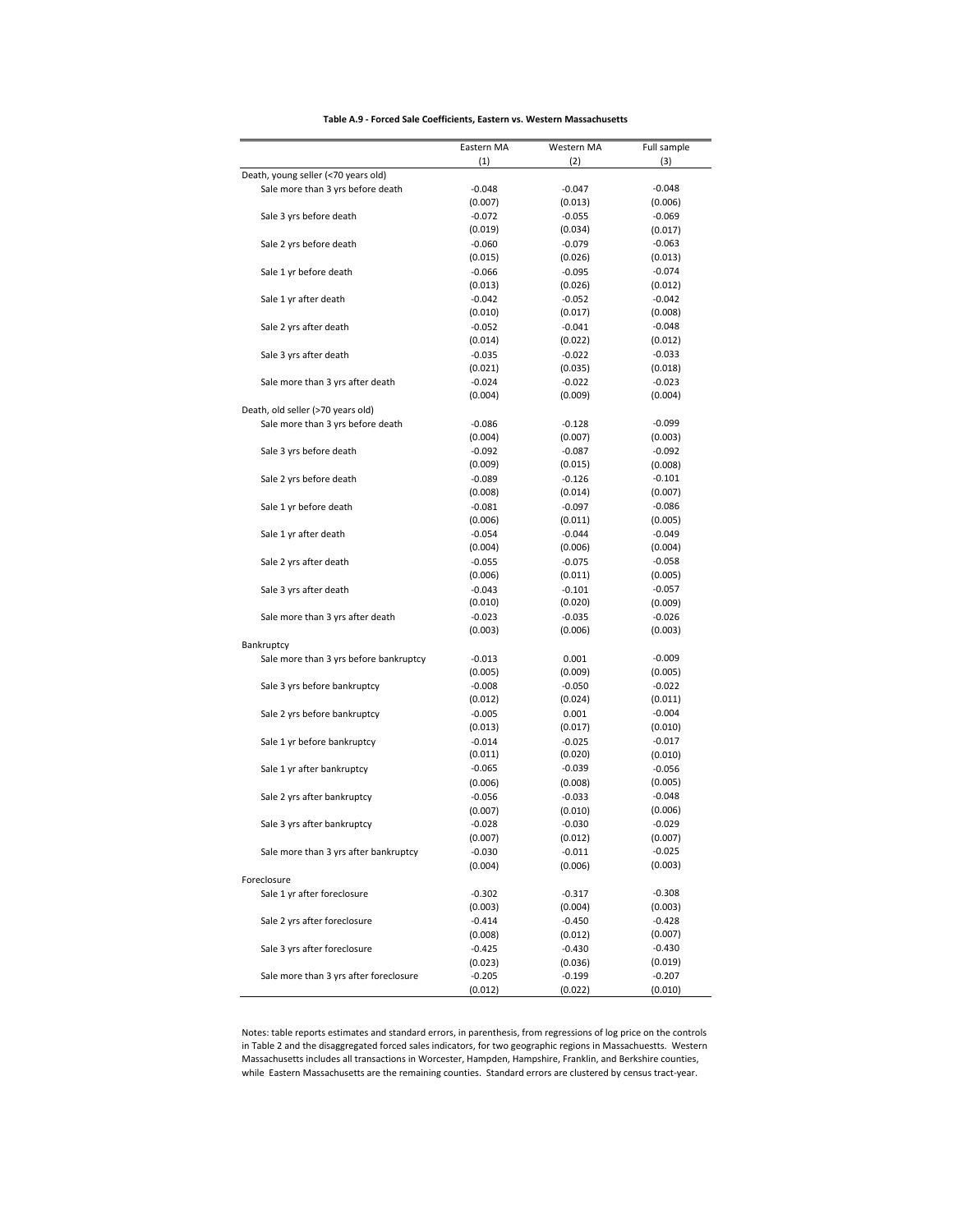|                                     | Estimate | Std Err |
|-------------------------------------|----------|---------|
|                                     | (1)      | (2)     |
| Previous price x time between sales |          |         |
| Less than a year                    | 0.152    | (0.002) |
| Between 1 and 3 years               | 0.152    | (0.002) |
| Between 3 and 5 years               | 0.153    | (0.002) |
| More than 5 years                   | 0.154    | (0.002) |
| Previous sale: young death          |          |         |
| Sale within a year before           | 0.011    | (0.018) |
| Sale within 1 and 3 years before    | 0.023    | (0.013) |
| Sale within 3 and 5 years before    | 0.013    | (0.013) |
| Sale more than 5 years before       | 0.023    | (0.010) |
| Previous sale: old death            |          |         |
| Sale within a year before           | 0.031    | (0.010) |
| Sale within 1 and 3 years before    | 0.022    | (0.007) |
| Sale within 3 and 5 years before    | 0.019    | (0.007) |
| Sale more than 5 years before       | 0.043    | (0.005) |
| Previous sale: bankruptcy           |          |         |
| Sale within a year before           | $-0.043$ | (0.010) |
| Sale within 1 and 3 years before    | $-0.010$ | (0.006) |
| Sale within 3 and 5 years before    | $-0.001$ | (0.007) |
| Sale more than 5 years before       | 0.016    | (0.008) |
| Previous sale: foreclosure          |          |         |
| Sale within a year before           | 0.020    | (0.005) |
| Sale within 1 and 3 years before    | $-0.013$ | (0.006) |
| Sale within 3 and 5 years before    | $-0.014$ | (0.005) |
| Sale more than 5 years before       | 0.026    | (0.003) |

**Table A.10 ‐ Estimates from Models with Previous Sale Price and Interactions with Forced Indicators**

Notes: table reports estimates and standard errors, in parenthesis, of regressions following Table 2.B, with the addition of the previous price interacted with indicators for the time since the last transaction. The models also include indicators for whether the previous sale was forced together with indicators for time since the last transaction. Standard errors are clustered by census tract-year.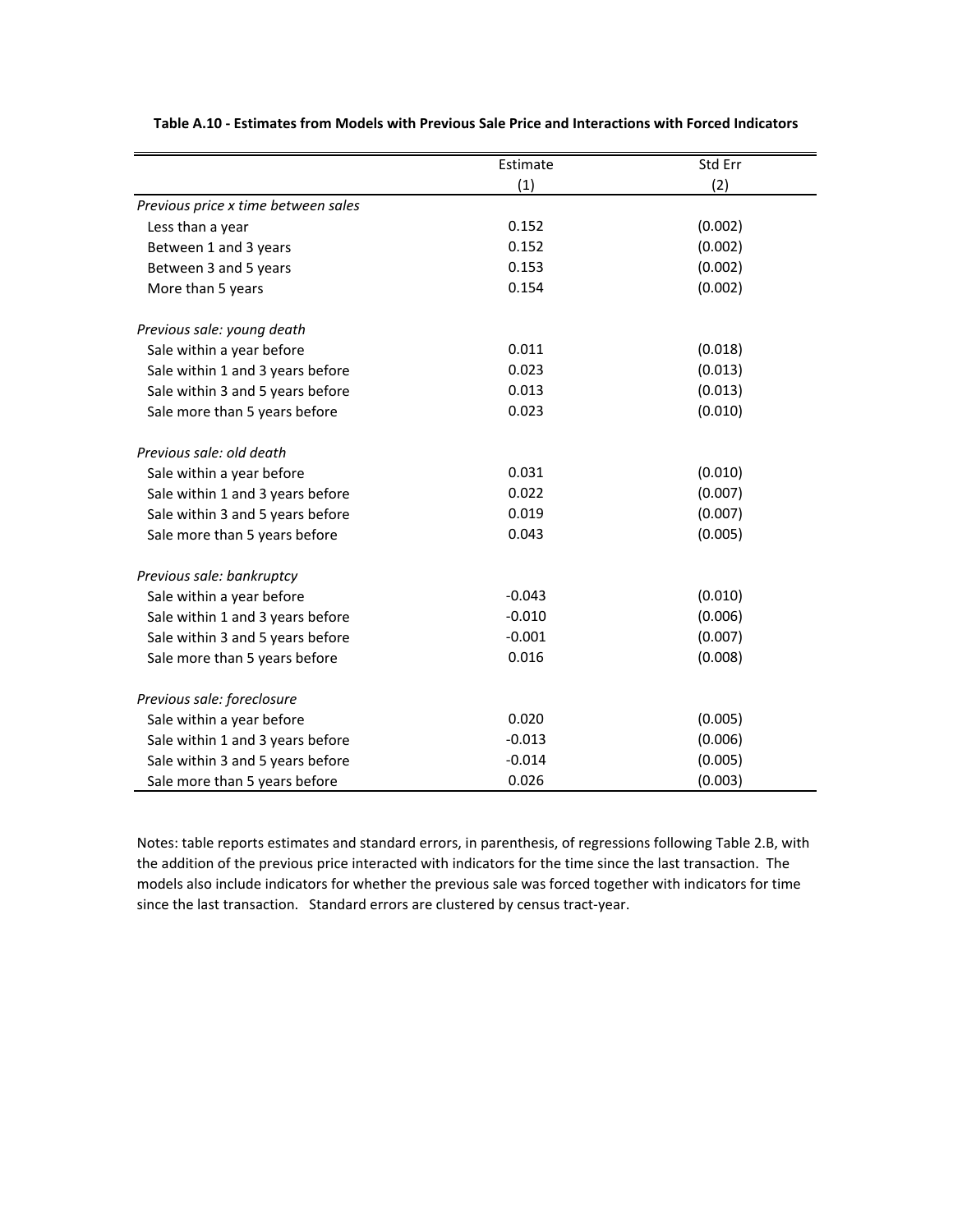|                       | Min  | Max     | Mean   | Stdev  | 1%    | 25%    | 50%    | 75%    | 99%    |
|-----------------------|------|---------|--------|--------|-------|--------|--------|--------|--------|
| Overall Price (x1000) | 7.50 | 1500.00 | 221.89 | 142.40 | 54.70 | 122.65 | 176.29 | 281.55 | 708.52 |
| Unforced (x1000)      | 0.00 | 1500.00 | 224.43 | 143.30 | 52.21 | 124.30 | 178.44 | 284.82 | 712.76 |
| Forced (x1000)        | 0.00 | 1650.00 | 149.89 | 139.95 | 0.00  | 59.44  | 120.00 | 210.38 | 632.50 |
| Share                 | 0.00 | 0.47    | 0.06   | 0.08   | 0.00  | 0.01   | 0.04   | 0.08   | 0.47   |

### **Table A.11 ‐ Neighborhood Summary Statistics**

Notes: summary statistics on the zip code house price panel dataset. Each observation is for <sup>a</sup> five digit zip code in <sup>a</sup> particular year.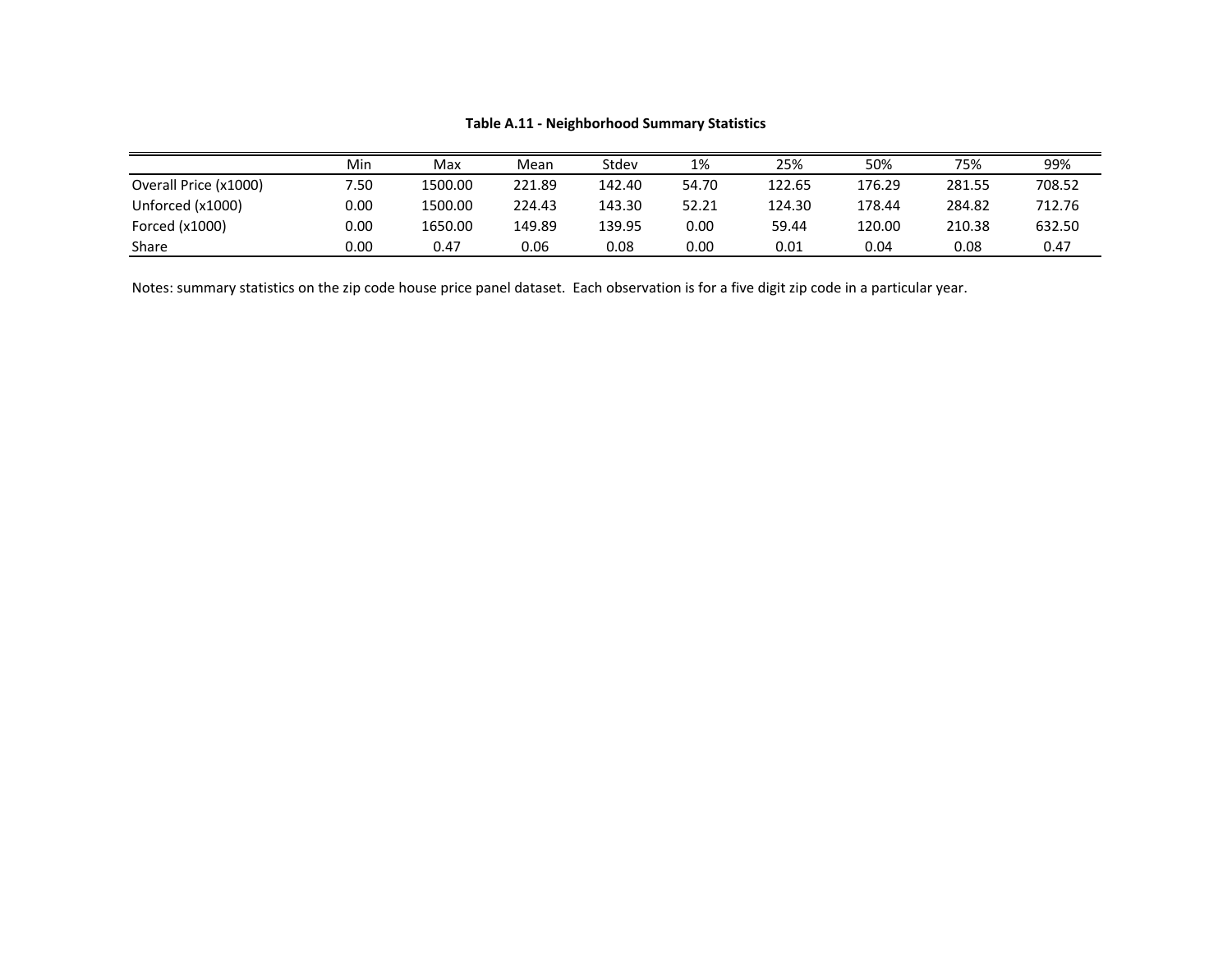|                                                      |          | Using only Foreclosures Before Transaction: |          | <b>Estimated Difference in Coefficients:</b>                                         |
|------------------------------------------------------|----------|---------------------------------------------|----------|--------------------------------------------------------------------------------------|
|                                                      |          | Before $[\delta_{F,B}$ and $\delta_{C,B}]$  |          | Before - After $[(\delta_{F,B} - \delta_{F,A})$ and $(\delta_{C,B} - \delta_{C,A})]$ |
|                                                      | (1)      | (2)                                         | (3)      | (4)                                                                                  |
| Slope: far $(\delta_F)$                              | $-0.012$ | $-0.006$                                    | $-0.004$ | 0.001                                                                                |
|                                                      | (0.000)  | (0.000)                                     | (0.003)  | (0.001)                                                                              |
| Slope: close (δ <sub>c</sub> )                       | $-0.084$ | $-0.069$                                    | $-0.034$ | $-0.026$                                                                             |
|                                                      | (0.002)  | (0.002)                                     | (0.004)  | (0.003)                                                                              |
| Outlier controls:                                    |          |                                             |          |                                                                                      |
| Slope at 99.0: far $(\delta_F^{99.0})$               | 0.006    | 0.004                                       | $-0.013$ | $-0.009$                                                                             |
|                                                      | (0.002)  | (0.002)                                     | (0.001)  | (0.003)                                                                              |
| Slope at 99.0: close $(\delta_c^{99.0})$             | $-0.012$ | $-0.011$                                    | $-0.038$ | $-0.034$                                                                             |
|                                                      | (0.007)  | (0.006)                                     | (0.002)  | (0.011)                                                                              |
| Slope at 99.5: far (δ <sub>ε</sub> <sup>99.5</sup> ) | 0.000    | 0.000                                       | 0.001    | 0.001                                                                                |
|                                                      | (0.001)  | (0.001)                                     | (0.008)  | (0.002)                                                                              |
| Slope at 99.5: close $(\delta_c^{99.5})$             | $-0.013$ | $-0.010$                                    | $-0.001$ | 0.000                                                                                |
|                                                      | (0.003)  | (0.003)                                     | (0.006)  | (0.006)                                                                              |
| Slope at 99.9: far $(\delta_F^{99.9})$               | $-0.002$ | $-0.003$                                    | $-0.009$ | $-0.011$                                                                             |
|                                                      | (0.002)  | (0.002)                                     | (0.003)  | (0.007)                                                                              |
| Slope at 99.9: close $(\delta_c^{99.9})$             | 0.001    | 0.002                                       | 0.004    | 0.000                                                                                |
|                                                      | (0.002)  | (0.002)                                     | (0.012)  | (0.004)                                                                              |
| Additional controls:                                 |          |                                             |          |                                                                                      |
| Average price, before                                |          | 0.239                                       |          | 0.175                                                                                |
|                                                      |          | (0.002)                                     |          | (0.002)                                                                              |
| Average price, after                                 |          |                                             |          | 0.180                                                                                |
|                                                      |          |                                             |          | (0.002)                                                                              |
| No transaction before indicator                      |          | 2.891                                       |          | 2.110                                                                                |
|                                                      |          | (0.026)                                     |          | (0.021)                                                                              |
| No transaction after indicator                       |          |                                             |          | 2.191                                                                                |
|                                                      |          |                                             |          | (0.022)                                                                              |

| Table A.12 - Spillovers Estimates of Foreclosures, Alternative Definition of Foreclosure |  |
|------------------------------------------------------------------------------------------|--|
|------------------------------------------------------------------------------------------|--|

Notes: table reports estimates and standard errors, in parenthesis, which parallel Table 5. The cutoff points are the same as those in Table 5: for *close* , they are 1.696 (99th percentile), 2.661 (99.5 percentile), and 7.338 (99.9th percentile) and for*far,* they are 11 (99th percentile), 17 (99.5th percentile), and 31 (99.9th percentile). The alternative foreclosure definition counts only those unsuccessful auctions that occurred before the sale but were still owned by the lender at the time of the sale. Standard errors are clustered by census tract‐year.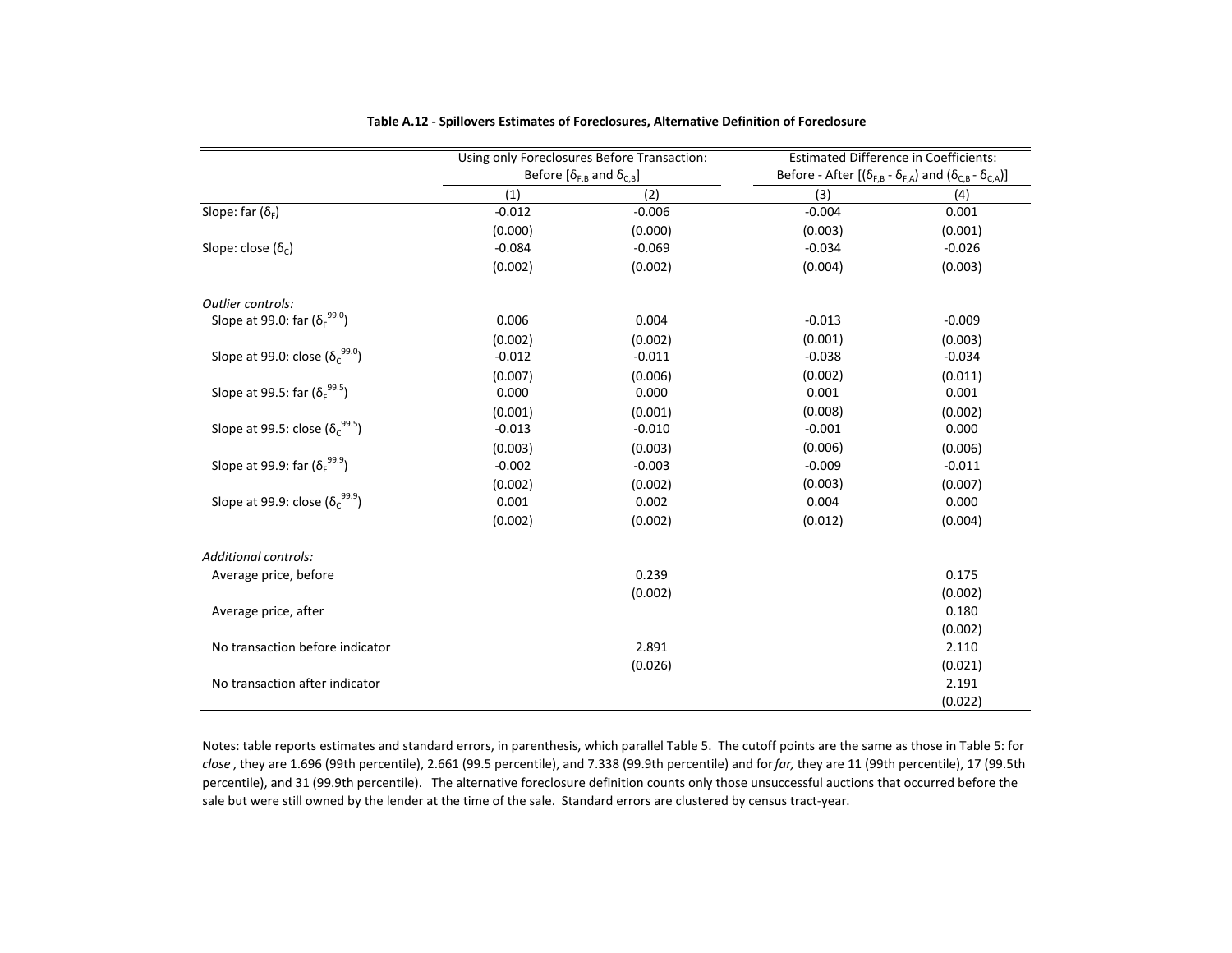|                                                                                        | 1987-1996 | 1997-2009 | Full sample |
|----------------------------------------------------------------------------------------|-----------|-----------|-------------|
|                                                                                        | (1)       | (2)       | (3)         |
| Slope: far $(\delta_{F.B} - \delta_{F.A})$                                             | 0.000     | $-0.005$  | $-0.003$    |
|                                                                                        | (0.001)   | (0.014)   | (0.001)     |
| Slope: close ( $\delta_{\text{C-B}}$ - $\delta_{\text{C-A}}$ )                         | $-0.020$  | $-0.014$  | $-0.017$    |
|                                                                                        | (0.005)   | (0.004)   | (0.003)     |
| Outlier controls:                                                                      |           |           |             |
| Slope at 99.0: far $(\delta_{\text{F,B}}^{99.0}$ - $\delta_{\text{F,A}}^{99.0})$       | $-0.004$  | $-0.013$  | $-0.007$    |
|                                                                                        | (0.004)   | (0.003)   | (0.002)     |
| Slope at 99.0: close $(\delta_{C,B}^{99.0} - \delta_{C,A}^{99.0})$                     | $-0.050$  | $-0.023$  | $-0.043$    |
|                                                                                        | (0.02)    | (0.023)   | (0.009)     |
| Slope at 99.5: far ( $\delta_{F,B}$ <sup>99.5</sup> - $\delta_{F,A}$ <sup>99.5</sup> ) | $-0.002$  | $-0.008$  | $-0.005$    |
|                                                                                        | (0.003)   | (0.003)   | (0.001)     |
| Slope at 99.5: close $(\delta_{C,B}^{99.5} - \delta_{C,A}^{99.5})$                     | $-0.026$  | $-0.045$  | $-0.027$    |
|                                                                                        | (0.01)    | (0.019)   | (0.004)     |
| Slope at 99.9: far $(\delta_{F,B}^{99.9} - \delta_{F,A}^{99.9})$                       | 0.000     | $-0.002$  | $-0.001$    |
|                                                                                        | (0.003)   | (0.003)   | (0.002)     |
| Slope at 99.9: close $(\delta_{C,B}^{99.9} - \delta_{C,A}^{99.9})$                     | $-0.001$  | $-0.006$  | 0.002       |
|                                                                                        | (0.004)   | (0.001)   | (0.002)     |
| Additional controls:                                                                   |           |           |             |
| Average price, before                                                                  | 0.185     | 0.186     | 0.180       |
|                                                                                        | (0.003)   | (0.002)   | (0.001)     |
| Average price, after                                                                   | 0.206     | 0.180     | 0.184       |
|                                                                                        | (0.003)   | (0.002)   | (0.001)     |
| No transaction before indicator                                                        | 2.163     | 2.302     | 2.168       |
|                                                                                        | (0.033)   | (0.029)   | (0.013)     |
| No transaction after indicator                                                         | 2.436     | 2.235     | 2.244       |
|                                                                                        | (0.035)   | (0.029)   | (0.013)     |

#### **Table A.13 ‐ Spillover Estimates of Foreclosures, by Time Period**

Notes: table reports estimates and standard errors, in parenthesis, which parallel Column (4) of Table 5. The cutoff points are the same as those in Table 5: for close, they are 1.696 (99th percentile), 2.661 (99.5 percentile), and 7.338 (99.9th percentile) and for far they are 11 (99th percentile), 17 (99.5th percentile), and 31 (99.9th percentile). Columns (1) and (2) are estimated using data from 1987‐1996 and 1997‐2009, respectively. Standard errors are clustered by census tract‐year.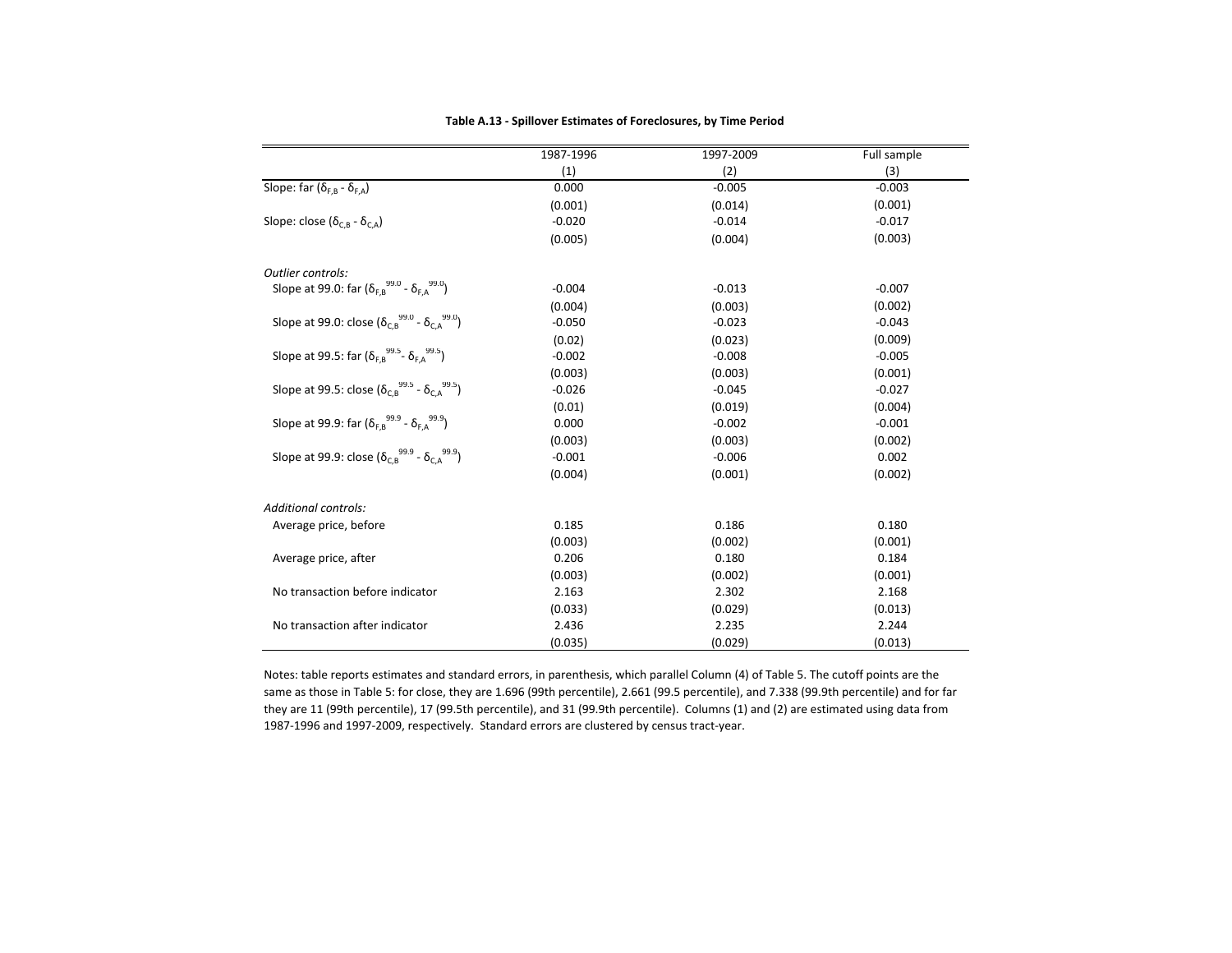|                                                                    | Eastern MA | Western MA | Full sample |
|--------------------------------------------------------------------|------------|------------|-------------|
|                                                                    | (1)        | (2)        | (3)         |
| Slope: far $(\delta_{F.B} - \delta_{F.A})$                         | $-0.002$   | $-0.006$   | $-0.003$    |
|                                                                    | (0.001)    | (0.041)    | (0.001)     |
| Slope: close $(\delta_{C,B} - \delta_{C,A})$                       | $-0.020$   | $-0.007$   | $-0.017$    |
|                                                                    | (0.004)    | (0.001)    | (0.003)     |
| Outlier controls:                                                  |            |            |             |
| Slope at 99.0: far $(\delta_{F,B}^{99.0} - \delta_{F,A}^{99.0})$   | $-0.007$   | $-0.009$   | $-0.007$    |
|                                                                    | (0.003)    | (0.007)    | (0.002)     |
| Slope at 99.0: close $(\delta_{C,B}^{99.0} - \delta_{C,A}^{99.0})$ | $-0.042$   | $-0.045$   | $-0.043$    |
|                                                                    | (0.015)    | (0.007)    | (0.009)     |
| Slope at 99.5: far $(\delta_{F,B}^{99.5}$ - $\delta_{F,A}^{99.5})$ | $-0.005$   | $-0.010$   | $-0.005$    |
|                                                                    | (0.002)    | (0.007)    | (0.001)     |
| Slope at 99.5: close $(\delta_{C,B}^{99.5} - \delta_{C,A}^{99.5})$ | $-0.029$   | $-0.007$   | $-0.027$    |
|                                                                    | (0.009)    | (0.011)    | (0.004)     |
| Slope at 99.9: far $(\delta_{F,B}^{99.9} - \delta_{F,A}^{99.9})$   | $-0.002$   | 0.010      | $-0.001$    |
|                                                                    | (0.002)    | (0.007)    | (0.002)     |
| Slope at 99.9: close $(\delta_{C,B}^{99.9} - \delta_{C,A}^{99.9})$ | 0.001      | $-0.004$   | 0.002       |
|                                                                    | (0.005)    | (0.022)    | (0.002)     |
| Additional controls:                                               |            |            |             |
| Average price, before                                              | 0.194      | 0.141      | 0.180       |
|                                                                    | (0.002)    | (0.003)    | (0.001)     |
| Average price, after                                               | 0.200      | 0.147      | 0.184       |
|                                                                    | (0.002)    | (0.003)    | (0.001)     |
| No transaction before indicator                                    | 2.374      | 1.660      | 2.168       |
|                                                                    | (0.026)    | (0.039)    | (0.013)     |
| No transaction after indicator                                     | 2.485      | 1.739      | 2.244       |
|                                                                    | (0.026)    | (0.040)    | (0.013)     |

#### **Table A.14 ‐ Spillover Estimates, Eastern vs Western Massachusetts**

Notes: table reports estimates and standard errors, in parenthesis, which parallel those reported in Column (4) of Table 5. Column (1) reports estimates for Eastern MA, while Column (2) only uses data from Western MA. Western Massachusetts includes all transactions in Worcester, Hampden, Hampshire, Franklin, and Berkshire counties, while Eastern Massachusetts are the remaining counties. The cutoff points are the same as those in Table 5: for *close* , they are 1.696 (99th percentile), 2.661 (99.5 percentile), and 7.338 (99.9th percentile) and for *far* they are 11 (99th percentile), 17 (99.5th percentile), and 31 (99.9th percentile). Standard errors are clustered by census tract‐year.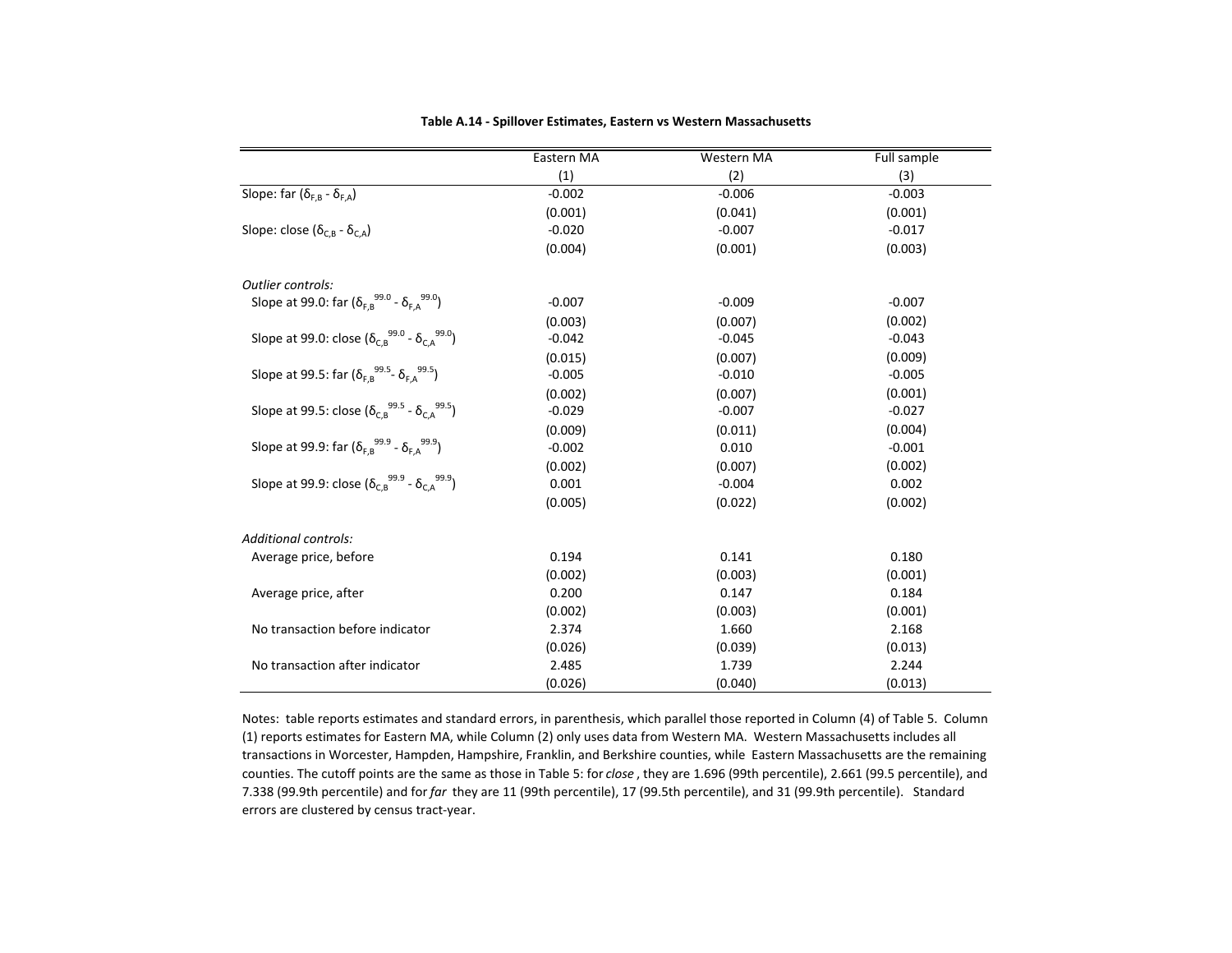|                                                                                        | Estimated Difference in Coefficients: Before - After |                      |                      |  |  |  |
|----------------------------------------------------------------------------------------|------------------------------------------------------|----------------------|----------------------|--|--|--|
|                                                                                        | $Far = 0.25$ miles                                   | $Far = 0.10$ miles   | $Far = 0.05$ miles   |  |  |  |
|                                                                                        | $Close = 0.10 miles$                                 | $Close = 0.05 miles$ | $Close = 0.01$ miles |  |  |  |
|                                                                                        | (1)                                                  | (2)                  | (3)                  |  |  |  |
| Slope: far ( $\delta_{F,B}$ - $\delta_{F,A}$ )                                         | $-0.003$                                             | $-0.004$             | $-0.009$             |  |  |  |
|                                                                                        | (0.001)                                              | (0.002)              | (0.003)              |  |  |  |
| Slope: close ( $\delta_{\text{c},\text{B}}$ - $\delta_{\text{c},\text{A}}$ )           | $-0.017$                                             | $-0.022$             | $-0.024$             |  |  |  |
|                                                                                        | (0.003)                                              | (0.005)              | (0.016)              |  |  |  |
| Outlier controls:                                                                      |                                                      |                      |                      |  |  |  |
| Slope at 99.0: far $(\delta_{\text{F,B}}^{99.0}$ - $\delta_{\text{F,A}}^{99.0})$       | $-0.007$                                             | $-0.011$             | $-0.016$             |  |  |  |
|                                                                                        | (0.003)                                              | (0.006)              | (0.012)              |  |  |  |
| Slope at 99.0: close $(\delta_{C,B}^{99.0} - \delta_{C,A}^{99.0})$                     | $-0.043$                                             | $-0.048$             | $-0.165$             |  |  |  |
|                                                                                        | (0.014)                                              | (0.014)              | (0.115)              |  |  |  |
| Slope at 99.5: far ( $\delta_{F,B}$ <sup>99.5</sup> - $\delta_{F,A}$ <sup>99.5</sup> ) | $-0.005$                                             | $-0.007$             | $-0.02$              |  |  |  |
|                                                                                        | (0.002)                                              | (0.005)              | (0.007)              |  |  |  |
| Slope at 99.5: close ( $\delta_{C,B}^{99.5}$ - $\delta_{C,A}^{99.5}$ )                 | $-0.027$                                             | $-0.024$             | $-0.015$             |  |  |  |
|                                                                                        | (0.008)                                              | (0.010)              | (0.010)              |  |  |  |
| Slope at 99.9: far $(\delta_{F,B}^{99.9} - \delta_{F,A}^{99.9})$                       | $-0.001$                                             | $-0.002$             | $-0.003$             |  |  |  |
|                                                                                        | (0.002)                                              | (0.005)              | (0.005)              |  |  |  |
| Slope at 99.9: close $(\delta_{C,B}^{99.9} - \delta_{C,A}^{99.9})$                     | 0.002                                                | 0.000                | 0.003                |  |  |  |
|                                                                                        | (0.004)                                              | (0.006)              | (0.007)              |  |  |  |
| <b>Additional controls:</b>                                                            |                                                      |                      |                      |  |  |  |
| Average price, before                                                                  | 0.180                                                | 0.166                | 0.173                |  |  |  |
|                                                                                        | (0.002)                                              | (0.001)              | (0.001)              |  |  |  |
| Average price, after                                                                   | 0.184                                                | 0.171                | 0.179                |  |  |  |
|                                                                                        | (0.002)                                              | (0.002)              | (0.002)              |  |  |  |
| No transaction before indicator                                                        | 2.168                                                | 2.008                | 2.091                |  |  |  |
|                                                                                        | (0.022)                                              | (0.018)              | (0.018)              |  |  |  |
| No transaction after indicator                                                         | 2.244                                                | 2.093                | 2.189                |  |  |  |
|                                                                                        | (0.022)                                              | (0.019)              | (0.019)              |  |  |  |

**Table A.15 ‐ Spillover Estimates, Various Definitions for Far and Close**

Notes: table reports estimates and standard errors, in parenthesis, which parallel Table 5. In this table, however, the definition of the variable *far* and the variable *close* differs in Columns (2) and (3) from the estimates in Table 5, which are shown in Column (1). The cutoff points are the same as those in Table 5: for *close* , they are 1.696 (99th percentile), 2.661 (99.5 percentile), and 7.338 (99.9th percentile) and for *far* , they are 11 (99th percentile), 17 (99.5th percentile), and 31 (99.9th percentile). Standard errors are clustered by census tract‐year.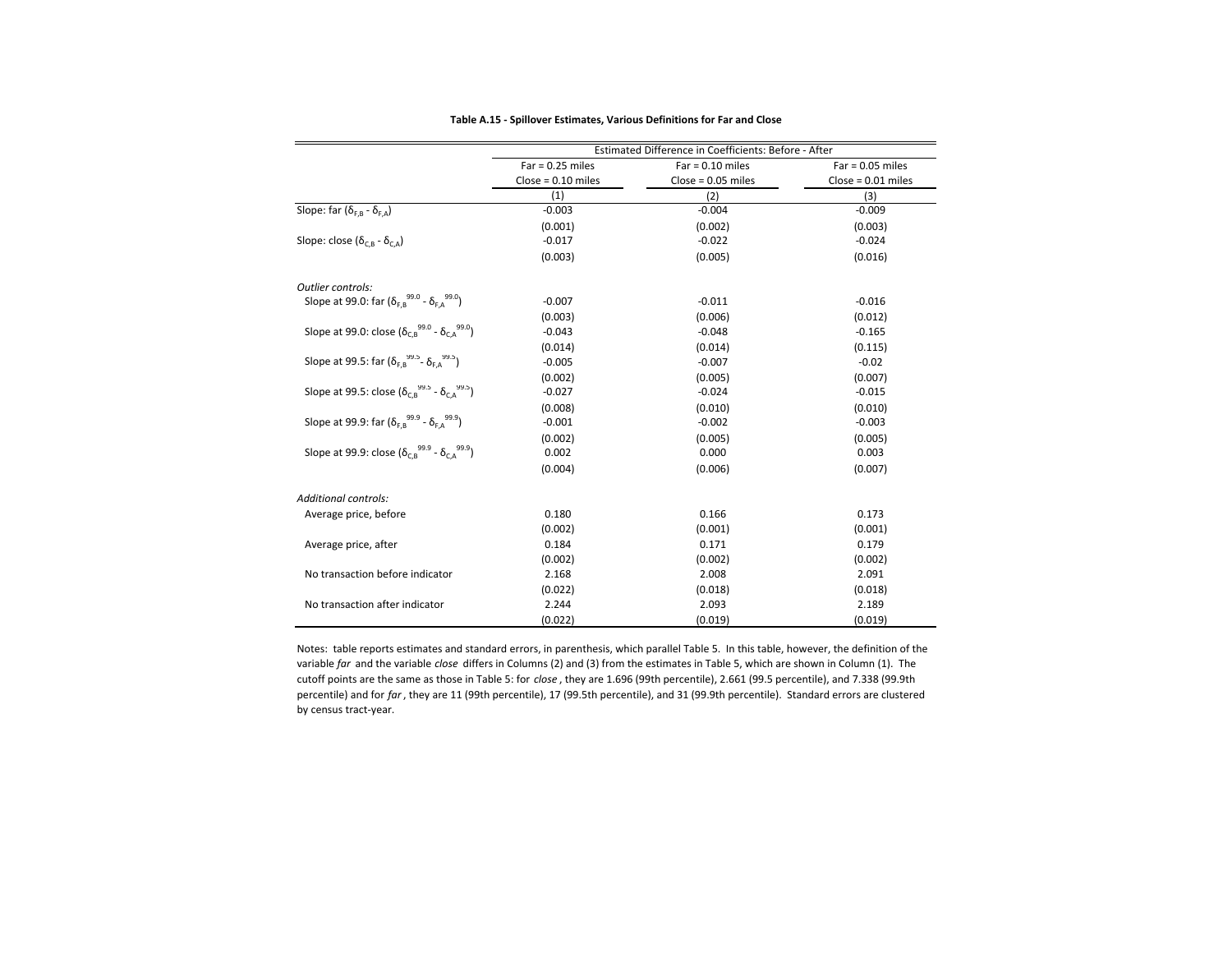|                                                                                  | Estimated Difference in Coefficients: Before - After |                         |                          |  |  |  |
|----------------------------------------------------------------------------------|------------------------------------------------------|-------------------------|--------------------------|--|--|--|
|                                                                                  | Before $= 1$ year prior                              | Before = 9 months prior | Before = 6 months prior  |  |  |  |
|                                                                                  | After = 1 year after                                 | After = 9 months after  | After = $6$ months after |  |  |  |
|                                                                                  | (1)                                                  | (2)                     | (3)                      |  |  |  |
| Slope: far $(\delta_{F.B} - \delta_{F.A})$                                       | $-0.003$                                             | $-0.003$                | $-0.004$                 |  |  |  |
|                                                                                  | (0.001)                                              | (0.001)                 | (0.001)                  |  |  |  |
| Slope: close ( $\delta_{\text{c},\text{B}}$ - $\delta_{\text{c},\text{A}}$ )     | $-0.017$                                             | $-0.014$                | $-0.011$                 |  |  |  |
|                                                                                  | (0.003)                                              | (0.004)                 | (0.005)                  |  |  |  |
| Outlier controls:                                                                |                                                      |                         |                          |  |  |  |
| Slope at 99.0: far $(\delta_{\text{F,B}}^{99.0}$ - $\delta_{\text{F,A}}^{99.0})$ | $-0.007$                                             | $-0.008$                | $-0.004$                 |  |  |  |
|                                                                                  | (0.003)                                              | (0.004)                 | (0.004)                  |  |  |  |
| Slope at 99.0: close $(\delta_{C,B}^{99.0} - \delta_{C,A}^{99.0})$               | $-0.043$                                             | $-0.043$                | $-0.003$                 |  |  |  |
|                                                                                  | (0.014)                                              | (0.016)                 | (0.022)                  |  |  |  |
| Slope at 99.5: far ( $\delta_{F,B}^{99.5}$ - $\delta_{F,A}^{99.5}$ )             | $-0.005$                                             | $-0.006$                | $-0.004$                 |  |  |  |
|                                                                                  | (0.002)                                              | (0.003)                 | (0.003)                  |  |  |  |
| Slope at 99.5: close $(\delta_{C,B}^{99.5} - \delta_{C,A}^{99.5})$               | $-0.027$                                             | $-0.024$                | $-0.026$                 |  |  |  |
|                                                                                  | (0.008)                                              | (0.01)                  | (0.012)                  |  |  |  |
| Slope at 99.9: far $(\delta_{F,B}^{99.9}$ - $\delta_{F,A}^{99.9})$               | $-0.001$                                             | $-0.003$                | $-0.004$                 |  |  |  |
|                                                                                  | (0.002)                                              | (0.003)                 | (0.002)                  |  |  |  |
| Slope at 99.9: close $(\delta_{\text{CB}}^{99.9} - \delta_{\text{CA}}^{99.9})$   | 0.002                                                | 0.002                   | 0.002                    |  |  |  |
|                                                                                  | (0.004)                                              | (0.005)                 | (0.006)                  |  |  |  |
| <b>Additional controls:</b>                                                      |                                                      |                         |                          |  |  |  |
| Average price, before                                                            | 0.180                                                | 0.161                   | 0.139                    |  |  |  |
|                                                                                  | (0.002)                                              | (0.002)                 | (0.002)                  |  |  |  |
| Average price, after                                                             | 0.184                                                | 0.167                   | 0.148                    |  |  |  |
|                                                                                  | (0.002)                                              | (0.002)                 | (0.002)                  |  |  |  |
| No transaction before indicator                                                  | 2.168                                                | 1.946                   | 1.691                    |  |  |  |
|                                                                                  | (0.022)                                              | (0.020)                 | (0.019)                  |  |  |  |
| No transaction after indicator                                                   | 2.244                                                | 2.041                   | 1.802                    |  |  |  |
|                                                                                  | (0.022)                                              | (0.021)                 | (0.019)                  |  |  |  |

#### **Table A.16 ‐ Spillover Estimates, Alternate Definitions for Before and After**

Notes: table reports estimates and standard errors, in parenthesis, which parallel Table 5. In this table, however, we report estimates where the definition of before and after vary across the columns. The cutoff points are the same as those in Table 5: for *close* , they are 1.696 (99th percentile), 2.661 (99.5 percentile), and 7.338 (99.9th percentile) and for *far* , they are 11 (99th percentile), 17 (99.5th percentile), and 31 (99.9th percentile). Standard errors are clustered by census tract‐year.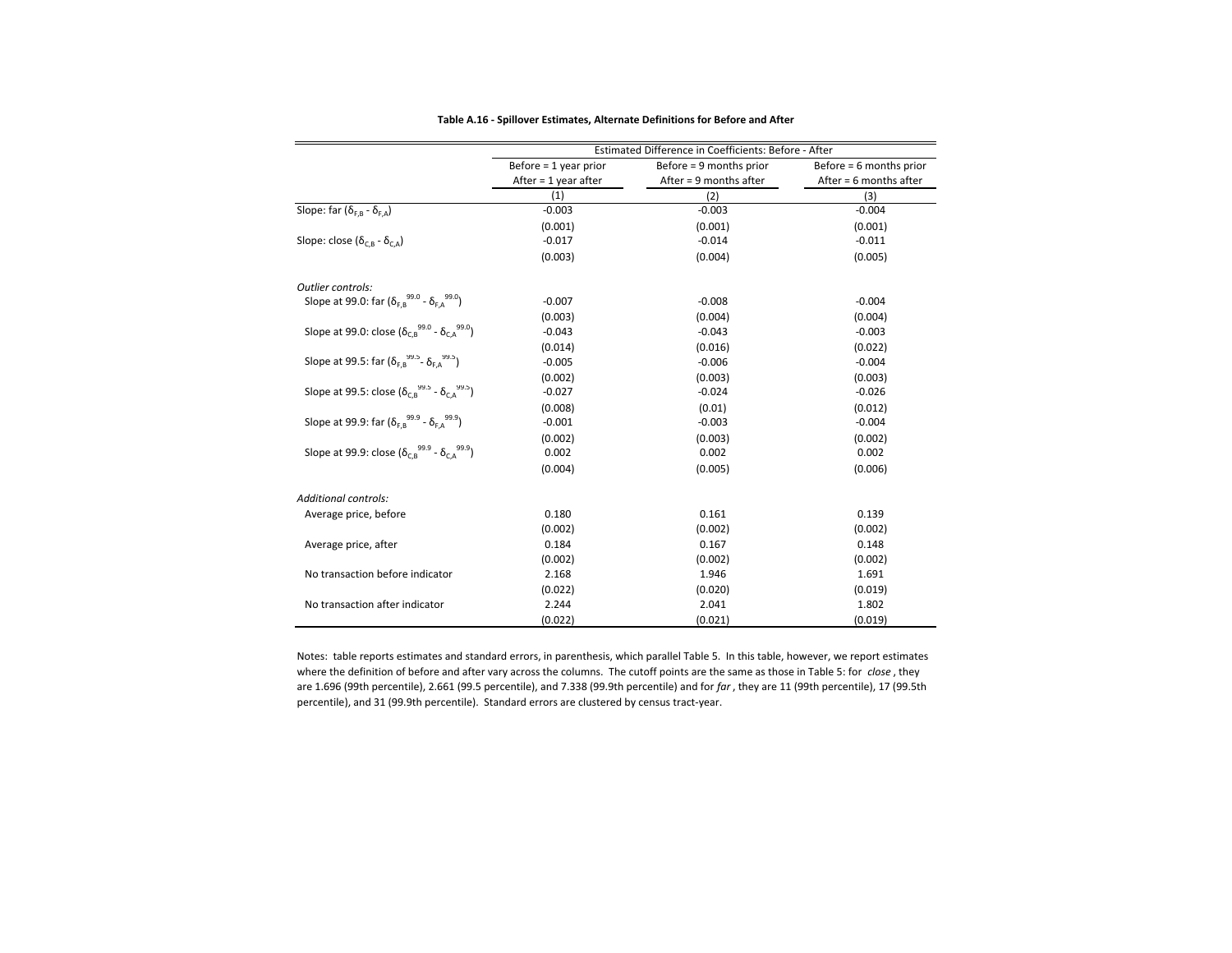|                                                                                  |                        |                             | Estimated Difference in Coefficients: Before - After |                             |                       |
|----------------------------------------------------------------------------------|------------------------|-----------------------------|------------------------------------------------------|-----------------------------|-----------------------|
|                                                                                  | Close: linear distance | Close: exponential distance | Close: linear distance                               | Close: exponential distance | Close: unweighted sum |
|                                                                                  | Far: unweighted sum    | Far: unweighted sum         | Far: linear distance                                 | Far: linear distance        | Far: unweighted sum   |
|                                                                                  | (1)                    | (2)                         | (3)                                                  | (4)                         | (5)                   |
| Slope: far ( $\delta_{F.B}$ - $\delta_{F.A}$ )                                   | $-0.003$               | $-0.003$                    | $-0.005$                                             | $-0.005$                    | $-0.003$              |
|                                                                                  | (0.001)                | (0.001)                     | (0.002)                                              | (0.002)                     | (0.001)               |
| Slope: close $(\delta_{CB} - \delta_{CA})$                                       | $-0.017$               | $-0.018$                    | $-0.014$                                             | $-0.015$                    | $-0.008$              |
|                                                                                  | (0.003)                | (0.004)                     | (0.004)                                              | (0.005)                     | (0.002)               |
| Outlier controls:                                                                |                        |                             |                                                      |                             |                       |
| Slope at 99.0: far $(\delta_{F,B}^{99.0} - \delta_{F,A}^{99.0})$                 | $-0.007$               | $-0.007$                    | $-0.018$                                             | $-0.018$                    | $-0.007$              |
|                                                                                  | (0.003)                | (0.003)                     | (0.007)                                              | (0.007)                     | (0.003)               |
| Slope at 99.0: close $(\delta_{C,B}^{99.0} - \delta_{C,A}^{99.0})$               | $-0.043$               | $-0.044$                    | $-0.039$                                             | $-0.040$                    | $-0.019$              |
|                                                                                  | (0.014)                | (0.015)                     | (0.015)                                              | (0.015)                     | (0.006)               |
| Slope at 99.5: far $(\delta_{F,B}^{99.5}$ - $\delta_{F,A}^{99.5})$               | $-0.005$               | $-0.005$                    | $-0.008$                                             | $-0.008$                    | $-0.005$              |
|                                                                                  | (0.002)                | (0.002)                     | (0.005)                                              | (0.005)                     | (0.002)               |
| Slope at 99.5: close $(\delta_{C,B}^{99.5} - \delta_{C,A}^{99.5})$               | $-0.027$               | $-0.028$                    | $-0.020$                                             | $-0.020$                    | $-0.010$              |
|                                                                                  | (0.008)                | (0.008)                     | (0.009)                                              | (0.009)                     | (0.005)               |
| Slope at 99.9: far $(\delta_{F,B}^{99.9} - \delta_{F,A}^{99.9})$                 | $-0.001$               | $-0.001$                    | 0.000                                                | 0.000                       | $-0.002$              |
|                                                                                  | (0.002)                | (0.002)                     | (0.007)                                              | (0.007)                     | (0.002)               |
| Slope at 99.9: close $(\delta_{\text{CB}}^{99.9}$ - $\delta_{\text{CA}}^{99.9})$ | 0.002                  | 0.002                       | $-0.001$                                             | $-0.001$                    | 0.000                 |
|                                                                                  | (0.004)                | (0.004)                     | (0.007)                                              | (0.007)                     | (0.003)               |
| <b>Additional controls:</b>                                                      |                        |                             |                                                      |                             |                       |
| Average price, before                                                            | 0.180                  | 0.180                       | 0.180                                                | 0.180                       | 0.180                 |
|                                                                                  | (0.002)                | (0.002)                     | (0.002)                                              | (0.002)                     | (0.002)               |
| Average price, after                                                             | 0.184                  | 0.184                       | 0.184                                                | 0.184                       | 0.185                 |
|                                                                                  | (0.002)                | (0.002)                     | (0.002)                                              | (0.002)                     | (0.002)               |
| No transaction before indicator                                                  | 2.168                  | 2.168                       | 2.170                                                | 2.170                       | 2.175                 |
|                                                                                  | (0.022)                | (0.022)                     | (0.022)                                              | (0.022)                     | (0.022)               |
| No transaction after indicator                                                   | 2.244                  | 2.244                       | 2.247                                                | 2.246                       | 2.253                 |
|                                                                                  | (0.022)                | (0.022)                     | (0.022)                                              | (0.022)                     | (0.022)               |

#### **Table A.17 ‐ Spillover Estimates, Alternate Weighting Functions for Far and Close**

Notes: table reports estimates and standard errors, in parenthesis, which parallel Table 5. In this table, we report estimates where we have different functions for the number of foreclosures in*close* and *far* . In column (1), we repeat the estimates reported in column (4) of Table 5, where the number of foreclosures in the *close* geography is weighted linearly based on the distance to transaction, while the number of foreclosures in the *far* geography is the total number of foreclosures. The other weighting scheme presented is exponential weighting where foreclosures at distance 0 are given weight 1, while those at distance 0.10 mile are given weight of 0, and those between 0 and 0.1 are given a weight exponentially proportional to their distance from 0. The cutoff points are the same as those in Table 5: for *close* , they are 1.696 (99th percentile), 2.661 (99.5 percentile), and 7.338 (99.9th percentile) and for*far* , they are 11 (99th percentile), 17 (99.5th percentile), and 31 (99.9th percentile). Standard errors are clustered by census tract‐year.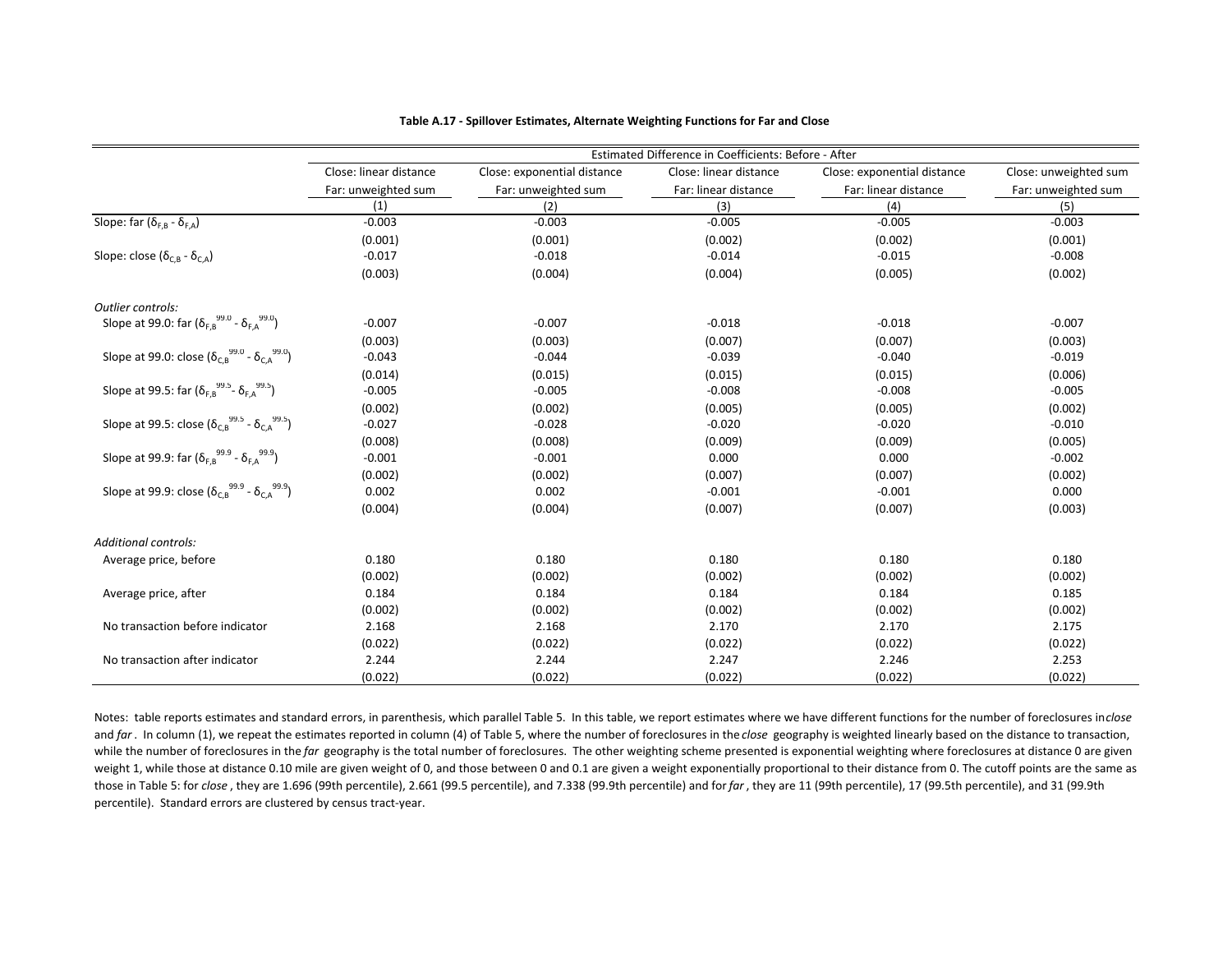|                           | Column (1) of Table | <b>Estimates following</b><br>Column (1) of Table 5<br>but counting only | Separate effects for foreclosures in the<br>previous 12 months and 12-24 months |                                         |
|---------------------------|---------------------|--------------------------------------------------------------------------|---------------------------------------------------------------------------------|-----------------------------------------|
|                           | 5                   | foreclosures within 12-<br>24 months before sale                         | no controls for local<br>house prices                                           | with controls for<br>local house prices |
|                           | (1)                 | (2)                                                                      | (3)                                                                             | (4)                                     |
| Far, before               | $-0.017$            |                                                                          | $-0.013$                                                                        | $-0.008$                                |
|                           | (0.001)             |                                                                          | (0.001)                                                                         | (0.001)                                 |
| Lagged Far, before        |                     | $-0.018$                                                                 | $-0.013$                                                                        | $-0.007$                                |
|                           |                     | (0.001)                                                                  | (0.001)                                                                         | (0.001)                                 |
| Close, before             | $-0.087$            |                                                                          | $-0.072$                                                                        | $-0.060$                                |
|                           | (0.003)             |                                                                          | (0.003)                                                                         | (0.003)                                 |
| Lagged Close, before      |                     | $-0.091$                                                                 | $-0.079$                                                                        | $-0.064$                                |
|                           |                     | (0.003)                                                                  | (0.003)                                                                         | (0.003)                                 |
| Outlier controls:         |                     |                                                                          |                                                                                 |                                         |
| Far 99.0, before          | 0.002               |                                                                          | 0.004                                                                           | 0.002                                   |
|                           | (0.002)             |                                                                          | (0.002)                                                                         | (0.002)                                 |
| Lagged Far 99.0, before   |                     | 0.002                                                                    | 0.004                                                                           | 0.002                                   |
|                           |                     | (0.003)                                                                  | (0.003)                                                                         | (0.002)                                 |
| Close 99.0, before        | $-0.055$            |                                                                          | $-0.017$                                                                        | $-0.019$                                |
|                           | (0.012)             |                                                                          | (0.012)                                                                         | (0.011)                                 |
| Lagged Close 99.0, before |                     | $-0.065$                                                                 | $-0.034$                                                                        | $-0.034$                                |
|                           |                     | (0.014)                                                                  | (0.014)                                                                         | (0.013)                                 |
| Far 99.5, before          | $-0.004$            |                                                                          | $-0.002$                                                                        | $-0.002$                                |
|                           | (0.002)             |                                                                          | (0.002)                                                                         | (0.002)                                 |
| Lagged Far 99.5, before   |                     | $-0.005$                                                                 | $-0.003$                                                                        | $-0.001$                                |
|                           |                     | (0.002)                                                                  | (0.002)                                                                         | (0.002)                                 |
| Close 99.5, before        | $-0.037$            |                                                                          | $-0.022$                                                                        | $-0.019$                                |
|                           | (0.007)             |                                                                          | (0.006)                                                                         | (0.006)                                 |
| Lagged Close 99.5, before |                     | $-0.050$                                                                 | $-0.032$                                                                        | $-0.026$                                |
|                           |                     | (0.007)                                                                  | (0.006)                                                                         | (0.006)                                 |
| Far 99.9, before          | $-0.001$            |                                                                          | $-0.002$                                                                        | $-0.002$                                |
|                           | (0.002)             |                                                                          | (0.002)                                                                         | (0.002)                                 |
| Lagged Far 99.9, before   |                     | 0.002                                                                    | $-0.000$                                                                        | $-0.000$                                |
|                           |                     | (0.002)                                                                  | (0.002)                                                                         | (0.002)                                 |
| Close 99.9, before        | $-0.009$            |                                                                          | $-0.002$                                                                        | 0.000                                   |
|                           | (0.003)             |                                                                          | (0.003)                                                                         | (0.003)                                 |
| Lagged Close 99.9, before |                     | $-0.008$                                                                 | $-0.002$                                                                        | $-0.001$                                |
|                           |                     | (0.004)                                                                  | (0.004)                                                                         | (0.004)                                 |

### **Table A.18 ‐ Estimates Using only Previous Foreclosures within the Last Two Years**

months before and 0‐12 months before. The last column of the table reports the same estimates with additional controls for average prices within the previous 24 months following column (2) of Table 5. Standard errors are clustered by census tract-year. Notes: table reports estimates and standard errors, in parenthesis, from regressions of log price on the unweighted number of foreclosures in the 0.25mi area around the house sold, and the linearly weighted number of foreclosures in the 0.1mi area, (variable close), for the year before and after the sale. The cutoff points are the same as those in Table 5: for *close* , they are 1.696 (99th percentile), 2.661 (99.5 percentile), and 7.338 (99.9th percentile) and for *far* , they are 11 (99th percentile), 17 (99.5th percentile), and 31 (99.9th percentile). The first column of this table reports the estimates from column (1) of Table 5. The second column of the table reports estimates from the specification in column (1) of Table 5 where only the foreclosures that happened 12‐24 months before the house transaction are counted. The third column reports estimates with separate controls for foreclosures 12‐24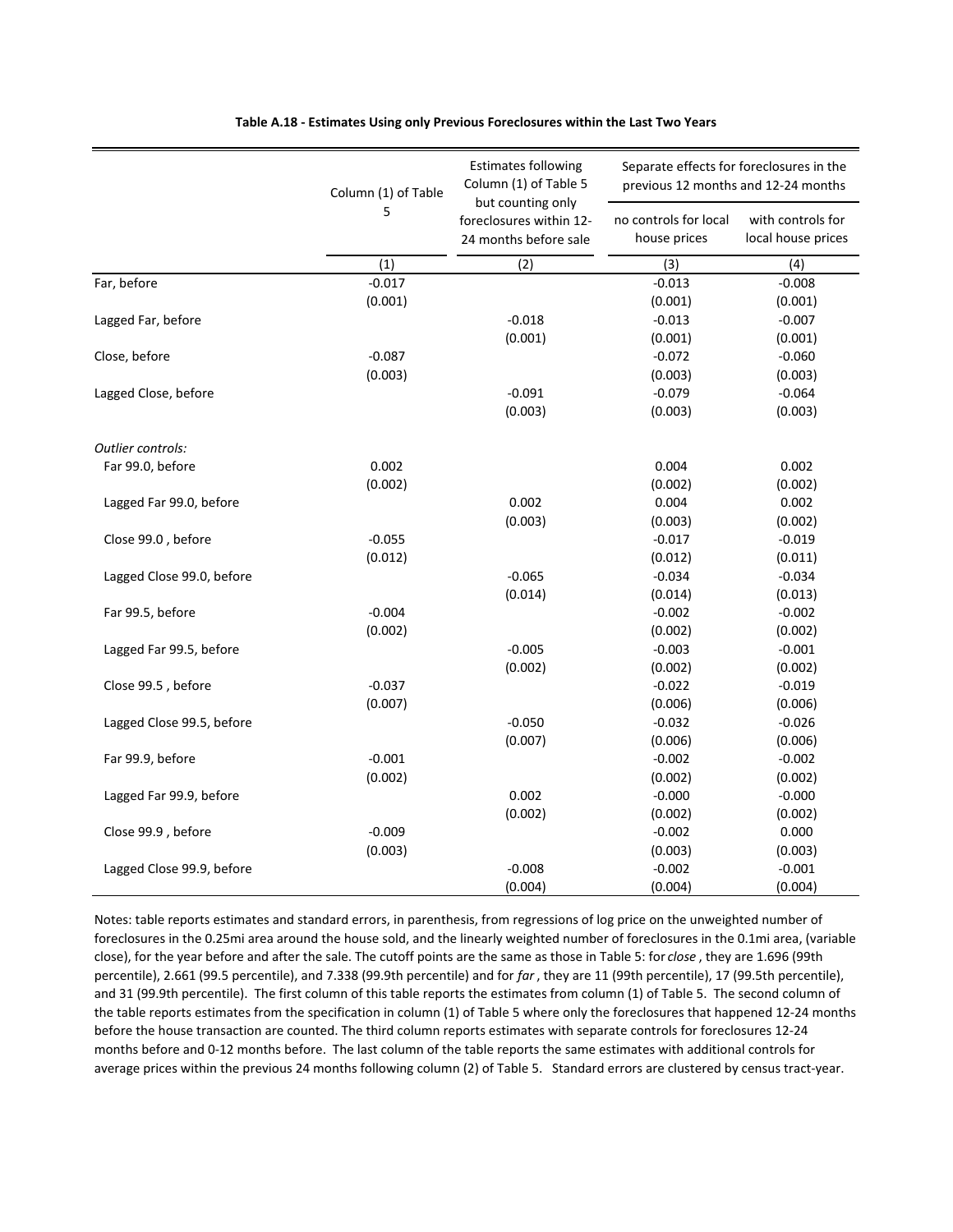|                                                          | Full sample |         | Single Family                   |         | <b>Multi Family</b>                                              |         | Condominium |         |
|----------------------------------------------------------|-------------|---------|---------------------------------|---------|------------------------------------------------------------------|---------|-------------|---------|
|                                                          | Estimate    | Std Err | Estimate                        | Std Err | Estimate                                                         | Std Err | Estimate    | Std Err |
|                                                          | (1)         | (2)     | (3)                             | (4)     | (5)                                                              | (6)     | (7)         | (8)     |
|                                                          |             |         |                                 |         |                                                                  |         |             |         |
|                                                          |             |         | Panel A: Estimate by House Type |         |                                                                  |         |             |         |
| Far, before - after                                      | $-0.003$    | (0.001) | $-0.003$                        | (0.001) | $-0.007$                                                         | (0.002) | 0.004       | (0.002) |
| Close, before - after                                    | $-0.017$    | (0.003) | $-0.006$                        | (0.005) | $-0.003$                                                         | (0.008) | $-0.021$    | (0.005) |
| Far 99.0, before - after                                 | $-0.007$    | (0.003) | $-0.010$                        | (0.004) | $-0.010$                                                         | (0.004) | $-0.001$    | (0.004) |
| Close 99.0, before - after                               | $-0.043$    | (0.014) | $-0.003$                        | (0.035) | $-0.038$                                                         | (0.034) | $-0.040$    | (0.017) |
| Far 99.5, before - after                                 | $-0.005$    | (0.002) | $-0.014$                        | (0.004) | $-0.003$                                                         | (0.003) | $-0.004$    | (0.004) |
| Close 99.5, before - after                               | $-0.027$    | (0.008) | 0.029                           | (0.04)  | $-0.002$                                                         | (0.025) | $-0.023$    | (0.008) |
| Far 99.9, before - after                                 | $-0.001$    | (0.002) | 0.010                           | (0.008) | $-0.009$                                                         | (0.005) | 0.001       | (0.003) |
| Close 99.9, before - after                               | 0.002       | (0.004) | 0.130                           | (0.102) | 0.017                                                            | (0.166) | $-0.002$    | (0.006) |
|                                                          |             |         |                                 |         | Panel B: Estimate by House Type Interacted with Value Components |         |             |         |
| Main spillover estimates                                 |             |         |                                 |         |                                                                  |         |             |         |
| Far, before - after                                      | $-0.001$    | (0.001) | $-0.002$                        | (0.001) | $-0.006$                                                         | (0.002) | 0.005       | (0.002) |
| Close, before - after                                    | $-0.006$    | (0.004) | $-0.007$                        | (0.006) | $-0.002$                                                         | (0.007) | $-0.018$    | (0.006) |
| Far 99.0, before - after                                 | $-0.004$    | (0.002) | $-0.010$                        | (0.002) | $-0.002$                                                         | (0.002) | $-0.001$    | (0.003) |
| Close 99.0, before - after                               | $-0.007$    | (0.007) | 0.052                           | (0.022) | 0.004                                                            | (0.018) | $-0.016$    | (0.007) |
| Spillover estimates interacted with building component   |             |         |                                 |         |                                                                  |         |             |         |
| Far, before - after                                      | 0.004       | (0.001) | 0.005                           | (0.001) | 0.005                                                            | (0.002) | 0.006       | (0.002) |
| Close, before - after                                    | 0.017       | (0.004) | 0.004                           | (0.007) | 0.000                                                            | (0.009) | 0.009       | (0.006) |
| Far 99.0, before - after                                 | 0.000       | (0.001) | $-0.002$                        | (0.002) | 0.002                                                            | (0.002) | 0.000       | (0.002) |
| Close 99.0, before - after                               | 0.000       | (0.004) | 0.071                           | (0.02)  | $-0.004$                                                         | (0.015) | $-0.002$    | (0.004) |
|                                                          |             |         |                                 |         |                                                                  |         |             |         |
| Spillover estimates interacted with lotsize component    |             |         |                                 |         |                                                                  |         |             |         |
| Far, before - after                                      | 0.000       | (0.001) | 0.004                           | (0.001) | 0.003                                                            | (0.002) | $-0.001$    | (0.002) |
| Close, before - after                                    | $-0.005$    | (0.004) | $-0.012$                        | (0.006) | $-0.011$                                                         | (0.01)  | 0.002       | (0.006) |
| Far 99.0, before - after                                 | 0.001       | (0.002) | $-0.005$                        | (0.002) | 0.008                                                            | (0.003) | $-0.001$    | (0.001) |
| Close 99.0, before - after                               | $-0.002$    | (0.003) | 0.031                           | (0.023) | 0.007                                                            | (0.023) | $-0.001$    | (0.004) |
| Spillover estimates interacted with tract-year component |             |         |                                 |         |                                                                  |         |             |         |
| Far, before - after                                      | 0.002       | (0.001) | $-0.002$                        | (0.001) | 0.001                                                            | (0.002) | 0.004       | (0.002) |
| Close, before - after                                    | 0.006       | (0.003) | 0.003                           | (0.005) | 0.006                                                            | (0.008) | 0.002       | (0.005) |
| Far 99.0, before - after                                 | 0.001       | (0.001) | 0.004                           | (0.002) | 0.000                                                            | (0.002) | 0.000       | (0.002) |
| Close 99.0, before - after                               | $-0.001$    | (0.004) | $-0.024$                        | (0.018) | 0.015                                                            | (0.016) | $-0.004$    | (0.005) |

### **Table A.19 ‐ Spillover Estimates by Housing Type and Interactions with Value Components**

Notes: table reports estimates and standard errors, in parenthesis, from regressions of log price on the the unweighted number of foreclosures in the 0.25mi area around the house sold, and the linearly weighted number of foreclosures within 0.1mi (variable *close* ), for the year before and after the sale. The Panel A reproduces column (4) of Table 5, with a separate regression for each house type. In Panel B, we decompose the effect with a piecewise linear specification following Table 5, with the cutoff at the 99th percentile equal to 1.696 for *close* and 11 for *far* . The estimation proceeds in two steps, as in Table 3, by first decomposing the predicted price in four parts and then interacting these components with the neighborhood foreclosure variables. The regression includes (not shown) levels of the value components and neighborhood prices, before and after the sale. Standard errors are clustered by census tract-year.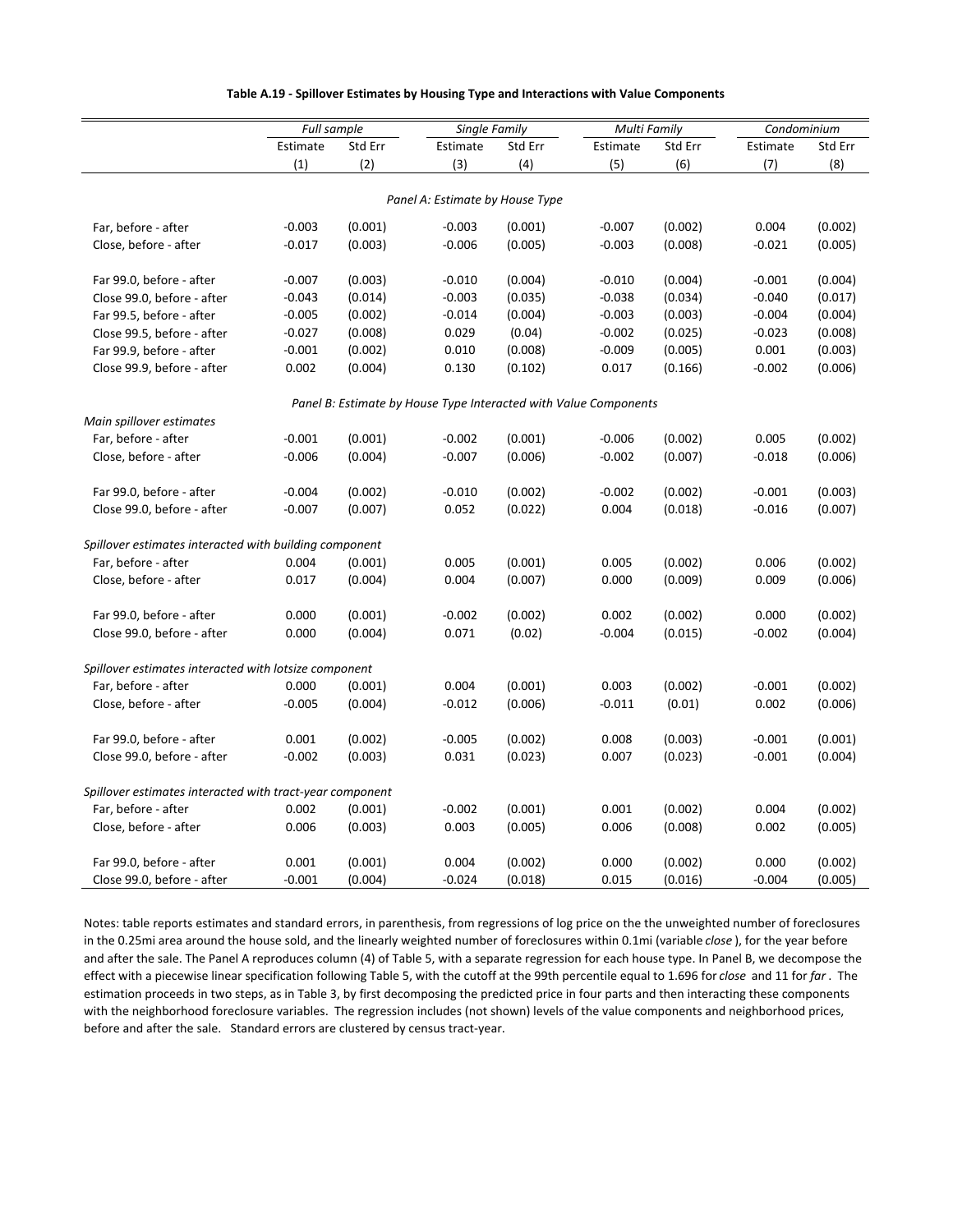|                                  | Using only Deaths/Bankruptcies Before Transaction:<br>Before $[\delta_{F,B}$ and $\delta_{C,B}]$ |          | <b>Estimated Difference in Coefficients:</b><br>Before - After $[(\delta_{F,B} - \delta_{F,A})$ and $(\delta_{C,B} - \delta_{C,A})]$ |          |
|----------------------------------|--------------------------------------------------------------------------------------------------|----------|--------------------------------------------------------------------------------------------------------------------------------------|----------|
|                                  |                                                                                                  |          |                                                                                                                                      |          |
|                                  | (1)                                                                                              | (2)      | (3)                                                                                                                                  | (4)      |
| Death: far $(\delta_F)$          | $-0.002$                                                                                         | $-0.000$ | $-0.002$                                                                                                                             | $-0.002$ |
|                                  | (0.001)                                                                                          | (0.001)  | (0.001)                                                                                                                              | (0.001)  |
| Death: close $(\delta_c)$        | $-0.018$                                                                                         | $-0.011$ | 0.007                                                                                                                                | 0.007    |
|                                  | (0.003)                                                                                          | (0.003)  | (0.004)                                                                                                                              | (0.003)  |
| Bankruptcy: far $(\delta_F)$     | $-0.006$                                                                                         | $-0.003$ | 0.001                                                                                                                                | 0.0001   |
|                                  | (0.001)                                                                                          | (0.001)  | (0.002)                                                                                                                              | (0.001)  |
| Bankruptcy: close ( $\delta_c$ ) | $-0.009$                                                                                         | $-0.003$ | 0.015                                                                                                                                | 0.009    |
|                                  | (0.012)                                                                                          | (0.010)  | (0.012)                                                                                                                              | (0.009)  |
| <b>Additional controls</b>       |                                                                                                  |          |                                                                                                                                      |          |
| Average price, before            |                                                                                                  | 0.247    |                                                                                                                                      | 0.180    |
|                                  |                                                                                                  | (0.002)  |                                                                                                                                      | (0.002)  |
| Average price, after             |                                                                                                  |          |                                                                                                                                      | 0.184    |
|                                  |                                                                                                  |          |                                                                                                                                      | (0.002)  |
| No transaction before indicator  |                                                                                                  | 2.989    |                                                                                                                                      | 2.165    |
|                                  |                                                                                                  | (0.028)  |                                                                                                                                      | (0.022)  |
| No transaction after indicator   |                                                                                                  |          |                                                                                                                                      | 2.242    |
|                                  |                                                                                                  |          |                                                                                                                                      | (0.022)  |

### **Table A.20 ‐ Spillover Estimates of Deaths and Bankruptcies**

Notes: table reports estimates and standard errors, in parenthesis, which parallel Table 5. The forcing event, however, is <sup>a</sup> count of the number of deaths and the number of bankruptcies following Table 5 when there are multiple forcing events. Standard errors are clustered by census tract‐year.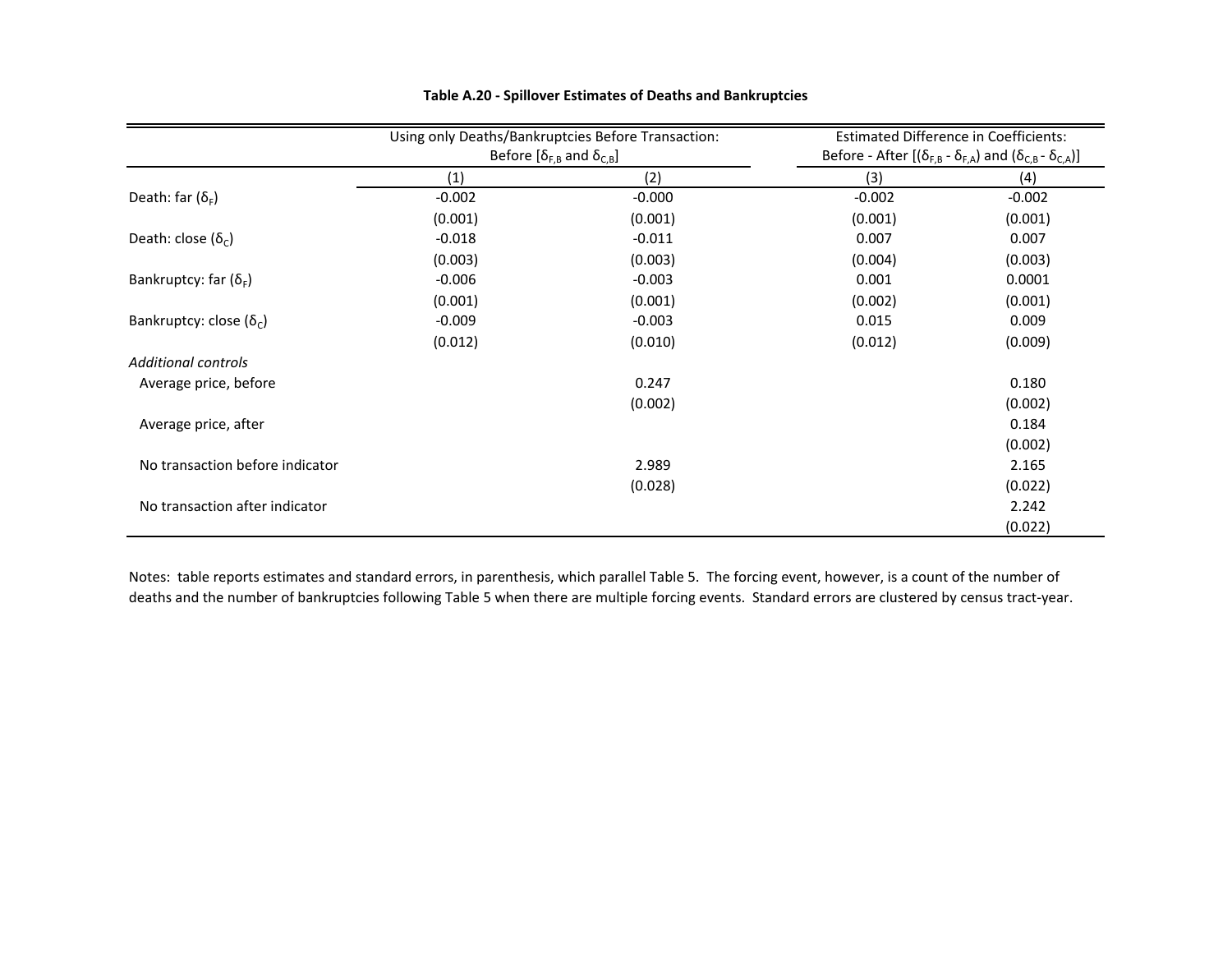|                                                | Using only Home Sales Before Transaction:<br>Before $[\delta_{F,B}$ and $\delta_{C,B}]$ |           | <b>Estimated Difference in Coefficients:</b><br>Before - After $[(\delta_{F,A} - \delta_{F,B})$ and $(\delta_{C,A} - \delta_{C,B})]$ |           |
|------------------------------------------------|-----------------------------------------------------------------------------------------|-----------|--------------------------------------------------------------------------------------------------------------------------------------|-----------|
|                                                | (1)                                                                                     | (2)       | (3)                                                                                                                                  | (4)       |
| Number of transactions: far $(\delta_{\rm F})$ | 0.00004                                                                                 | 0.0004    | 0.0002                                                                                                                               | $-0.0001$ |
|                                                | (0.00006)                                                                               | (0.00005) | (0.0001)                                                                                                                             | (0.0001)  |
| Number of transactions: close ( $\delta_c$ )   | $-0.0009$                                                                               | $-0.0002$ | 0.0007                                                                                                                               | 0.0007    |
|                                                | (0.0002)                                                                                | (0.0002)  | (0.0004)                                                                                                                             | (0.0003)  |
| <b>Additional controls</b>                     |                                                                                         |           |                                                                                                                                      |           |
| Average price, before                          |                                                                                         | 0.257     |                                                                                                                                      | 0.187     |
|                                                |                                                                                         | (0.002)   |                                                                                                                                      | (0.002)   |
| Average price, after                           |                                                                                         |           |                                                                                                                                      | 0.192     |
|                                                |                                                                                         |           |                                                                                                                                      | (0.002)   |
| No transaction before indicator                |                                                                                         | 3.108     |                                                                                                                                      | 2.253     |
| No transaction after indicator                 |                                                                                         | (0.029)   |                                                                                                                                      | (0.022)   |
|                                                |                                                                                         |           |                                                                                                                                      | 2.348     |
|                                                |                                                                                         |           |                                                                                                                                      | (0.023)   |

## **Table A.21 ‐ Spillover Estimates for Unforced Transactions**

Notes: Table reports coefficients and standard errors of regression of log price on housing characteristics, census tract ‐ year indicators, forced sa indicators, and foreclosure indices as in Table 5. In addition, it reports the coefficient and standard error of the indices of number of unforced sal the neighborhood in the year before and after the sale (constructed as the foreclosure indexes described in the text and employed in Table 5).